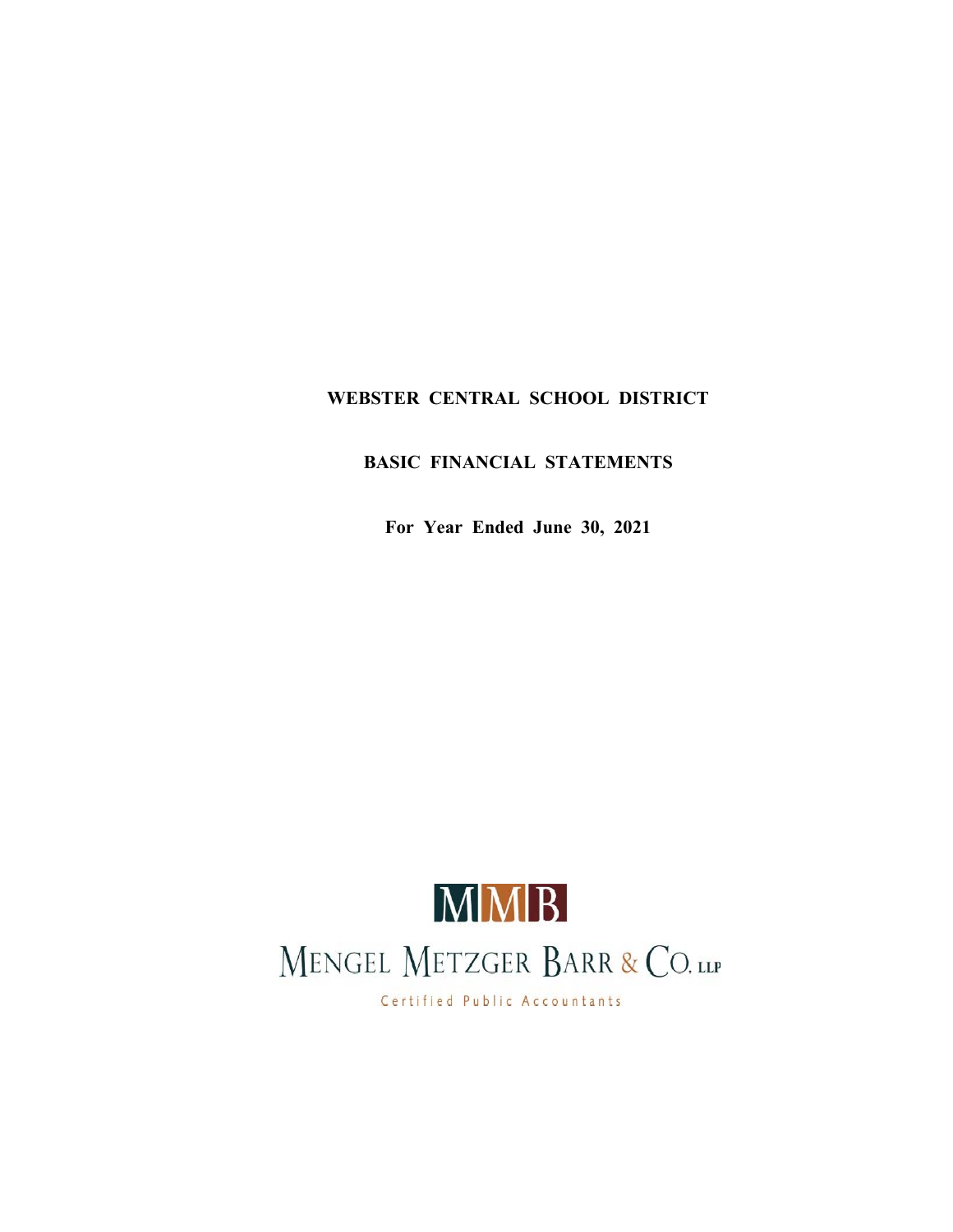## **T A B L E O F C O N T E N T S**

**Pages**

| <b>Independent Auditors' Report</b>                                                                                                  | $1 - 3$   |
|--------------------------------------------------------------------------------------------------------------------------------------|-----------|
| Management's Discussion and Analysis (Unaudited)                                                                                     | $4 - 13$  |
| <b>Basic Financial Statements:</b>                                                                                                   |           |
| <b>Statement of Net Position</b>                                                                                                     | 14        |
| Statement of Activities and Changes in Net Position                                                                                  | 15        |
| <b>Balance Sheet - Governmental Funds</b>                                                                                            | 16        |
| Statement of Revenues, Expenditures, and Changes in Fund Balances -<br>Governmental Funds                                            | 17        |
| Reconciliation of Governmental Funds Statement of Revenues, Expenditures,<br>and Changes in Fund Balances to Statement of Activities | 18        |
| Statement of Fiduciary Net Position and Statement of Changes<br>in Fiduciary Net Position                                            | 19        |
| <b>Notes to the Basic Financial Statements:</b>                                                                                      | $20 - 53$ |
| <b>Required Supplementary Information:</b>                                                                                           |           |
| Schedule of Changes in District's Total OPEB Liability and Related Ratio                                                             | 54        |
| Schedule of the District's Proportionate Share of the Net Pension Liability                                                          | 55        |
| <b>Schedule of District Contributions</b>                                                                                            | 56        |
| Schedule of Revenues, Expenditures and Changes in Fund Balance -<br>Budget (Non-GAAP Basis) and Actual - General Fund                | $57 - 58$ |
| <b>Supplementary Information:</b>                                                                                                    |           |
| Schedule of Change from Adopted Budget to Final Budget and Real Property<br>Tax Limit - General Fund                                 | 59        |
| Schedule of Capital Projects Fund - Project Expenditures and Financing Resources                                                     | 60        |
| Combining Balance Sheet - Nonmajor Governmental Funds                                                                                | 61        |
| Combining Statement of Revenues, Expenditures and Changes in Fund Balances -<br>Nonmajor Governmental Funds                          | 62        |
| Net Investment in Capital Assets                                                                                                     | 63        |
| Schedule of Expenditures of Federal Awards                                                                                           | 64        |
| Report on Internal Control Over Financial Reporting and on Compliance and Other Matters Based on                                     |           |

an Audit of Financial Statements Performed in Accordance with Government Auditing Standards 65 - 66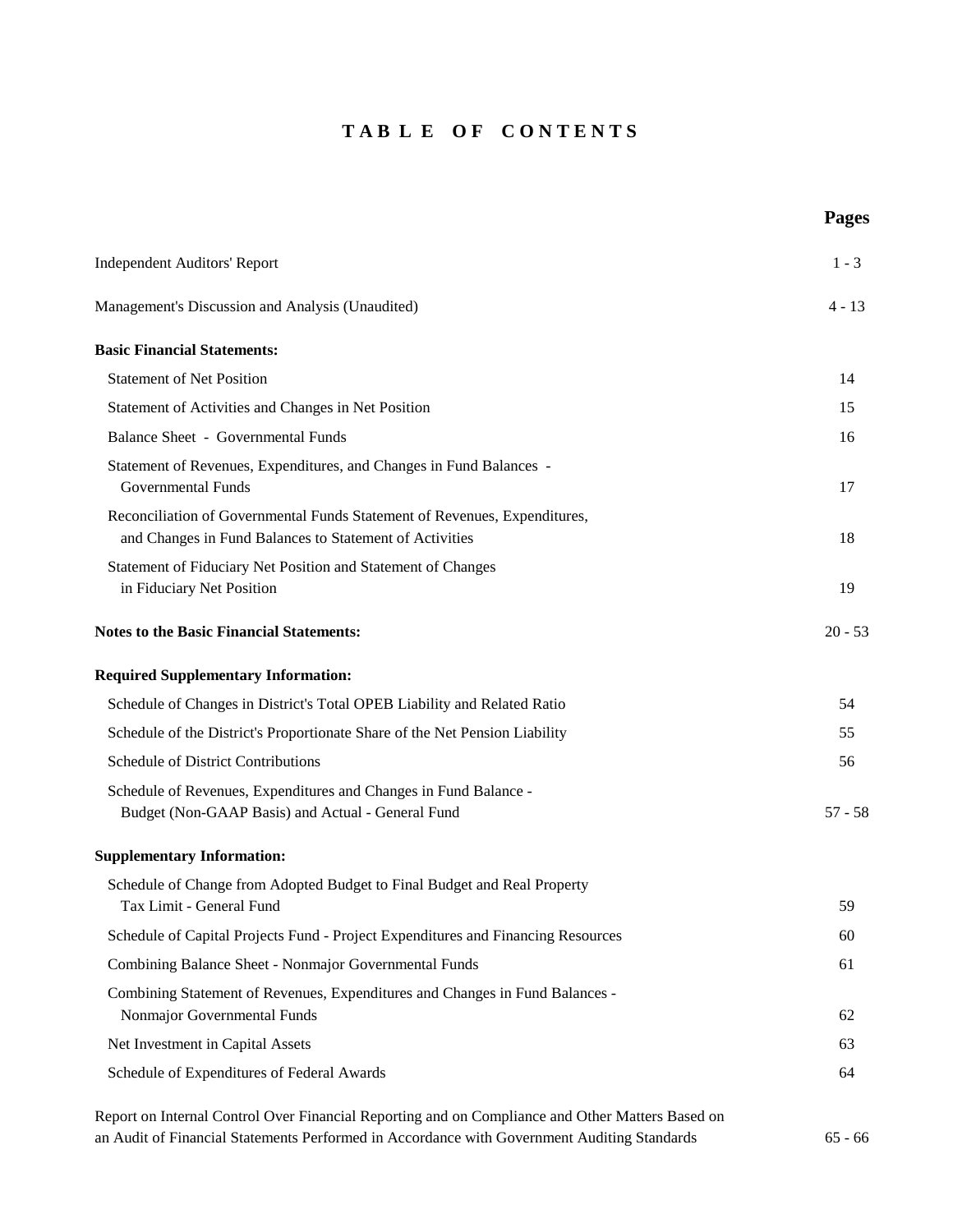

#### **INDEPENDENT AUDITORS' REPORT**

To the Board of Education Webster Central School District, New York

#### *Report on the Financial Statements*

We have audited the accompanying financial statements of the governmental activities, each major fund, and the aggregate remaining fund information of the Webster Central School District, New York, as of and for the year ended June 30, 2021, and the related notes to the financial statements, which collectively comprise the District's basic financial statements as listed in the table of contents.

#### *Management's Responsibility for the Financial Statements*

Management is responsible for the preparation and fair presentation of these financial statements in accordance with accounting principles generally accepted in the United States of America; this includes the design, implementation, and maintenance of internal control relevant to the preparation and fair presentation of financial statements that are free from material misstatement, whether due to fraud or error.

#### *Auditor's Responsibility*

Our responsibility is to express opinions on these financial statements based on our audit. We conducted our audit in accordance with auditing standards generally accepted in the United States of America and the standards applicable to financial audits contained in *Government Auditing Standards* issued by the Comptroller General of the United States. Those standards require that we plan and perform the audit to obtain reasonable assurance about whether the financial statements are free from material misstatement.

An audit involves performing procedures to obtain audit evidence about the amounts and disclosures in the financial statements. The procedures selected depend on the auditor's judgment, including the assessment of the risks of material misstatement of the financial statements, whether due to fraud or error. In making those risk assessments, the auditor considers internal control relevant to the District's preparation and fair presentation of the financial statements in order to design audit procedures that are appropriate in the circumstances, but not for the purpose of expressing an opinion on the effectiveness of the District's internal control. Accordingly, we express no such opinion. An audit also includes evaluating the appropriateness of accounting policies used and the reasonableness of significant accounting estimates made by management, as well as evaluating the overall presentation of the financial statements.

We believe that the audit evidence we have obtained is sufficient and appropriate to provide a basis for our audit opinions.

1

100 Chestnut Street | Suite 1200 | Rochester, NY 14604 | P 585.423.1860 | F 585.423.5966 | mengelmetzgerbarr.com Additional Offices: Elmira, NY . Canandaigua, NY . Hornell, NY . An Independent Member of the BDO Seidman Alliance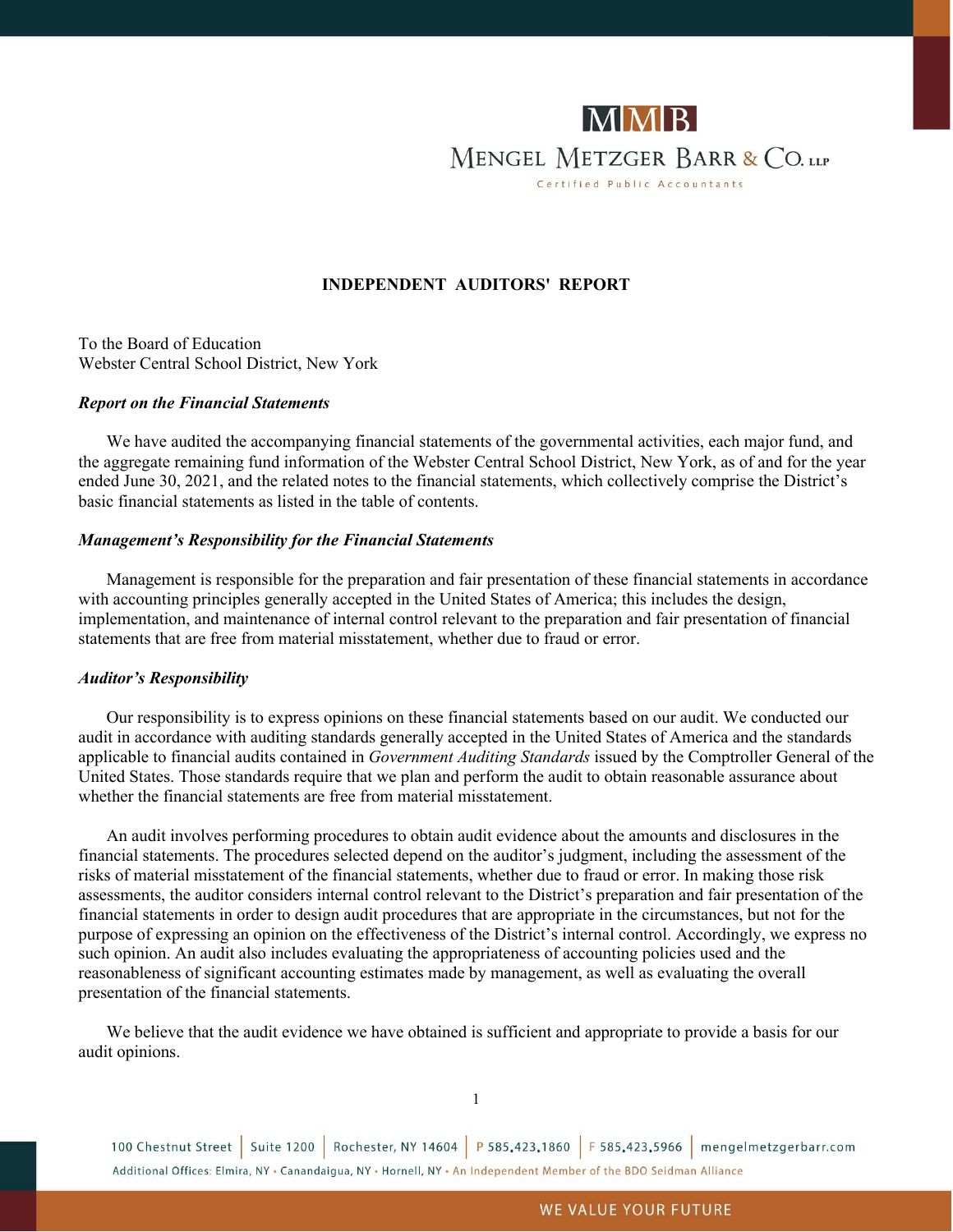#### *Opinions*

In our opinion, the financial statements referred to above present fairly, in all material respects, the respective financial position of the governmental activities, each major fund, and the aggregate remaining fund information of the Webster Central School District, New York, as of June 30, 2021, and the respective changes in financial position and, where applicable, cash flows thereof for the year then ended in accordance with accounting principles generally accepted in the United States of America.

#### *Other Matters*

#### *Required Supplementary Information*

Accounting principles generally accepted in the United States of America require that the management's discussion and analysis, schedule of funding progress postemployment benefit plan, schedule of the District's proportionate share of the net pension liability, schedule of District contributions, and budgetary comparison information on pages 4–13 and 54–58 be presented to supplement the basic financial statements. Such information, although not a part of the basic financial statements, is required by the Governmental Accounting Standards Board who considers it to be an essential part of financial reporting for placing the basic financial statements in an appropriate operational, economic, or historical context. We have applied certain limited procedures to the required supplementary information in accordance with auditing standards generally accepted in the United States of America, which consisted of inquiries of management about the methods of preparing the information and comparing the information for consistency with management's responses to our inquiries, the basic financial statements, and other knowledge we obtained during our audit of the basic financial statements. We do not express an opinion or provide any assurance on the information because the limited procedures do not provide us with sufficient evidence to express an opinion or provide any assurance.

#### *Other Information*

As described in Note II to the financial statements, the District adopted GASB Statement No. 84, *Fiduciary Activities*. As a result, the beginning net position has been restated. Our opinion is not modified with respect to this matter.

Our audit was conducted for the purpose of forming opinions on the financial statements that collectively comprise the Webster Central School District, New York's basic financial statements. The accompanying supplemental information as listed in the table of contents and schedule of expenditures of federal awards, as required by the Title 2 U.S. Code of Federal Regulations Part 200, Uniform Administrative Requirements, Cost Principles, and Audit Requirements for Federal Awards are presented for purposes of additional analysis and are not a required part of the basic financial statements.

The accompanying supplemental information as listed in the table of contents and schedule of expenditures of federal awards, as required by the Title 2 U.S. Code of Federal Regulations Part 200, Uniform Administrative Requirements, Cost Principles, and Audit Requirements for Federal Awards is the responsibility of management and was derived from and relates directly to the underlying accounting and other records used to prepare the basic financial statements. Such information has been subjected to the auditing procedures applied in the audit of the basic financial statements and certain additional procedures, including comparing and reconciling such information directly to the underlying accounting and other records used to prepare the basic financial statements or to the basic financial statements themselves, and other additional procedures in accordance with auditing standards generally accepted in the United States of America. In our opinion, the accompanying supplemental information as listed in the table of contents and schedule of expenditures of federal awards, as required by the Title 2 U.S. Code of Federal Regulations Part 200, Uniform Administrative Requirements, Cost Principles, and Audit Requirements for Federal Awards is fairly stated, in all material respects, in relation to the basic financial statements as a whole.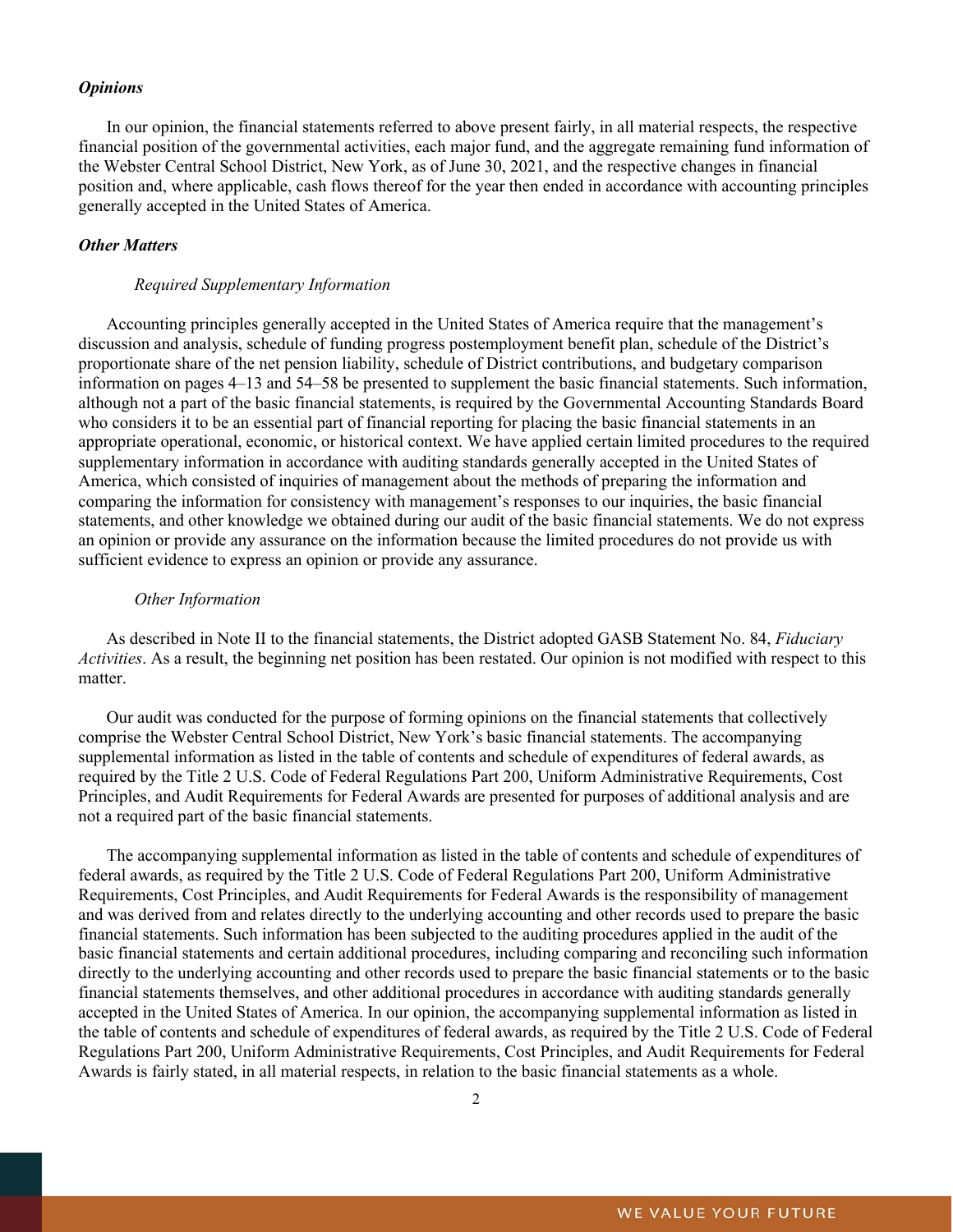#### **Other Reporting Required by** *Government Auditing Standards*

In accordance with *Government Auditing Standards*, we have also issued our report dated October 5, 2021 on our consideration of the Webster Central School District, New York's internal control over financial reporting and on our tests of its compliance with certain provisions of laws, regulations, contracts, and grant agreements and other matters. The purpose of that report is solely to describe the scope of our testing of internal control over financial reporting and compliance and the results of that testing, and not to provide an opinion on the effectiveness of the District's internal control over financial reporting or on compliance. That report is an integral part of an audit performed in accordance with *Government Auditing Standards* in considering Webster Central School District, New York's internal control over financial reporting and compliance.

Rochester, New York October 5, 2021

Mengel, Metzgev, Barn & Co. LLP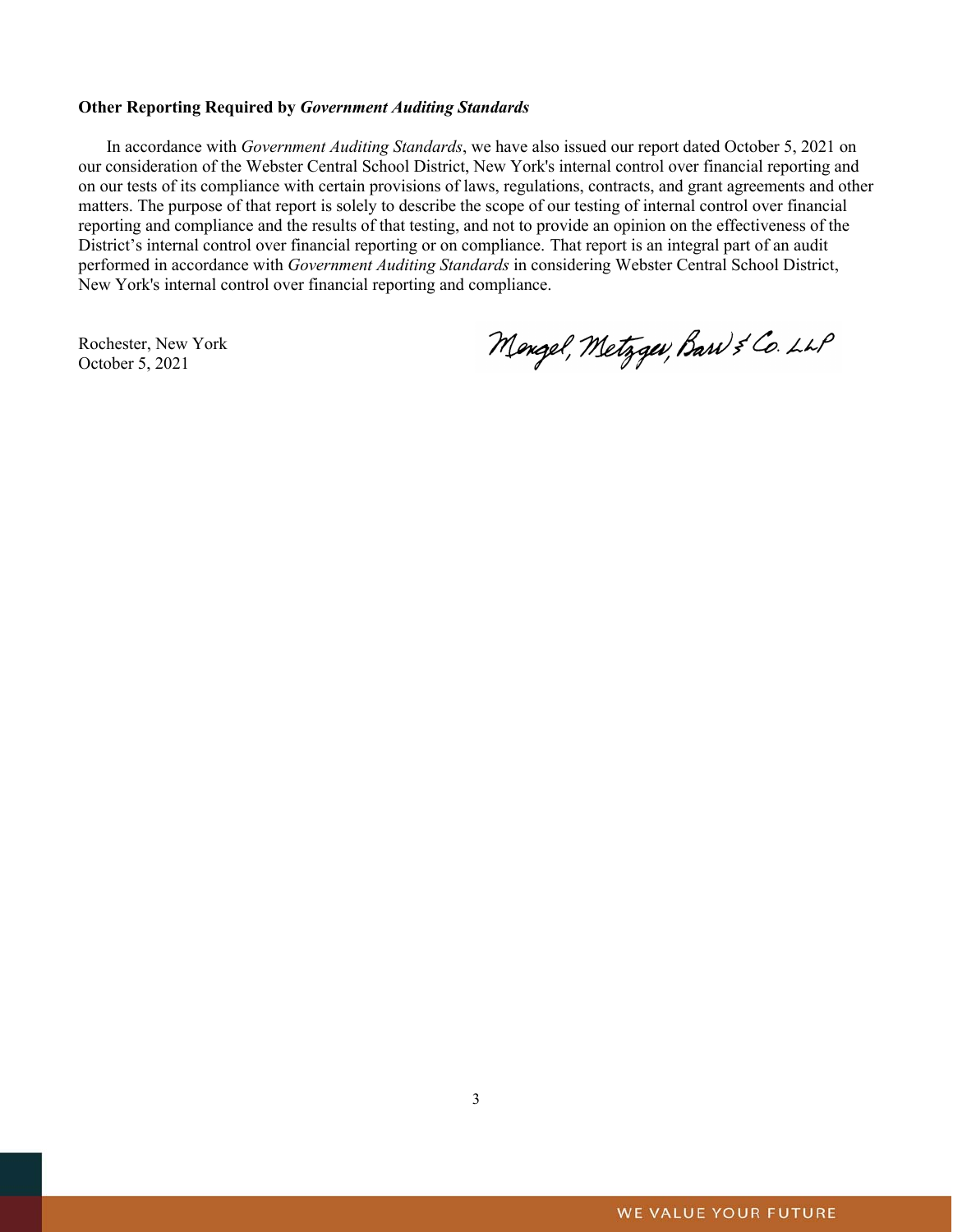#### **Webster Central School District**

#### **Management's Discussion and Analysis**

#### **For the Fiscal Year Ended June 30, 2021**

The following is a discussion and analysis of the School District's financial performance for the fiscal year ended June 30, 2021. This section is a summary of the School District's financial activities based on currently known facts, decisions, and/or conditions. It is also based on both the government-wide and fund-based financial statements. The results of the current year are discussed in comparison with the prior year, with an emphasis placed on the current year. This section is only an introduction and should be read in conjunction with the School District's financial statements, which immediately follow this section.

#### **Financial Highlights**

At the close of the fiscal year, the total liabilities plus deferred inflows (what the district owes) exceeded its total assets plus deferred outflows (what the district owns) by \$161,102,203 (net position) a decrease of \$6,435,234 from the prior year.

As of the close of the fiscal year, the School District's governmental funds reported combined fund balances of \$21,774,211 an increase of \$9,558,159 in comparison with the prior year.

New York State Law limits the amount of unreserved fund balance that can be retained by the General Fund to 4% the ensuing year's budget, exclusive of the amount designated for the subsequent year's budget. At the end of the current fiscal year, the unassigned fund balance of the General Fund was \$5,983,258. This amount was within the statutory limit.

General revenues which includes Federal and State Aid, Real Property Taxes, Non Property Taxes, Investment Earnings, Compensation for Loss, and Miscellaneous accounted for \$179,156,824 or 95% of all revenues. Program specific revenues in the form of Charges for services, Operating Grants and Contributions, and Capital Grants and Contributions accounted for \$8,826,659 or 5% of total revenues.

#### **Overview of the Financial Statements**

This discussion and analysis is intended to serve as an introduction to the School District's basic financial statements. The School District's basic financial statements are comprised of three components: (1) governmentwide financial statements, (2) fund financial statements and (3) notes to the financial statements. This report also contains individual fund statements and schedules in addition to the basic financial statements.

#### *Government-Wide Financial Statements*

The *government-wide financial statements* are designed to provide readers with a broad overview of the School District's finances, in a manner similar to a private-sector business.

The *statement of net position* presents information on all of the School District's assets plus deferred outflow of resources and liabilities plus deferred inflow of resources, with the difference between the two reported as *net position.* Over time, increases or decreases in net position may serve as a useful indicator of whether the financial position of the School District is improving or deteriorating.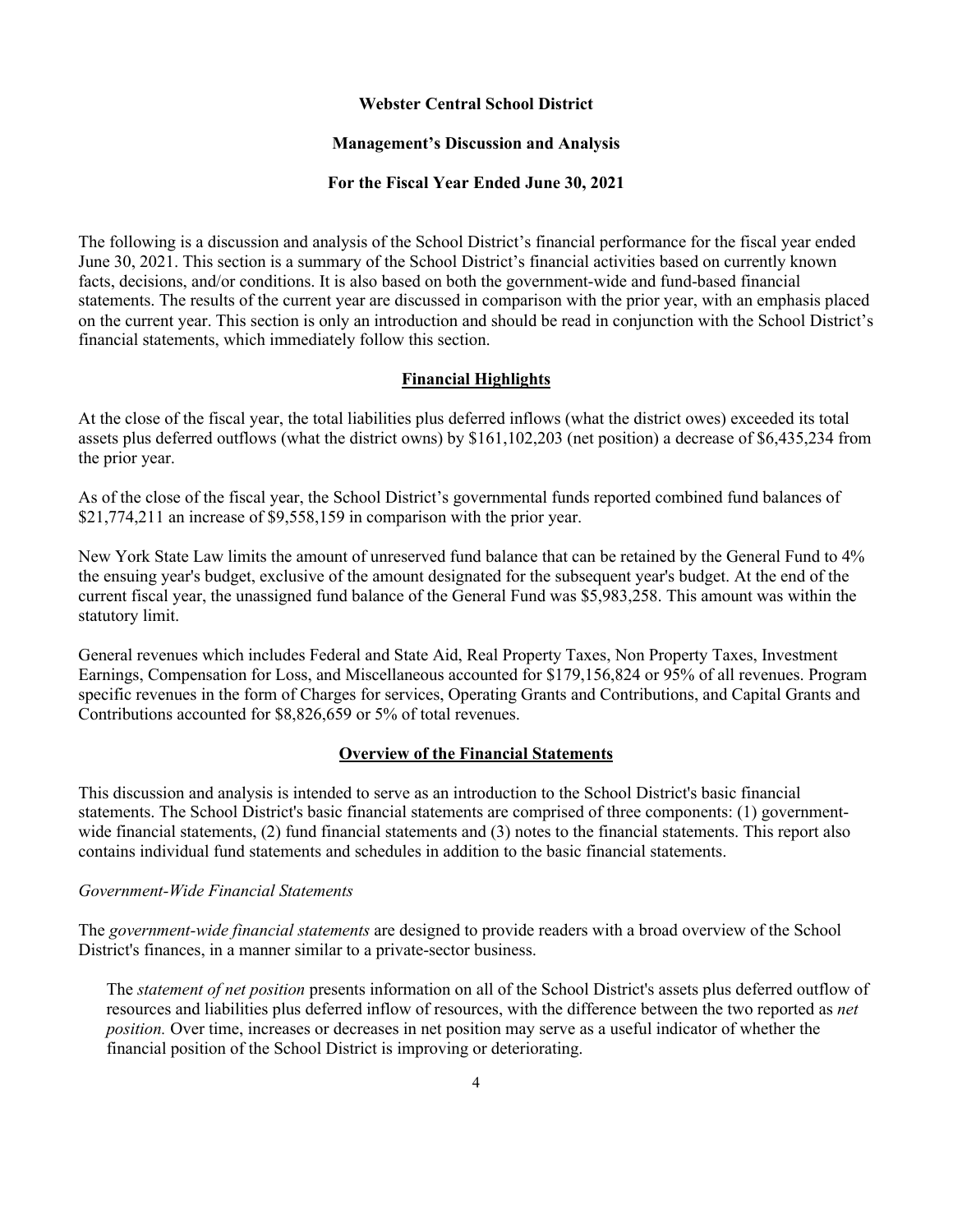The *statement of activities* presents information showing how the government's net position changed during the most recent fiscal year. All changes in net position are reported as soon as the underlying event giving rise to the change occurs, regardless of the timing of related cash flows.

The *governmental* activities of the School District include instruction, pupil transportation, cost of food sales, general administrative support, community service, and interest on long-term debt.

The government-wide financial statements can be found on the pages immediately following this section as the first two pages of the basic financial statements.

#### *Fund Financial Statements*

A *fund* is a grouping of related accounts that is used to maintain control over resources that have been segregated for specific activities or objectives. The School District, like other state and local governments, uses fund accounting to ensure and demonstrate compliance with finance related legal requirements. All of the funds of the School District can be divided into two categories: governmental funds and fiduciary funds.

*Governmental funds* are used to account for essentially the same functions reported as *governmental activities* in the government-wide financial statements. However, unlike the government-wide financial statements, governmental fund financial statements focus on *near-term inflows and outflows of spendable resources,* as well as on *balances of spendable resources* available at the end of the fiscal year. Such information may be useful in evaluating the School District's near-term financing requirements.

Because the focus of governmental funds is narrower than that of the government-wide financial statements, it is useful to compare the information presented for *governmental funds* with similar information presented for *governmental activities* in the government-wide financial statements. By doing so, readers may better understand the long-term impact of the government's near term financing decisions. Both the governmental fund balance sheet and the governmental fund statement of revenues, expenditures, and changes in fund balances provide a reconciliation to facilitate this comparison between *governmental funds* and *governmental activities.* 

The School District maintains six individual governmental funds; General Fund, Special Aid Fund, School Lunch Fund, Miscellaneous Special Revenue Fund, Debt Service Fund and Capital Projects Fund. Information is presented separately in the governmental fund balance sheet and in the governmental fund statement of revenues, expenditures and changes in fund balances for the general fund and the capital projects fund which are reported as major funds. Data for the special aid fund, the school lunch fund, the miscellaneous special revenue fund, and the debt service fund are aggregated into a single column and reported as non-major funds.

The School District adopts and voters approve an annual budget for its General Fund. A budgetary comparison statement has been provided for the General Fund within the basic financial statements to demonstrate compliance with the budget.

The *Fiduciary Funds* are used to account for assets held by the School District in an agency capacity which accounts for assets held by the School District on behalf of others. Fiduciary funds are not reflected in the government-wide financial statement because the resources of these funds are *not* available to support the School District's programs.

The financial statements for the governmental and fiduciary funds can be found in the basic financial statement section of this report.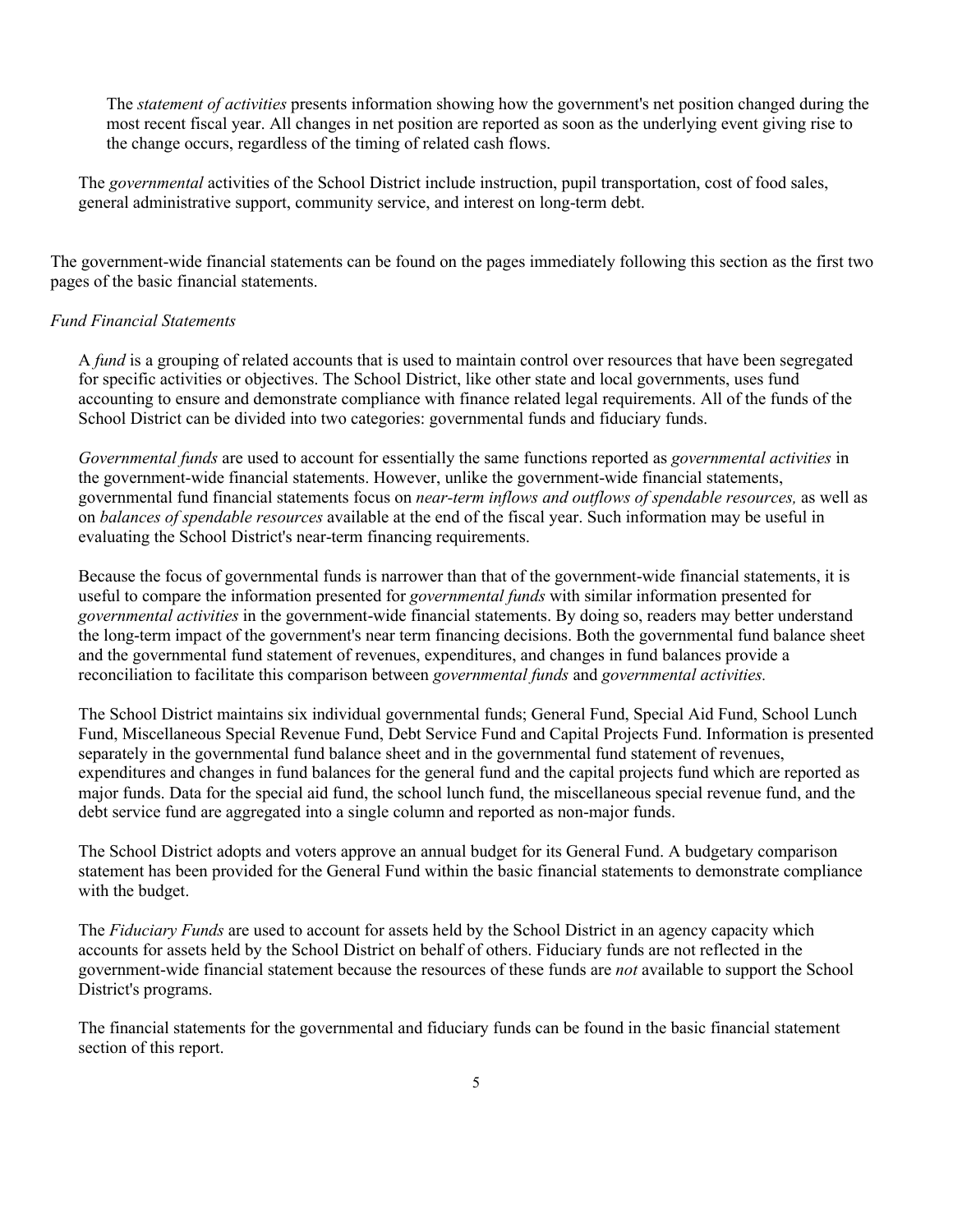| <b>Major Feature of the District-Wide and Fund Financial Statements</b> |                             |                                       |                                  |  |  |  |
|-------------------------------------------------------------------------|-----------------------------|---------------------------------------|----------------------------------|--|--|--|
|                                                                         | Government-Wide             | <b>Fund Financial Statements</b>      |                                  |  |  |  |
|                                                                         | <b>Statements</b>           | Governmental Funds                    | <b>Fiduciary Funds</b>           |  |  |  |
| Scope                                                                   | <b>Entire District</b>      | The activities of the School          | Instances in which the School    |  |  |  |
|                                                                         | (except fiduciary funds)    | District that are not proprietary or  | District administers resources   |  |  |  |
|                                                                         |                             | fiduciary, such as special            | on behalf of someone else,       |  |  |  |
|                                                                         |                             | education and building                | such as scholarship programs     |  |  |  |
|                                                                         |                             | maintenance                           | and student activities monies    |  |  |  |
| Required                                                                | Statement of net position   | <b>Balance</b> sheet                  | Statement of fiduciary net       |  |  |  |
| financial                                                               | Statement of activities     | Statement of revenues,                | position statement of changes    |  |  |  |
| statements                                                              |                             | expenditures, and changes in fund     | in fiduciary net position        |  |  |  |
|                                                                         |                             | balance                               |                                  |  |  |  |
| Accounting                                                              | Accrual accounting and      | Modified accrual accounting and       | Accrual accounting and           |  |  |  |
| basis and                                                               | economic resources focus    | current financial focus               | economic resources focus         |  |  |  |
| measurement                                                             |                             |                                       |                                  |  |  |  |
| focus                                                                   |                             |                                       |                                  |  |  |  |
| Type of                                                                 | All assets and liabilities, | Generally, assets expected to be      | All assets and liabilities, both |  |  |  |
| asset/liability                                                         | both financial and capital, | used up and liabilities that come     | short-term and long-term;        |  |  |  |
| information                                                             | short-term and long-term    | due during the year or soon           | funds do not currently contain   |  |  |  |
|                                                                         |                             | thereafter; no capital assets or      | capital assets, although they    |  |  |  |
|                                                                         |                             | long-term liabilities included        | can                              |  |  |  |
| Type of                                                                 | All revenues and expenses   | Revenues for which cash is            | All additions and deductions     |  |  |  |
| inflow/outflow                                                          | during year, regardless of  | received during or soon after the     | during the year, regardless of   |  |  |  |
| information                                                             | when cash is received or    | end of the year; expenditures         | when cash is received or paid    |  |  |  |
|                                                                         | paid                        | when goods or services have been      |                                  |  |  |  |
|                                                                         |                             | received and the related liability is |                                  |  |  |  |
|                                                                         |                             | due and payable                       |                                  |  |  |  |

*Notes to the Financial Statements*

The notes provide additional information that is essential to a full understanding of the data provided in the governmentwide and fund financial statements. The notes to the financial statements can be found following the basic financial statement section of this report.

#### **Government-Wide Statements**

The government-wide statements report information about the District as a whole using accounting methods similar to those used by private-sector companies. The statement of net position includes all the School District's assets and liabilities. All of the current year's revenues and expenses are accounted for in the statement of activities regardless of when cash is received or paid.

The two government-wide statements report the District's net position and how they have changed. Net position, the difference between the District's assets plus deferred outflow of resources and liabilities plus deferred inflow of resources, is one way to measure the District's financial health or position. Over time, increases or decreases in the District's net position are an indicator of whether its financial position is improving or deteriorating, respectively. Additional non-financial factors such as changes in the District's property tax base and the condition of the school buildings and facilities must also be considered to assess the District's overall health.

All of the District's services are reported in the government-wide financial statements as governmental activities. Most of the District's basic services are included here, such as regular and special education, transportation and administration. Property taxes, federal and state aid, and investment earnings finance most of these activities.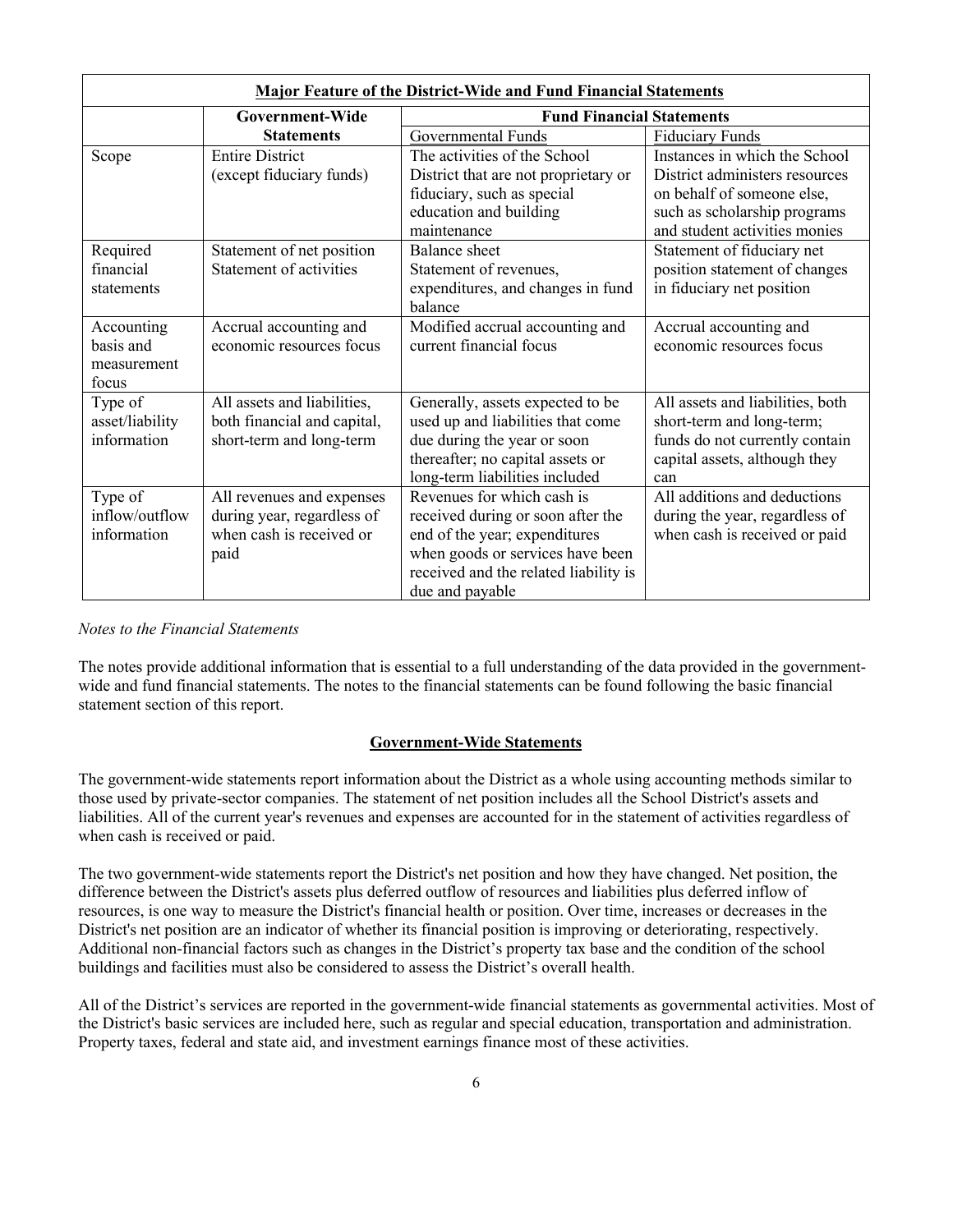#### **Financial Analysis of the School District As A Whole**

#### **Net Position**

The District's combined net position were lower on June 30, 2021, than they were the year before, decreasing 4% to (\$161,102,203) as shown in table below.

|                                        |                           |                                |                           |                 |                           | <b>Total</b>    |
|----------------------------------------|---------------------------|--------------------------------|---------------------------|-----------------|---------------------------|-----------------|
|                                        |                           | <b>Governmental Activities</b> |                           |                 |                           | <b>Variance</b> |
| <b>ASSETS:</b>                         |                           | 2021                           |                           | 2020            |                           |                 |
| <b>Current and Other Assets</b>        | S                         | 85,059,873                     | \$                        | 62,131,699      | \$                        | 22,928,174      |
| Capital Assets                         |                           | 186,529,627                    |                           | 177,232,207     |                           | 9,297,420       |
| <b>Total Assets</b>                    | \$                        | 271,589,500                    | $\mathbb S$               | 239,363,906     | $\mathbf S$               | 32,225,594      |
| <b>DEFERRED OUTFLOWS OF RESOURCES:</b> |                           |                                |                           |                 |                           |                 |
| Deferred Outflows of Resources         | \$                        | 97,749,991                     | $\boldsymbol{\mathsf{S}}$ | 102,799,199     | \$                        | (5,049,208)     |
| <b>LIABILITIES:</b>                    |                           |                                |                           |                 |                           |                 |
| Long-Term Debt Obligations             | \$                        | 402,536,934                    | \$                        | 389, 189, 253   | \$                        | 13,347,681      |
| Other Liabilities                      |                           | 63,484,693                     |                           | 39,755,926      |                           | 23,728,767      |
| <b>Total Liabilities</b>               | $\boldsymbol{\mathsf{S}}$ | 466,021,627                    | $\boldsymbol{\mathsf{S}}$ | 428,945,179     | $\boldsymbol{\mathsf{S}}$ | 37,076,448      |
| DEFERRED INFLOWS OF RESOURCES:         |                           |                                |                           |                 |                           |                 |
| Deferred Inflows of Resources          | -S                        | 64,420,067                     | \$                        | 67,884,945      | <b>S</b>                  | (3,464,878)     |
| <b>NET POSITION:</b>                   |                           |                                |                           |                 |                           |                 |
| Net Investment in Capital Assets       | \$                        | 94,999,992                     | \$                        | 97,908,113      | \$                        | (2,908,121)     |
| Restricted For.                        |                           |                                |                           |                 |                           |                 |
| <b>Employment Retirement System</b>    |                           | 7,762,459                      |                           | 8,002,433       |                           | (239, 974)      |
| Capital Reserve                        |                           | 6,631,563                      |                           | 5,124,564       |                           | 1,506,999       |
| Other Purposes                         |                           | 17,459,347                     |                           | 11,620,737      |                           | 5,838,610       |
| Unrestricted                           |                           | (287, 955, 564)                |                           | (277, 322, 816) |                           | (10, 632, 748)  |
| <b>Total Net Position</b>              | \$                        | (161, 102, 203)                | \$                        | (154, 666, 969) | $\boldsymbol{\mathsf{S}}$ | (6,435,234)     |

The District's financial position is the product of many factors.

By far, the largest component of the School District's net position reflects its investment in capital assets, less any related debt used to acquire those assets that is still outstanding. The School District uses these capital assets to provide services to the students and consequently, these assets are not available for future spending. Although the School District's investment in its capital assets is reported net of related debt, it should be noted that the resources needed to repay this debt must be provided from other sources, since the capital assets themselves cannot be used to liquidate these liabilities.

Restricted net position consists of Employment Retirement System, Capital Reserve, and Other Purposes. The remaining balance of unrestricted net position is deficit of \$287,955,564.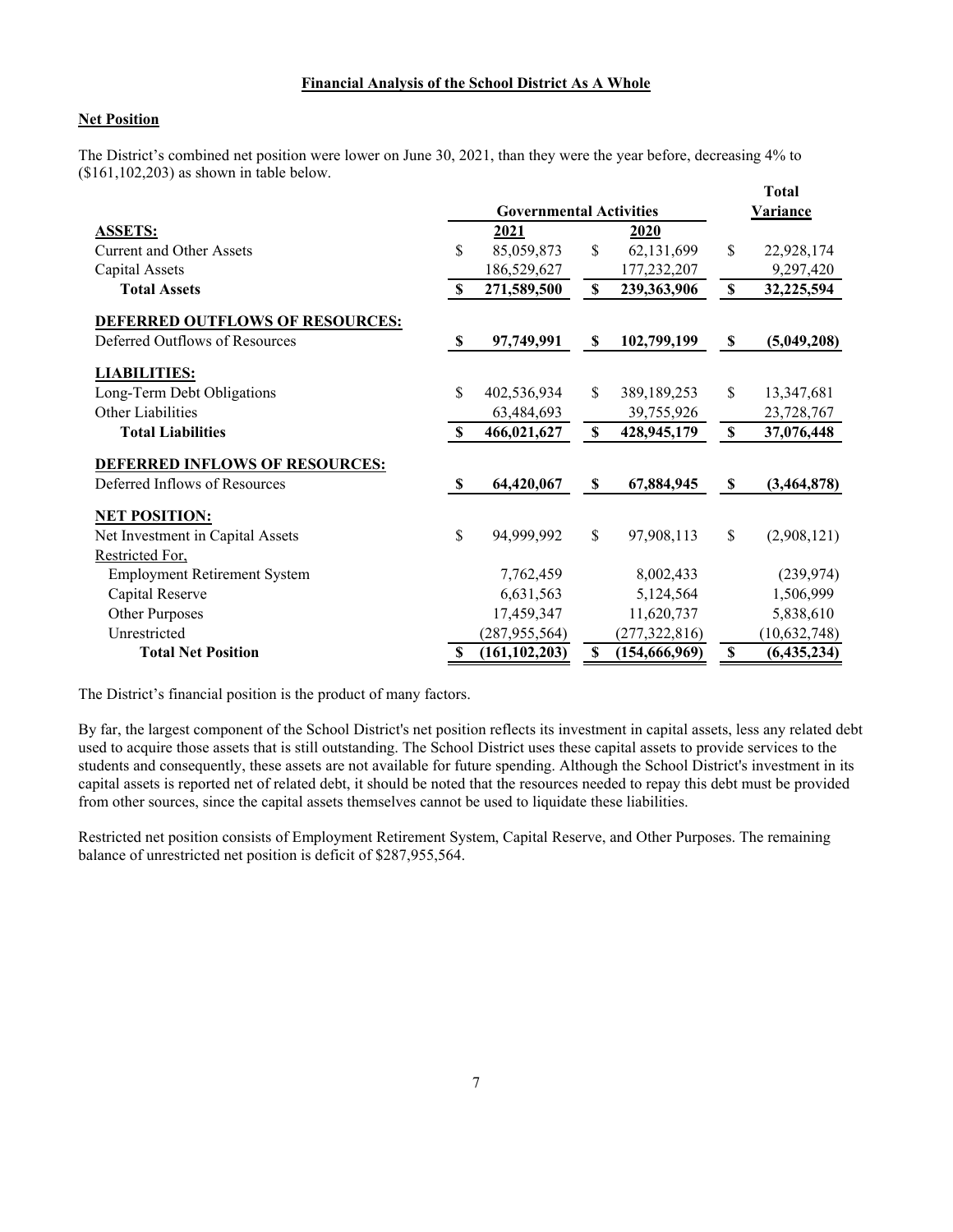#### **Changes in Net Position**

The District's total revenue increased 3% to \$187,983,483. State and federal aid 29% and property taxes 60% accounted for most of the District's revenue. The remaining 11% of the revenue comes from operating grants and contributions, capital grants and contributions, charges for services, non property taxes, investment earnings, compensation for loss, and miscellaneous revenues.

The total cost of all the programs and services decreased 2% to \$194,418,717. The District's expenses are predominately related to education and caring for the students (Instruction) 82%. General support which included expenses associated with the operation, maintenance and administration of the District accounted for 8% of the total costs. See table below:

|                                  |                                |                 |                           |                 |                           | <b>Total</b> |
|----------------------------------|--------------------------------|-----------------|---------------------------|-----------------|---------------------------|--------------|
|                                  | <b>Governmental Activities</b> |                 |                           |                 |                           | Variance     |
|                                  |                                | 2021            |                           | 2020            |                           |              |
| <b>REVENUES:</b>                 |                                |                 |                           |                 |                           |              |
| Program -                        |                                |                 |                           |                 |                           |              |
| Charges for Service              | \$                             | 420,755         | \$                        | 1,634,689       | \$                        | (1,213,934)  |
| Operating Grants & Contributions |                                | 8,391,875       |                           | 6,491,991       |                           | 1,899,884    |
| Capital Grants & Contributions   |                                | 14,029          |                           | 131,154         |                           | (117, 125)   |
| <b>Total Program</b>             | $\mathbb{S}$                   | 8,826,659       | $\overline{\mathcal{S}}$  | 8,257,834       | $\overline{\mathcal{S}}$  | 568,825      |
| General-                         |                                |                 |                           |                 |                           |              |
| <b>Property Taxes</b>            | \$                             | 112,304,026     | \$                        | 108,638,962     | \$                        | 3,665,064    |
| Non Property Taxes               |                                | 9,293,408       |                           | 8,724,862       |                           | 568,546      |
| State and Federal Aid            |                                | 54,910,321      |                           | 55,096,634      |                           | (186,313)    |
| <b>Investment Earnings</b>       |                                | 242,694         |                           | 857,705         |                           | (615, 011)   |
| Compensation for Loss            |                                | 13,255          |                           | 80,816          |                           | (67, 561)    |
| Miscellaneous                    |                                | 2,393,120       |                           | 1,636,662       |                           | 756,458      |
| <b>Total General</b>             | $\mathbb{S}$                   | 179,156,824     | $\mathbb S$               | 175,035,641     | $\boldsymbol{\mathsf{S}}$ | 4,121,183    |
| <b>TOTAL REVENUES</b>            | $\mathbf{s}$                   | 187,983,483     | $\mathbf S$               | 183,293,475     | $\boldsymbol{\mathsf{S}}$ | 4,690,008    |
| <b>SPECIAL ITEM:</b>             |                                |                 |                           |                 |                           |              |
| <b>Advance Refunding</b>         | $\boldsymbol{\mathsf{S}}$      |                 | $\mathbb S$               | 6,433           | $\boldsymbol{\mathsf{S}}$ | 6,433        |
| <b>EXPENSES:</b>                 |                                |                 |                           |                 |                           |              |
| General Support                  | $\mathbb{S}$                   | 15,408,105      | \$                        | 18,782,011      | \$                        | (3,373,906)  |
| Instruction                      |                                | 160,755,072     |                           | 158,995,924     |                           | 1,759,148    |
| Pupil Transportation             |                                | 11,318,271      |                           | 13,226,658      |                           | (1,908,387)  |
| <b>Community Services</b>        |                                | 1,705,634       |                           | 1,878,755       |                           | (173, 121)   |
| School Lunch                     |                                | 3,227,924       |                           | 3,449,944       |                           | (222, 020)   |
| Interest                         |                                | 2,003,711       |                           | 1,703,023       |                           | 300,688      |
| <b>TOTAL EXPENSES</b>            | $\mathbb S$                    | 194,418,717     | $\mathbb S$               | 198,036,315     | $\mathbf S$               | (3,617,598)  |
| <b>INCREASE IN NET POSITION</b>  | $\mathbf S$                    | (6,435,234)     | $\mathbf S$               | (14, 736, 407)  |                           |              |
| <b>NET POSITION, BEGINNING</b>   |                                |                 |                           |                 |                           |              |
| <b>OF YEAR (restated)</b>        |                                | (154, 666, 969) |                           | (139, 930, 562) |                           |              |
| <b>NET POSITION, END OF YEAR</b> | $\boldsymbol{\mathsf{S}}$      | (161, 102, 203) | $\boldsymbol{\mathsf{S}}$ | (154, 666, 969) |                           |              |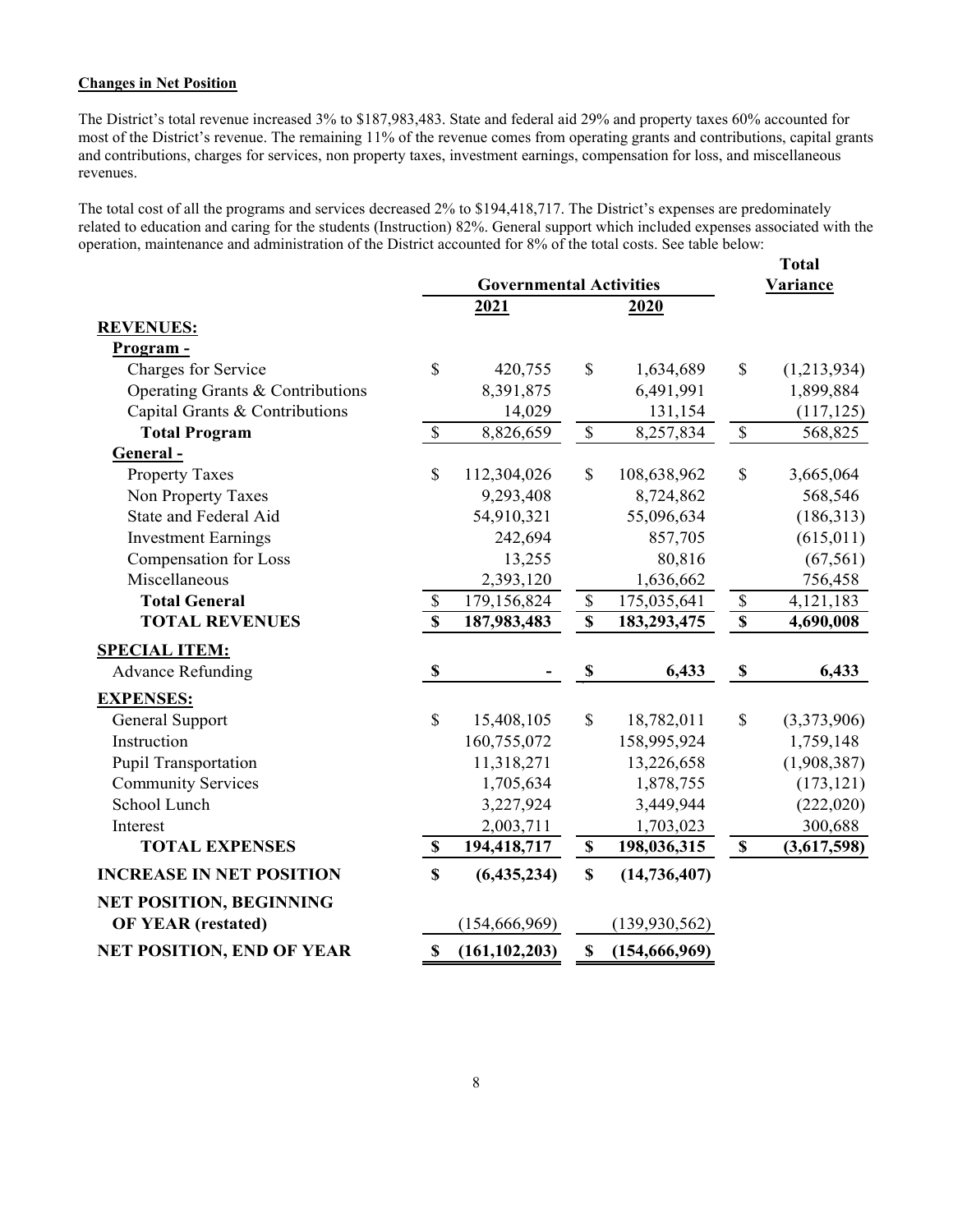

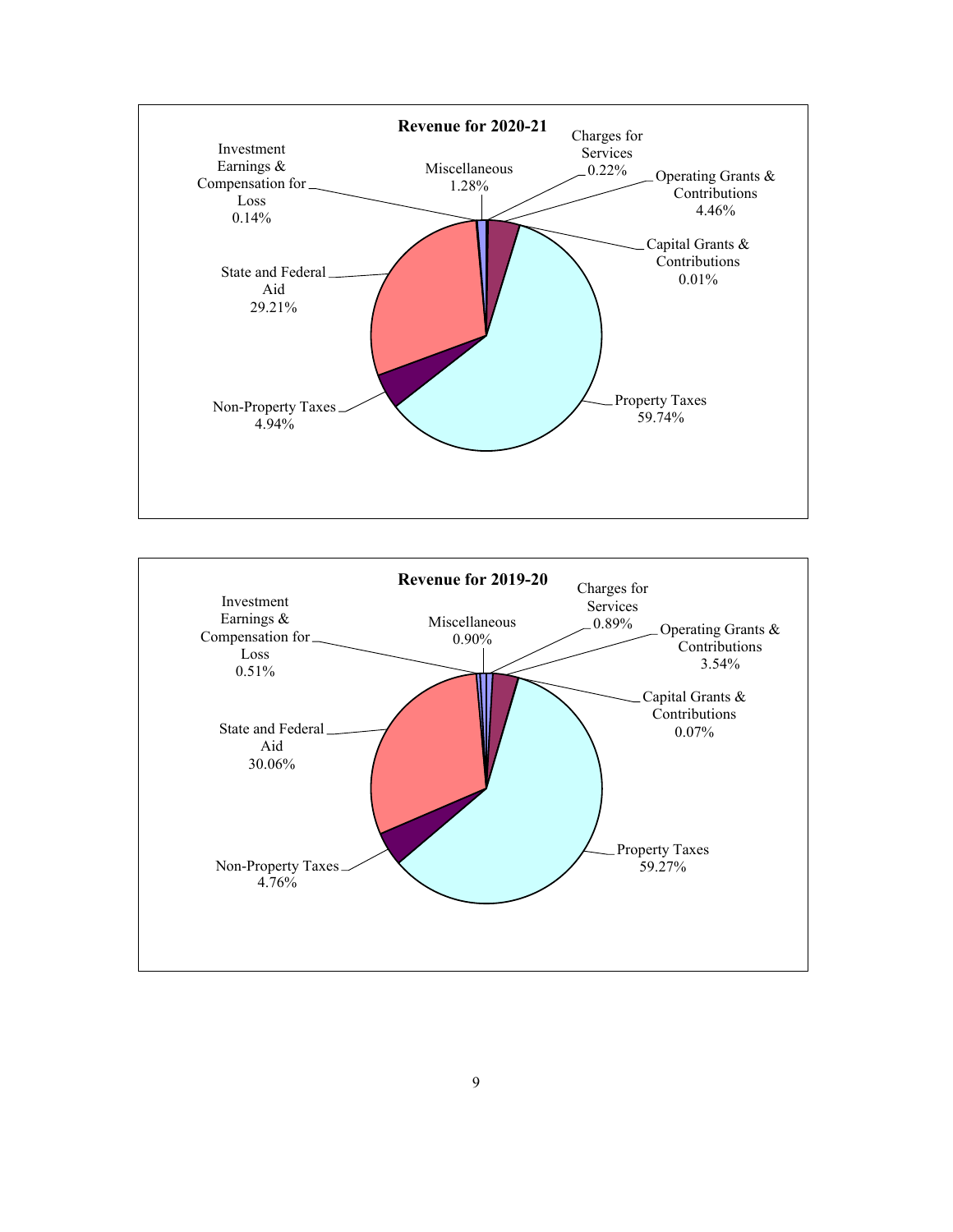

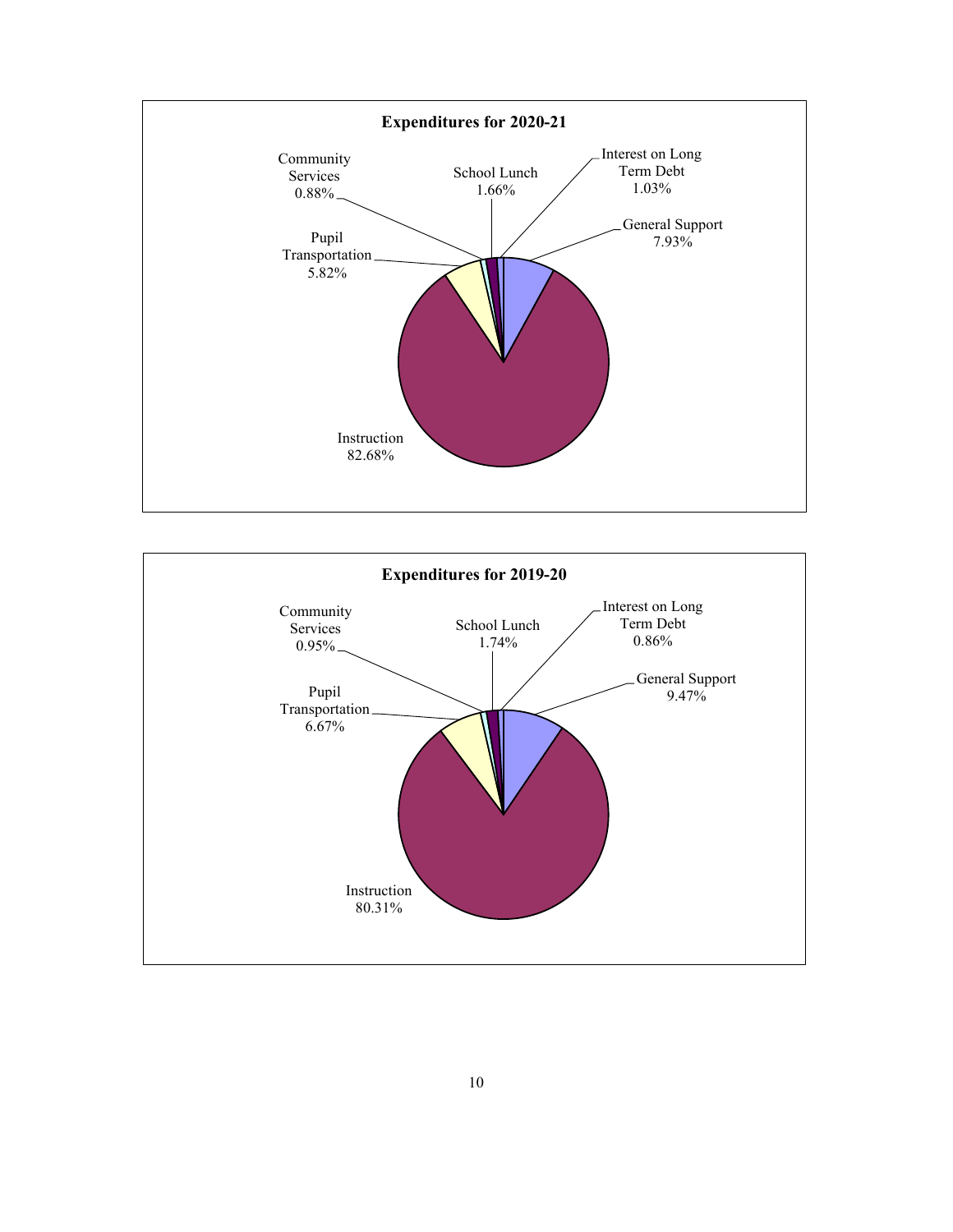#### **Financial Analysis of the School District's Funds**

The financial performance of the District as a whole is reflected in its governmental funds. As the District completed the year, its governmental funds reported combined fund balances of \$21,774,211 which is more than last year's ending fund balance of \$12,216,052.

The General Fund is the chief operating fund of the District. At the end of the current year, the total fund balance of the General Fund was \$39,103,288. Fund balance for the General Fund increased by \$5,431,798 compared with the prior year. See table below:

|                                    |            |             | <b>Total</b>    |
|------------------------------------|------------|-------------|-----------------|
| <b>General Fund Balances:</b>      | 2021       | <b>2020</b> | Variance        |
| Nonspendable                       | \$<br>۰    | 56,639      | \$<br>(56, 639) |
| Restricted                         | 26,933,909 | 21,155,017  | 5,778,892       |
| Assigned                           | 6,186,121  | 5,921,690   | 264,431         |
| Unassigned                         | 5,983,258  | 6,538,144   | (554, 886)      |
| <b>Total General Fund Balances</b> | 39,103,288 | 33,671,490  | \$<br>5,431,798 |

The District appropriated funds from the following reserves for the 2021-22 budget:

| 1 otal      |
|-------------|
| \$1,000,000 |
| \$1,000,000 |
|             |

**Total**

#### **General Fund Budgetary Highlights**

The difference between the original budget and the final amended budget was \$421,690. This change is attributable to carryover encumbrances of \$421,690 from the 2019-20 school year.

The key factors for budget variances in the general fund are listed below along with explanations for each.

|                            | <b>Budget</b><br>Variance<br>Original |                                                           |
|----------------------------|---------------------------------------|-----------------------------------------------------------|
| <b>Expenditure Items:</b>  | Vs.<br>Amended                        | <b>Explanation for Budget Variance</b>                    |
| Instruction,               |                                       |                                                           |
| administration, and        |                                       |                                                           |
| improvement                | \$2,171,032                           | Support positions coded to the wrong budget code          |
| Teaching – Regular         |                                       | Spending freeze and open positions not filled, along with |
| School                     | $(\$3,479,642)$                       | support positions coded to the wrong budget code          |
| Programs for Children      |                                       |                                                           |
| with Handicapping          |                                       |                                                           |
| Conditions                 | (\$1,164,080)                         | Fewer students with disabilities enrolled at BOCES        |
|                            |                                       | Increased software and hardware costs to help assist      |
|                            |                                       | during remote learning and asynchronous instruction       |
| <b>Instructional Media</b> | \$1,341,124                           | times.                                                    |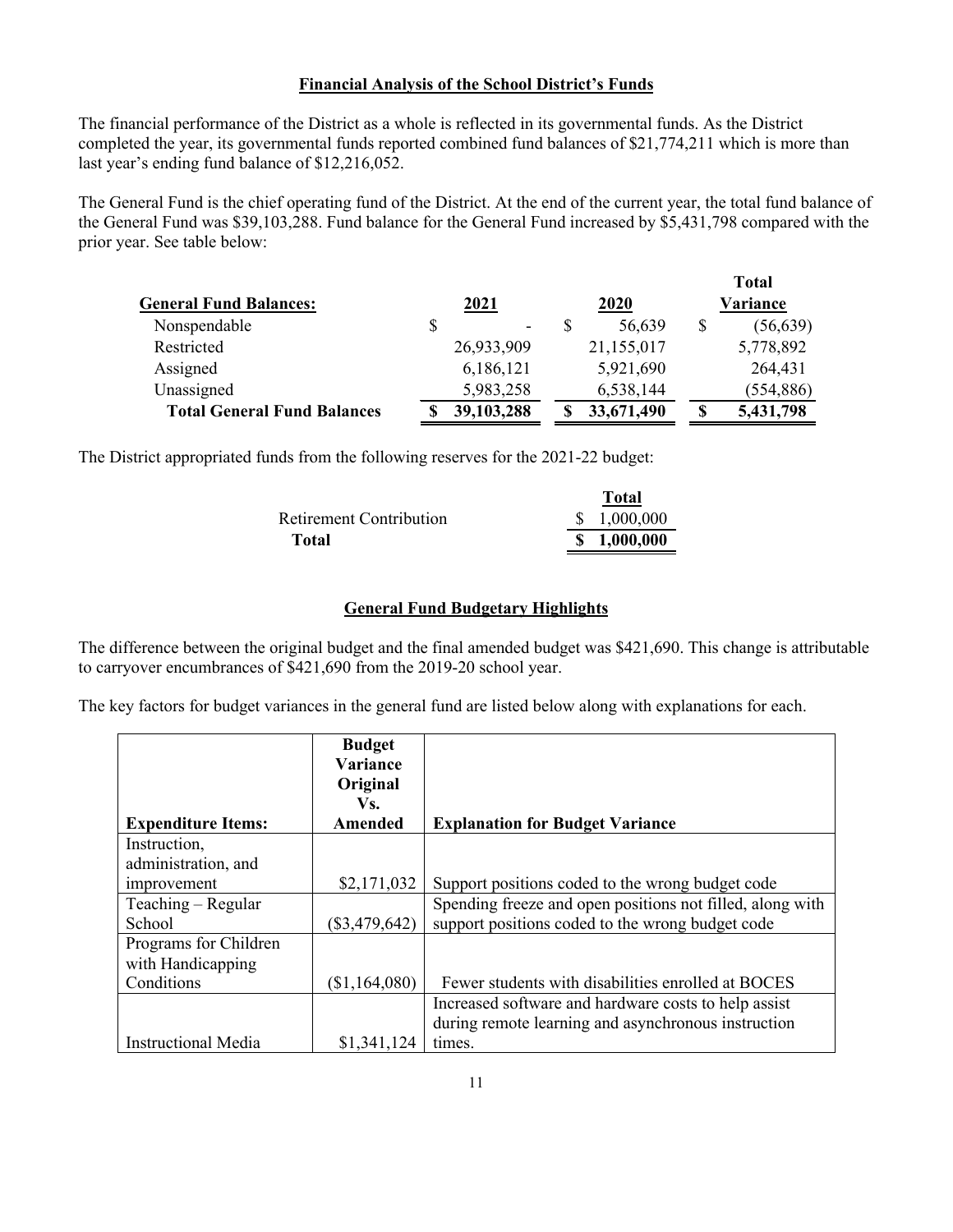|                       | <b>Budget</b> |                                                 |
|-----------------------|---------------|-------------------------------------------------|
|                       | Variance      |                                                 |
|                       | Amended       |                                                 |
|                       | Vs.           |                                                 |
| <b>Revenue Items:</b> | Actual        | <b>Explanation for Budget Variance</b>          |
|                       |               | Sales tax remained higher than expected and an  |
| Non-Property Taxes    | \$1,943,408   | additional PILOT property than was planned for. |

| <b>Expenditure Items:</b>   | <b>Budget</b><br>Variance<br>Amended<br>Vs.<br>Actual | <b>Explanation for Budget Variance</b>                                |
|-----------------------------|-------------------------------------------------------|-----------------------------------------------------------------------|
| <b>Central Services</b>     | \$2,929,108                                           | Spending freeze and limited professional development<br>expenditures. |
| Teaching – Regular          |                                                       |                                                                       |
| School                      | \$2,252,849                                           | Unfilled positions due to hiring freezes.                             |
|                             |                                                       | Lower costs due to school calendar changes and limited                |
| <b>Pupil Transportation</b> | \$1,570,495                                           | athletic/field trip excursions.                                       |

### **Capital Asset and Debt Administration**

## **Capital Assets**

By the end of the 2021 fiscal year, the District had invested \$186,529,627 in a broad range of capital assets, including land, work in progress, buildings and improvements, and machinery and equipment. The change in capital assets, net of accumulated depreciation, is reflected below:

|                             | 2021            | 2020        |
|-----------------------------|-----------------|-------------|
| Land                        | \$<br>2,147,912 | 2,147,912   |
| Work in Progress            | 66,099,373      | 49,587,853  |
| Buildings and Improvements  | 109,382,423     | 116,676,521 |
| Machinery and Equipment     | 8,899,919       | 8,819,921   |
| <b>Total Capital Assets</b> | 186,529,627     | 177,232,207 |

More detailed information can be found in the notes to the financial statements.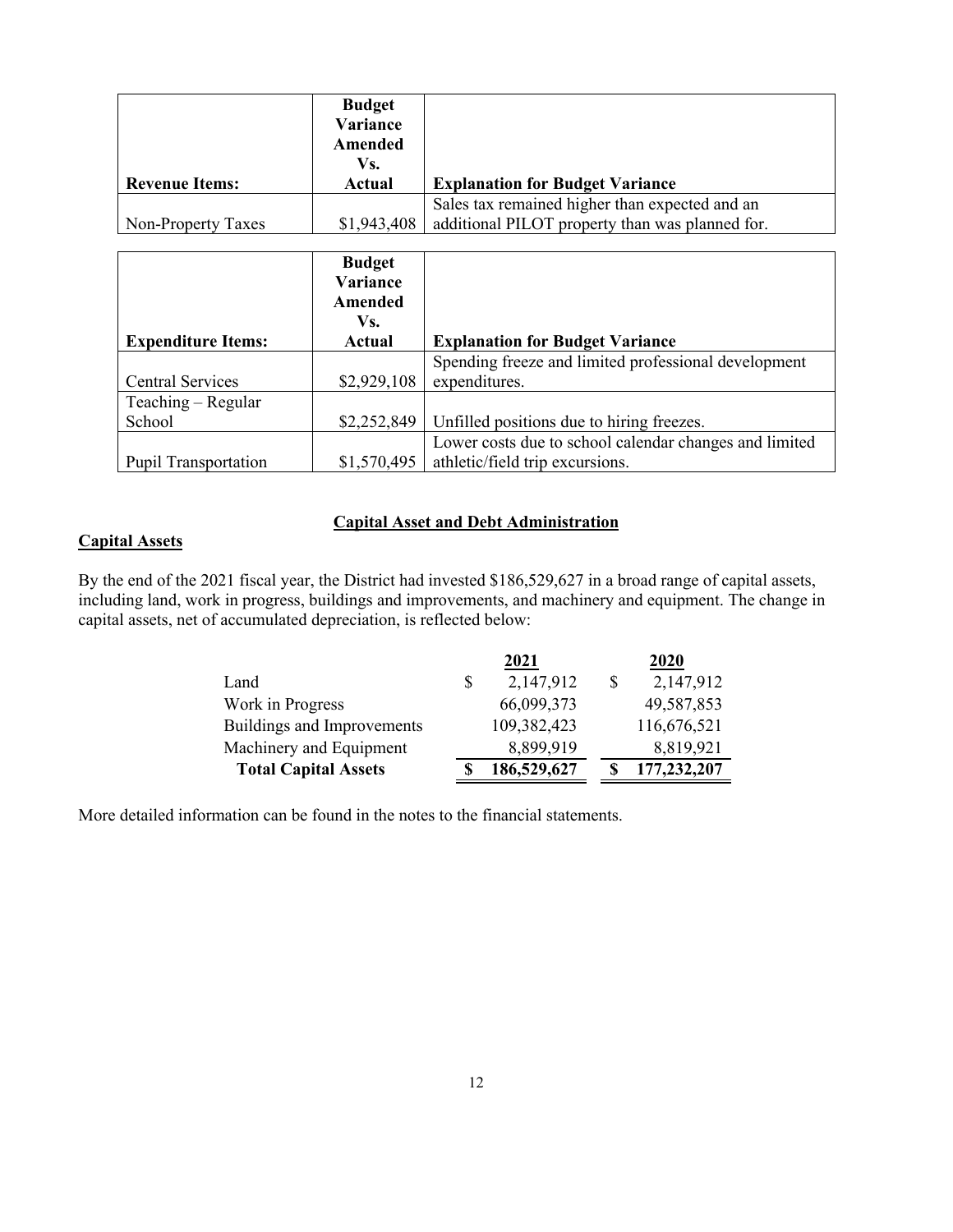### **Long-Term Debt**

At year end, the District had \$402,536,934 in general obligation bonds and other long-term debt outstanding as follows:

| Type                               | 2021        | 2020        |
|------------------------------------|-------------|-------------|
| Serial Bonds                       | 65,173,000  | 49,707,000  |
| <b>Unamortized Bond Premium</b>    | 3,031,051   | 3,247,555   |
| <b>OPEB</b>                        | 321,264,021 | 318,763,532 |
| Net Pension Liability              | 10,921,789  | 14,546,445  |
| <b>Compensated Absences</b>        | 2,147,073   | 2,924,721   |
| <b>Total Long-Term Obligations</b> | 402,536,934 | 389,189,253 |

More detailed information can be found in the notes to the financial statements.

#### **Factors Bearing on the District's Future**

For the 2020-21 fiscal year, the District was able to stay at the tax levy limit while receiving no increase in state aid for the fiscal year. The District went into the fiscal year expecting aid cuts on a rolling basis as outlined through the state budget process. Decisions were made to freeze expenditures and hiring in many areas. Webster CSD was eventually made whole for state aid withholdings towards the end of the fiscal year. However, transportation aid was rescinded by just short of \$700,000 in disallowed expenditures from Spring of 2020. In the future the state is committed to funding the foundation aid formula which will be helpful to address increasing costs associated with labor shortages, commodity increases, and other price increases. Unfunded mandates continue to mount for the District, such as, Child Victims Act, mandated healthcare additions to all plans, mandatory training, and time

#### **Contacting the School District's Financial Management**

This financial report is designed to provide the District's citizens, taxpayers, customers, investors, and creditors with a general overview of the District's finances and to demonstrate the District's accountability for the money it receives. Questions concerning any of the information provided in this report or requests for additional information should be addressed to the following:

> Webster Central School District 119 South Avenue Webster, NY 14580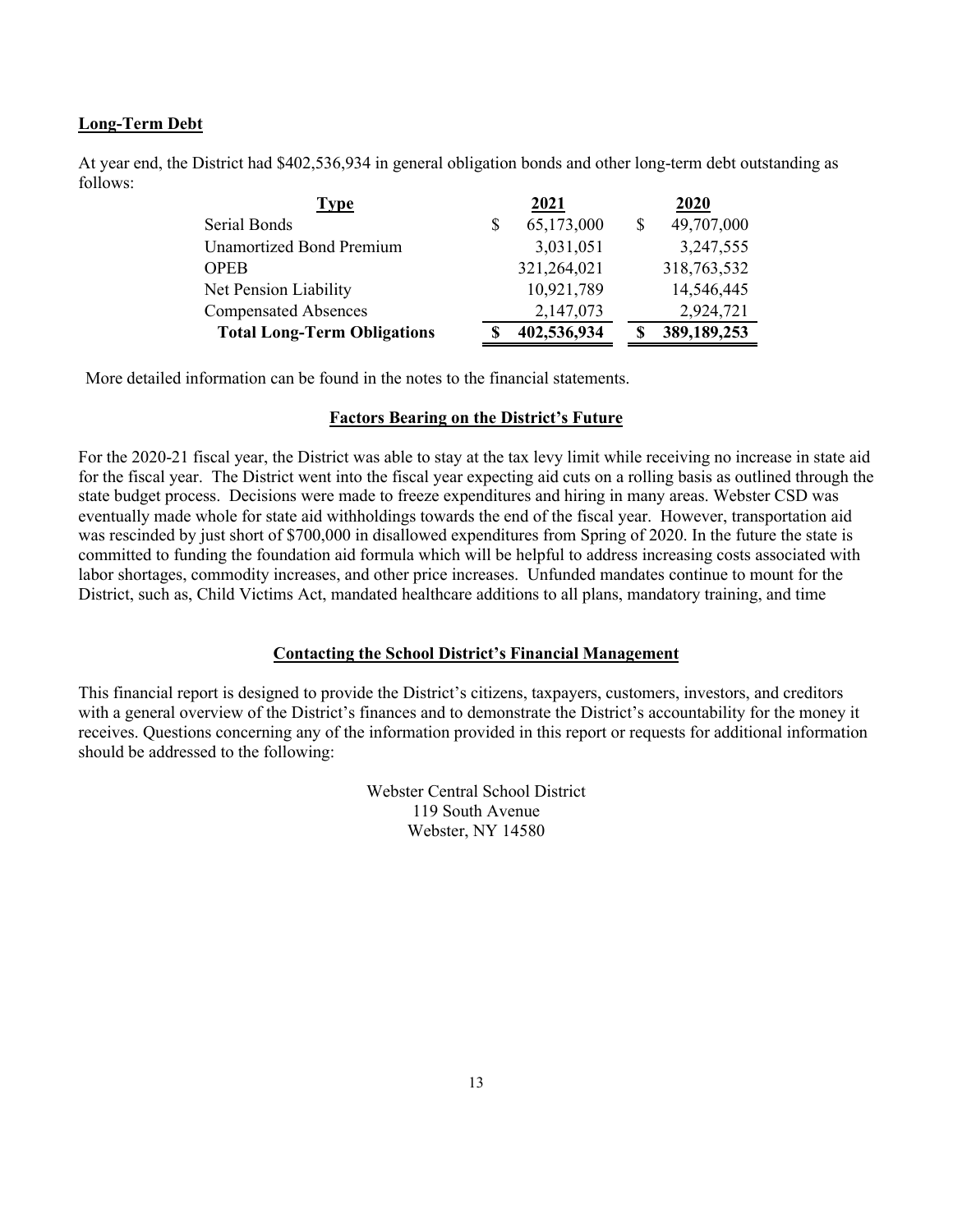## **Statement of Net Position**

**June 30, 2021**

| <b>ASSETS</b><br>\$<br>Cash and cash equivalents<br>37,787,720<br>135<br>Investments<br>Accounts receivable<br>47,176,739<br>Inventories<br>95,279<br><b>Capital Assets:</b><br>Land<br>2,147,912<br>66,099,373<br>Work in progress<br>Other capital assets (net of depreciation)<br>118,282,342<br><b>TOTAL ASSETS</b><br>\$<br>271,589,500<br>DEFERRED OUTFLOWS OF RESOURCES<br>Deferred outflows of resources<br>\$<br>97,749,991<br><b>LIABILITIES</b><br>\$<br>2,453,533<br>Accounts payable<br><b>Accrued liabilities</b><br>678,661<br><b>Unearned revenues</b><br>159,608<br>213,311<br>Due to other governments<br>Due to teachers' retirement system<br>7,080,025<br>Due to employees' retirement system<br>745,423<br>Bond anticipation notes payable<br>15,000,000<br>Other liabilities<br>37,154,132<br><b>Long-Term Obligations:</b><br>Due in one year<br>10,221,272<br>Due in more than one year<br>392,315,662<br><b>TOTAL LIABILITIES</b><br>$\boldsymbol{\$}$<br>466,021,627<br>DEFERRED INFLOWS OF RESOURCES<br>Deferred inflows of resources<br>\$<br>64,420,067<br><b>NET POSITION</b><br>\$<br>Net investment in capital assets<br>94,999,992<br><b>Restricted For:</b><br>Reserve for employee retirement system<br>7,762,459<br>Capital reserves<br>6,631,563<br>17,459,347<br>Other purposes<br>Unrestricted<br>(287, 955, 564)<br><b>TOTAL NET POSITION</b><br>(161, 102, 203)<br>S. |  | Governmental      |  |
|-----------------------------------------------------------------------------------------------------------------------------------------------------------------------------------------------------------------------------------------------------------------------------------------------------------------------------------------------------------------------------------------------------------------------------------------------------------------------------------------------------------------------------------------------------------------------------------------------------------------------------------------------------------------------------------------------------------------------------------------------------------------------------------------------------------------------------------------------------------------------------------------------------------------------------------------------------------------------------------------------------------------------------------------------------------------------------------------------------------------------------------------------------------------------------------------------------------------------------------------------------------------------------------------------------------------------------------------------------------------------------------------------------------------|--|-------------------|--|
|                                                                                                                                                                                                                                                                                                                                                                                                                                                                                                                                                                                                                                                                                                                                                                                                                                                                                                                                                                                                                                                                                                                                                                                                                                                                                                                                                                                                                 |  | <b>Activities</b> |  |
|                                                                                                                                                                                                                                                                                                                                                                                                                                                                                                                                                                                                                                                                                                                                                                                                                                                                                                                                                                                                                                                                                                                                                                                                                                                                                                                                                                                                                 |  |                   |  |
|                                                                                                                                                                                                                                                                                                                                                                                                                                                                                                                                                                                                                                                                                                                                                                                                                                                                                                                                                                                                                                                                                                                                                                                                                                                                                                                                                                                                                 |  |                   |  |
|                                                                                                                                                                                                                                                                                                                                                                                                                                                                                                                                                                                                                                                                                                                                                                                                                                                                                                                                                                                                                                                                                                                                                                                                                                                                                                                                                                                                                 |  |                   |  |
|                                                                                                                                                                                                                                                                                                                                                                                                                                                                                                                                                                                                                                                                                                                                                                                                                                                                                                                                                                                                                                                                                                                                                                                                                                                                                                                                                                                                                 |  |                   |  |
|                                                                                                                                                                                                                                                                                                                                                                                                                                                                                                                                                                                                                                                                                                                                                                                                                                                                                                                                                                                                                                                                                                                                                                                                                                                                                                                                                                                                                 |  |                   |  |
|                                                                                                                                                                                                                                                                                                                                                                                                                                                                                                                                                                                                                                                                                                                                                                                                                                                                                                                                                                                                                                                                                                                                                                                                                                                                                                                                                                                                                 |  |                   |  |
|                                                                                                                                                                                                                                                                                                                                                                                                                                                                                                                                                                                                                                                                                                                                                                                                                                                                                                                                                                                                                                                                                                                                                                                                                                                                                                                                                                                                                 |  |                   |  |
|                                                                                                                                                                                                                                                                                                                                                                                                                                                                                                                                                                                                                                                                                                                                                                                                                                                                                                                                                                                                                                                                                                                                                                                                                                                                                                                                                                                                                 |  |                   |  |
|                                                                                                                                                                                                                                                                                                                                                                                                                                                                                                                                                                                                                                                                                                                                                                                                                                                                                                                                                                                                                                                                                                                                                                                                                                                                                                                                                                                                                 |  |                   |  |
|                                                                                                                                                                                                                                                                                                                                                                                                                                                                                                                                                                                                                                                                                                                                                                                                                                                                                                                                                                                                                                                                                                                                                                                                                                                                                                                                                                                                                 |  |                   |  |
|                                                                                                                                                                                                                                                                                                                                                                                                                                                                                                                                                                                                                                                                                                                                                                                                                                                                                                                                                                                                                                                                                                                                                                                                                                                                                                                                                                                                                 |  |                   |  |
|                                                                                                                                                                                                                                                                                                                                                                                                                                                                                                                                                                                                                                                                                                                                                                                                                                                                                                                                                                                                                                                                                                                                                                                                                                                                                                                                                                                                                 |  |                   |  |
|                                                                                                                                                                                                                                                                                                                                                                                                                                                                                                                                                                                                                                                                                                                                                                                                                                                                                                                                                                                                                                                                                                                                                                                                                                                                                                                                                                                                                 |  |                   |  |
|                                                                                                                                                                                                                                                                                                                                                                                                                                                                                                                                                                                                                                                                                                                                                                                                                                                                                                                                                                                                                                                                                                                                                                                                                                                                                                                                                                                                                 |  |                   |  |
|                                                                                                                                                                                                                                                                                                                                                                                                                                                                                                                                                                                                                                                                                                                                                                                                                                                                                                                                                                                                                                                                                                                                                                                                                                                                                                                                                                                                                 |  |                   |  |
|                                                                                                                                                                                                                                                                                                                                                                                                                                                                                                                                                                                                                                                                                                                                                                                                                                                                                                                                                                                                                                                                                                                                                                                                                                                                                                                                                                                                                 |  |                   |  |
|                                                                                                                                                                                                                                                                                                                                                                                                                                                                                                                                                                                                                                                                                                                                                                                                                                                                                                                                                                                                                                                                                                                                                                                                                                                                                                                                                                                                                 |  |                   |  |
|                                                                                                                                                                                                                                                                                                                                                                                                                                                                                                                                                                                                                                                                                                                                                                                                                                                                                                                                                                                                                                                                                                                                                                                                                                                                                                                                                                                                                 |  |                   |  |
|                                                                                                                                                                                                                                                                                                                                                                                                                                                                                                                                                                                                                                                                                                                                                                                                                                                                                                                                                                                                                                                                                                                                                                                                                                                                                                                                                                                                                 |  |                   |  |
|                                                                                                                                                                                                                                                                                                                                                                                                                                                                                                                                                                                                                                                                                                                                                                                                                                                                                                                                                                                                                                                                                                                                                                                                                                                                                                                                                                                                                 |  |                   |  |
|                                                                                                                                                                                                                                                                                                                                                                                                                                                                                                                                                                                                                                                                                                                                                                                                                                                                                                                                                                                                                                                                                                                                                                                                                                                                                                                                                                                                                 |  |                   |  |
|                                                                                                                                                                                                                                                                                                                                                                                                                                                                                                                                                                                                                                                                                                                                                                                                                                                                                                                                                                                                                                                                                                                                                                                                                                                                                                                                                                                                                 |  |                   |  |
|                                                                                                                                                                                                                                                                                                                                                                                                                                                                                                                                                                                                                                                                                                                                                                                                                                                                                                                                                                                                                                                                                                                                                                                                                                                                                                                                                                                                                 |  |                   |  |
|                                                                                                                                                                                                                                                                                                                                                                                                                                                                                                                                                                                                                                                                                                                                                                                                                                                                                                                                                                                                                                                                                                                                                                                                                                                                                                                                                                                                                 |  |                   |  |
|                                                                                                                                                                                                                                                                                                                                                                                                                                                                                                                                                                                                                                                                                                                                                                                                                                                                                                                                                                                                                                                                                                                                                                                                                                                                                                                                                                                                                 |  |                   |  |
|                                                                                                                                                                                                                                                                                                                                                                                                                                                                                                                                                                                                                                                                                                                                                                                                                                                                                                                                                                                                                                                                                                                                                                                                                                                                                                                                                                                                                 |  |                   |  |
|                                                                                                                                                                                                                                                                                                                                                                                                                                                                                                                                                                                                                                                                                                                                                                                                                                                                                                                                                                                                                                                                                                                                                                                                                                                                                                                                                                                                                 |  |                   |  |
|                                                                                                                                                                                                                                                                                                                                                                                                                                                                                                                                                                                                                                                                                                                                                                                                                                                                                                                                                                                                                                                                                                                                                                                                                                                                                                                                                                                                                 |  |                   |  |
|                                                                                                                                                                                                                                                                                                                                                                                                                                                                                                                                                                                                                                                                                                                                                                                                                                                                                                                                                                                                                                                                                                                                                                                                                                                                                                                                                                                                                 |  |                   |  |
|                                                                                                                                                                                                                                                                                                                                                                                                                                                                                                                                                                                                                                                                                                                                                                                                                                                                                                                                                                                                                                                                                                                                                                                                                                                                                                                                                                                                                 |  |                   |  |
|                                                                                                                                                                                                                                                                                                                                                                                                                                                                                                                                                                                                                                                                                                                                                                                                                                                                                                                                                                                                                                                                                                                                                                                                                                                                                                                                                                                                                 |  |                   |  |
|                                                                                                                                                                                                                                                                                                                                                                                                                                                                                                                                                                                                                                                                                                                                                                                                                                                                                                                                                                                                                                                                                                                                                                                                                                                                                                                                                                                                                 |  |                   |  |
|                                                                                                                                                                                                                                                                                                                                                                                                                                                                                                                                                                                                                                                                                                                                                                                                                                                                                                                                                                                                                                                                                                                                                                                                                                                                                                                                                                                                                 |  |                   |  |
|                                                                                                                                                                                                                                                                                                                                                                                                                                                                                                                                                                                                                                                                                                                                                                                                                                                                                                                                                                                                                                                                                                                                                                                                                                                                                                                                                                                                                 |  |                   |  |
|                                                                                                                                                                                                                                                                                                                                                                                                                                                                                                                                                                                                                                                                                                                                                                                                                                                                                                                                                                                                                                                                                                                                                                                                                                                                                                                                                                                                                 |  |                   |  |
|                                                                                                                                                                                                                                                                                                                                                                                                                                                                                                                                                                                                                                                                                                                                                                                                                                                                                                                                                                                                                                                                                                                                                                                                                                                                                                                                                                                                                 |  |                   |  |
|                                                                                                                                                                                                                                                                                                                                                                                                                                                                                                                                                                                                                                                                                                                                                                                                                                                                                                                                                                                                                                                                                                                                                                                                                                                                                                                                                                                                                 |  |                   |  |

(See accompanying notes to financial statements) 14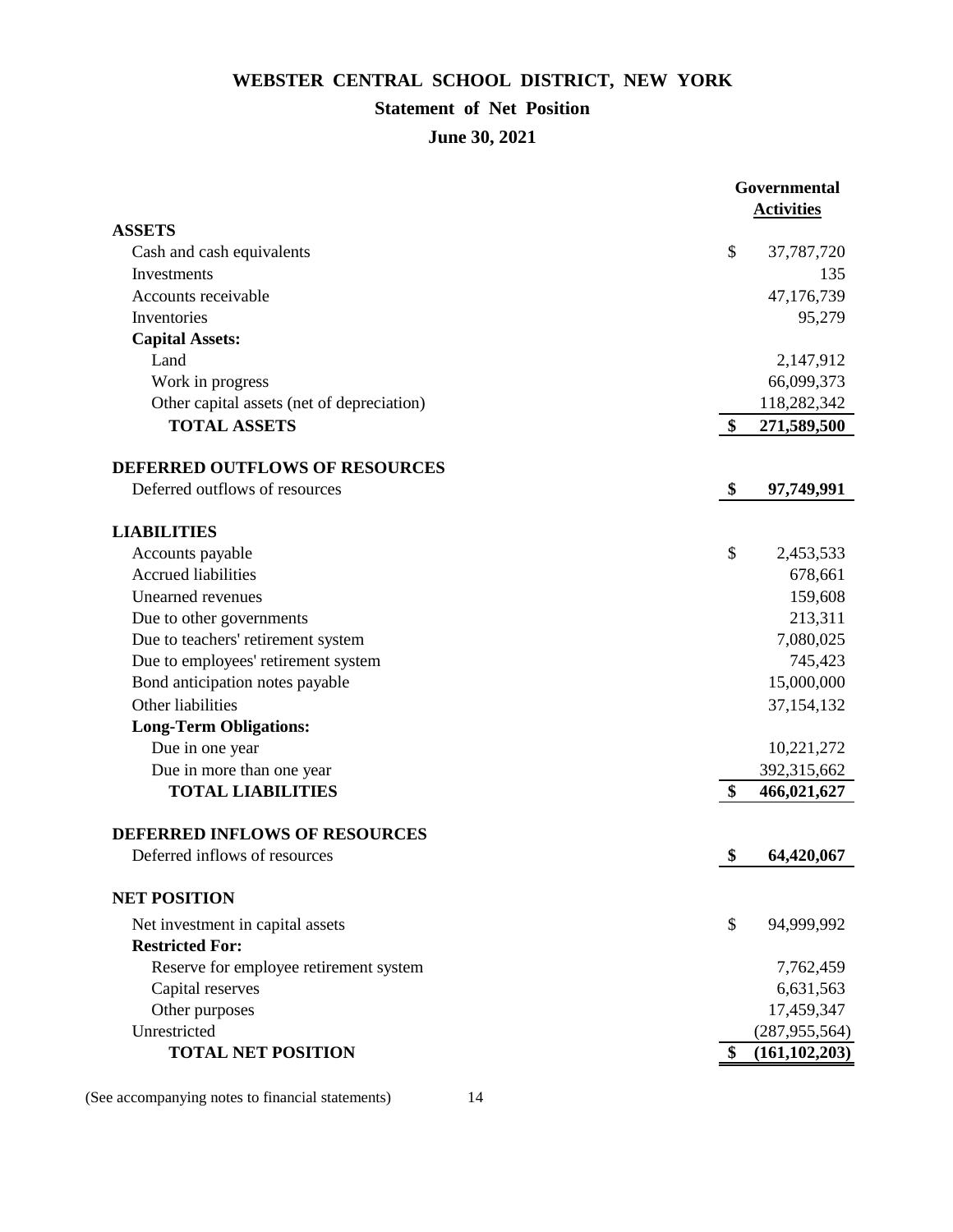## **Statement of Activities**

## **For The Year Ended June 30, 2021**

|                                 |                                  |                                            |                         |                      | Net (Expense)         |
|---------------------------------|----------------------------------|--------------------------------------------|-------------------------|----------------------|-----------------------|
|                                 |                                  |                                            |                         |                      | <b>Revenue and</b>    |
|                                 |                                  |                                            |                         |                      | <b>Changes</b> in     |
|                                 |                                  |                                            | <b>Program Revenues</b> |                      | <b>Net Position</b>   |
|                                 |                                  |                                            | <b>Operating</b>        | Capital              |                       |
|                                 |                                  | <b>Charges for</b>                         | <b>Grants</b> and       | <b>Grants</b> and    | Governmental          |
| <b>Functions/Programs</b>       | <b>Expenses</b>                  | <b>Services</b>                            | <b>Contributions</b>    | <b>Contributions</b> | <b>Activities</b>     |
| <b>Primary Government -</b>     |                                  |                                            |                         |                      |                       |
| General support                 | \$<br>15,408,105                 | \$                                         | \$                      | \$                   | \$<br>(15, 408, 105)  |
| Instruction                     | 160,755,072                      | 259,702                                    | 4,685,579               | 14,029               | (155,795,762)         |
| Pupil transportation            | 11,318,271                       |                                            |                         |                      | (11,318,271)          |
| Community services              | 1,705,634                        |                                            |                         |                      | (1,705,634)           |
| School lunch                    | 3,227,924                        | 161,053                                    | 3,706,296               |                      | 639,425               |
| Interest                        | 2,003,711                        |                                            |                         |                      | (2,003,711)           |
| <b>Total Primary Government</b> | 194,418,717                      | \$<br>420,755                              | \$<br>8,391,875         | \$<br>14,029         | \$<br>(185, 592, 058) |
|                                 |                                  |                                            |                         |                      |                       |
|                                 | <b>General Revenues:</b>         |                                            |                         |                      |                       |
|                                 | Property taxes                   |                                            |                         |                      | \$<br>112,304,026     |
|                                 | Non property taxes               |                                            |                         |                      | 9,293,408             |
|                                 | State and federal aid            |                                            |                         |                      | 54,910,321            |
|                                 | Investment earnings              |                                            |                         |                      | 242,694               |
|                                 | Compensation for loss            |                                            |                         |                      | 13,255                |
|                                 | Miscellaneous                    |                                            |                         |                      | 2,393,120             |
|                                 | <b>Total General Revenues</b>    |                                            |                         |                      | \$<br>179,156,824     |
|                                 | Changes in Net Position          |                                            |                         |                      | \$<br>(6,435,234)     |
|                                 |                                  | Net Position, Beginning of Year (restated) |                         |                      | (154, 666, 969)       |
|                                 | <b>Net Position, End of Year</b> |                                            |                         |                      | \$<br>(161, 102, 203) |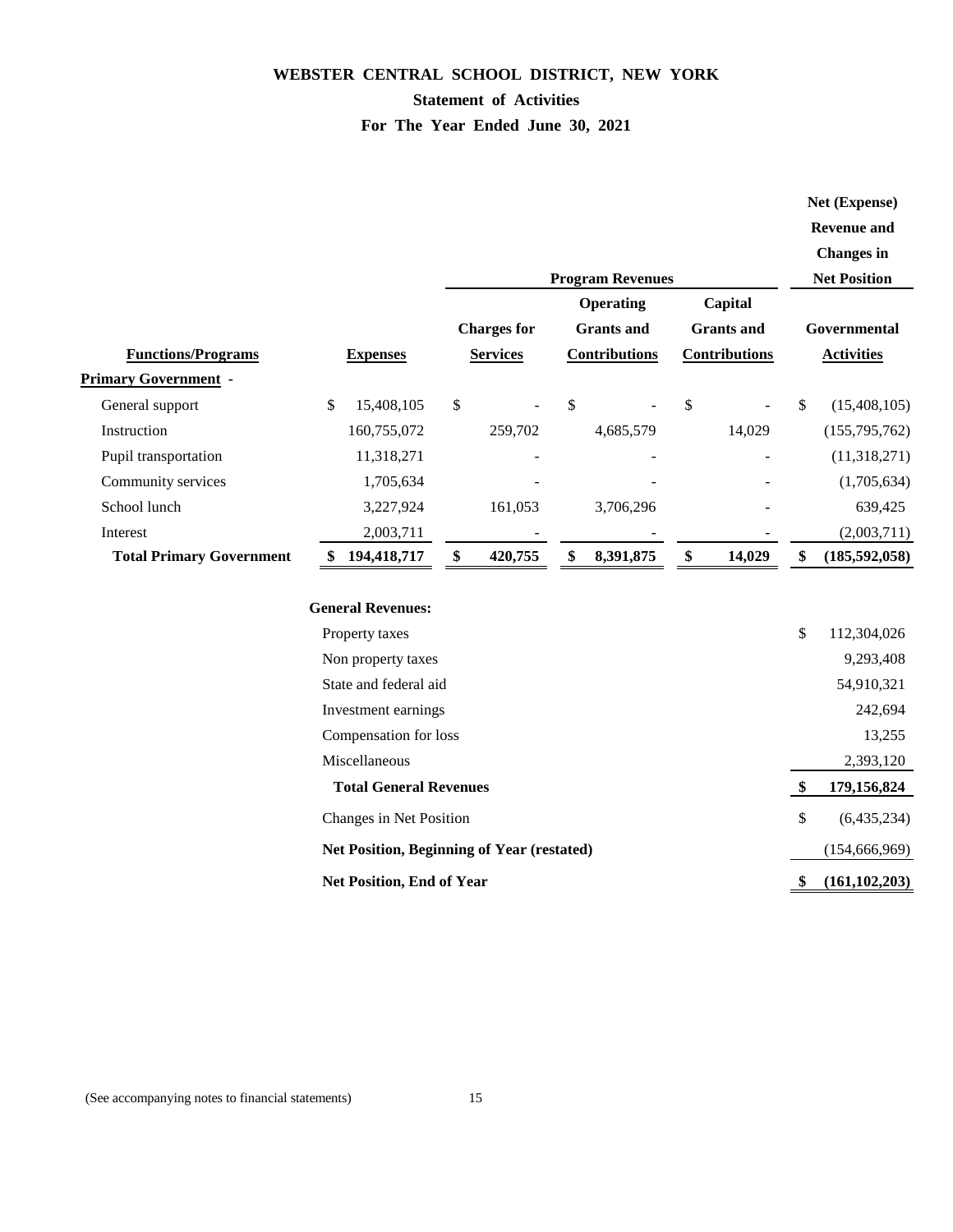## **Balance Sheet**

## **Governmental Funds**

**June 30, 2021**

| <b>ASSETS</b>                           |                         | <b>General</b><br><b>Fund</b>                           |                   | Capital<br>Projects<br><b>Fund</b>                                         |                   | Nonmajor<br>Governmental<br><b>Funds</b> |               | <b>Total</b><br>Governmental<br><b>Funds</b> |
|-----------------------------------------|-------------------------|---------------------------------------------------------|-------------------|----------------------------------------------------------------------------|-------------------|------------------------------------------|---------------|----------------------------------------------|
| Cash and cash equivalents               | \$                      | 36,850,123                                              | \$                | 382,819                                                                    | \$                | 554,778                                  | $\mathcal{S}$ | 37,787,720                                   |
| Investments                             |                         |                                                         |                   |                                                                            |                   | 135                                      |               | 135                                          |
| Receivables                             |                         | 9,077,378                                               |                   | 137,920                                                                    |                   | 3,219,805                                |               | 12,435,103                                   |
| Inventories                             |                         |                                                         |                   |                                                                            |                   | 95,279                                   |               | 95,279                                       |
| Due from other funds                    |                         | 9,607,416                                               |                   | 605,702                                                                    |                   | 3,581,458                                |               | 13,794,576                                   |
| <b>TOTAL ASSETS</b>                     | \$                      | 55,534,917                                              | \$                | 1,126,441                                                                  | \$                | 7,451,455                                | \$            | 64,112,813                                   |
| <b>LIABILITIES AND FUND BALANCES</b>    |                         |                                                         |                   |                                                                            |                   |                                          |               |                                              |
| <b>Liabilities</b> -                    |                         |                                                         |                   |                                                                            |                   |                                          |               |                                              |
| Accounts payable                        | \$                      | 1,623,331                                               | \$                | 716,660                                                                    | \$                | 113,542                                  | $\mathbb{S}$  | 2,453,533                                    |
| <b>Accrued liabilities</b>              |                         | 377,386                                                 |                   |                                                                            |                   | 102,244                                  |               | 479,630                                      |
| Notes payable - bond anticipation notes |                         |                                                         |                   | 15,000,000                                                                 |                   |                                          |               | 15,000,000                                   |
| Due to other funds                      |                         | 3,990,336                                               |                   | 6,672,098                                                                  |                   | 3,132,142                                |               | 13,794,576                                   |
| Due to other governments                |                         | 202,632                                                 |                   |                                                                            |                   | 10,679                                   |               | 213,311                                      |
| Due to TRS                              |                         | 7,080,025                                               |                   |                                                                            |                   |                                          |               | 7,080,025                                    |
| Due to ERS                              |                         | 745,423                                                 |                   |                                                                            |                   |                                          |               | 745,423                                      |
| Other liabilities                       |                         | 2,412,496                                               |                   |                                                                            |                   |                                          |               | 2,412,496                                    |
| Unearned revenue                        |                         |                                                         |                   |                                                                            |                   | 159,608                                  |               | 159,608                                      |
| <b>TOTAL LIABILITIES</b>                | $\sqrt[6]{\frac{1}{2}}$ | 16,431,629                                              | $\boldsymbol{\$}$ | 22,388,758                                                                 | $\boldsymbol{\$}$ | 3,518,215                                | \$            | 42,338,602                                   |
|                                         |                         |                                                         |                   |                                                                            |                   |                                          |               |                                              |
| <b>Fund Balances -</b>                  |                         |                                                         |                   |                                                                            |                   |                                          |               |                                              |
| Nonspendable                            | \$                      |                                                         | \$                |                                                                            | \$                | 95,279                                   | \$            | 95,279                                       |
| Restricted                              |                         | 26,933,909                                              |                   | 1,197,832                                                                  |                   | 3,409,293                                |               | 31,541,034                                   |
| Assigned                                |                         | 6,186,121                                               |                   |                                                                            |                   | 686,746                                  |               | 6,872,867                                    |
| Unassigned                              |                         | 5,983,258                                               |                   | (22, 460, 149)                                                             |                   | (258,078)                                |               | (16, 734, 969)                               |
| <b>TOTAL FUND BALANCE</b>               | $\frac{1}{2}$           | 39,103,288                                              | $\boldsymbol{\$}$ | (21, 262, 317)                                                             | $\boldsymbol{\$}$ | 3,933,240                                | \$            | 21,774,211                                   |
| <b>TOTAL LIABILITIES AND</b>            |                         |                                                         |                   |                                                                            |                   |                                          |               |                                              |
| <b>FUND BALANCES</b>                    | \$                      | 55,534,917                                              | \$                | 1,126,441                                                                  | \$                | 7,451,455                                |               |                                              |
|                                         |                         | Amounts reported for governmental activities in the     |                   |                                                                            |                   |                                          |               |                                              |
|                                         |                         | <b>Statement of Net Position are different because:</b> |                   |                                                                            |                   |                                          |               |                                              |
|                                         |                         |                                                         |                   | Capital assets used in governmental activities are not financial resources |                   |                                          |               |                                              |
|                                         |                         | and therefore are not reported in the funds.            |                   |                                                                            |                   |                                          |               | 186,529,627                                  |
| but not in the funds.                   |                         |                                                         |                   | Interest is accrued on outstanding bonds in the statement of net position  |                   |                                          |               | (199, 031)                                   |
|                                         |                         |                                                         |                   | The following long-term obligations are not due and payable in the         |                   |                                          |               |                                              |
|                                         |                         |                                                         |                   | current period and therefore are not reported in the governmental funds:   |                   |                                          |               |                                              |
|                                         | Serial bonds payable    |                                                         |                   |                                                                            |                   |                                          |               | (65, 173, 000)                               |
| <b>OPEB</b>                             |                         |                                                         |                   |                                                                            |                   |                                          |               | (321, 264, 021)                              |
|                                         |                         | Compensated absences                                    |                   |                                                                            |                   |                                          |               | (2,147,073)                                  |
|                                         |                         | Unamortized bond premium                                |                   |                                                                            |                   |                                          |               | (3,031,051)                                  |
|                                         |                         | Deferred outflow - pension                              |                   |                                                                            |                   |                                          |               | 50,042,094                                   |
|                                         |                         | Deferred outflow - OPEB                                 |                   |                                                                            |                   |                                          |               | 47,707,897                                   |
|                                         | Net pension liability   |                                                         |                   |                                                                            |                   |                                          |               | (10, 921, 789)                               |
|                                         |                         | Deferred inflow - advanced refunding                    |                   |                                                                            |                   |                                          |               | (975, 025)                                   |
|                                         |                         | Deferred inflow - pension                               |                   |                                                                            |                   |                                          |               | (22,602,570)                                 |
|                                         |                         | Deferred inflow - OPEB                                  |                   |                                                                            |                   |                                          |               | (40, 842, 472)                               |
|                                         |                         | <b>Net Position of Governmental Activities</b>          |                   |                                                                            |                   |                                          | $\mathbf{\$}$ | (161, 102, 203)                              |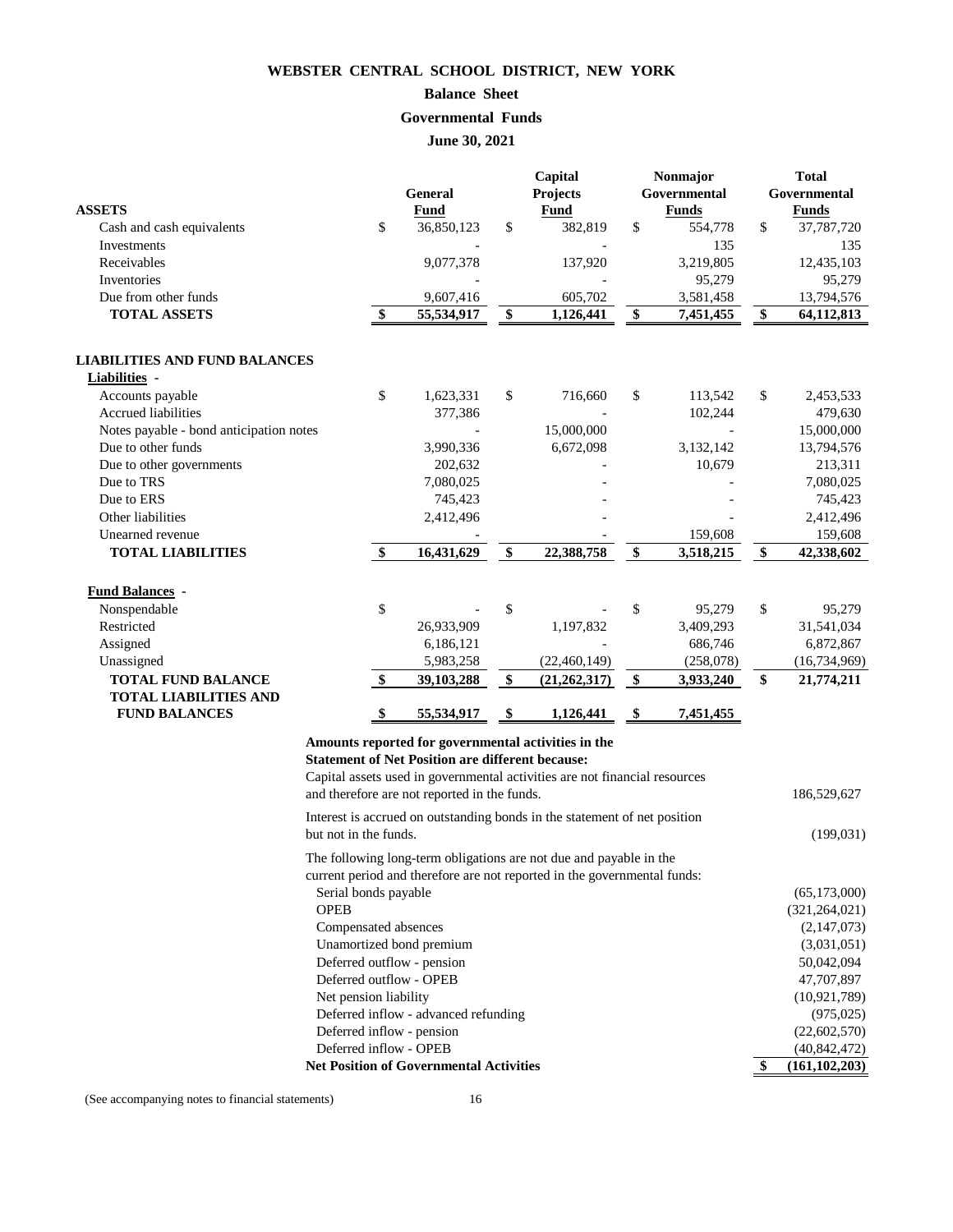## **Statement of Revenues, Expenditures and Changes in Fund Balances**

## **Governmental Funds**

**For The Year Ended June 30, 2021**

|                                            | Capital                 |                |                      | Nonmajor                    |                   | <b>Total</b> |                   |               |  |
|--------------------------------------------|-------------------------|----------------|----------------------|-----------------------------|-------------------|--------------|-------------------|---------------|--|
|                                            |                         | <b>General</b> |                      | <b>Projects</b>             |                   | Governmental | Governmental      |               |  |
|                                            |                         | <b>Fund</b>    |                      | <b>Fund</b><br><b>Funds</b> |                   |              |                   | <b>Funds</b>  |  |
| <b>REVENUES</b>                            |                         |                |                      |                             |                   |              |                   |               |  |
| Real property taxes and tax items          | \$                      | 112,304,026    | \$                   |                             | \$                |              | \$                | 112,304,026   |  |
| Non-property taxes                         |                         | 9,293,408      |                      |                             |                   |              |                   | 9,293,408     |  |
| Charges for services                       |                         | 259,702        |                      |                             |                   |              |                   | 259,702       |  |
| Use of money and property                  |                         | 228,191        |                      |                             |                   | 6,624        |                   | 234,815       |  |
| Sale of property and compensation for loss |                         | 13,255         |                      |                             |                   |              |                   | 13,255        |  |
| Miscellaneous                              |                         | 1,452,712      |                      |                             |                   | 909,792      |                   | 2,362,504     |  |
| State sources                              |                         | 53,890,610     |                      | 14,029                      |                   | 1,117,125    |                   | 55,021,764    |  |
| Federal sources                            |                         | 1,019,711      |                      |                             |                   | 6,476,510    |                   | 7,496,221     |  |
| Sales                                      |                         |                |                      |                             |                   | 161,053      |                   | 161,053       |  |
| <b>TOTAL REVENUES</b>                      | $\sqrt[6]{\frac{1}{2}}$ | 178,461,615    | $\sqrt{\ }$          | 14,029                      | $\frac{1}{2}$     | 8,671,104    | $\boldsymbol{\$}$ | 187, 146, 748 |  |
| <b>EXPENDITURES</b>                        |                         |                |                      |                             |                   |              |                   |               |  |
| General support                            | \$                      | 14,014,568     | \$                   |                             | \$                |              | \$                | 14,014,568    |  |
| Instruction                                |                         | 92,409,681     |                      |                             |                   | 4,039,479    |                   | 96,449,160    |  |
| Pupil transportation                       |                         | 7,241,404      |                      | 1,649,409                   |                   |              |                   | 8,890,813     |  |
| Community services                         |                         | 696,795        |                      |                             |                   | 1,048,654    |                   | 1,745,449     |  |
| Employee benefits                          |                         | 45,607,701     |                      |                             |                   | 620,735      |                   | 46,228,436    |  |
| Debt service - principal                   |                         | 9,736,223      |                      |                             |                   |              |                   | 9,736,223     |  |
| Debt service - interest                    |                         | 2,526,192      |                      |                             |                   |              |                   | 2,526,192     |  |
| Cost of sales                              |                         |                |                      |                             |                   | 1,309,670    |                   | 1,309,670     |  |
| Other expenses                             |                         |                |                      |                             |                   | 1,361,501    |                   | 1,361,501     |  |
| Capital outlay                             |                         |                |                      | 21,365,535                  |                   |              |                   | 21,365,535    |  |
| <b>TOTAL EXPENDITURES</b>                  | $\mathbf{\$}$           | 172,232,564    | \$                   | 23,014,944                  | \$                | 8,380,039    | \$                | 203, 627, 547 |  |
| <b>EXCESS (DEFICIENCY) OF REVENUES</b>     |                         |                |                      |                             |                   |              |                   |               |  |
| <b>OVER EXPENDITURES</b>                   | \$                      | 6,229,051      | \$                   | (23,000,915)                | \$                | 291,065      | <sup>S</sup>      | (16,480,799)  |  |
| OTHER FINANCING SOURCES (USES)             |                         |                |                      |                             |                   |              |                   |               |  |
| Transfers - in                             | \$                      |                | \$                   | 600,000                     | \$                | 197,253      | \$                | 797,253       |  |
| Transfers - out                            |                         | (797, 253)     |                      |                             |                   |              |                   | (797, 253)    |  |
| Proceeds from obligations                  |                         |                |                      | 25,083,000                  |                   |              |                   | 25,083,000    |  |
| BAN's redeemed from appropriations         |                         |                |                      | 119,223                     |                   |              |                   | 119,223       |  |
| Premium on obligations issued              |                         |                |                      |                             |                   | 836,735      |                   | 836,735       |  |
| <b>TOTAL OTHER FINANCING</b>               |                         |                |                      |                             |                   |              |                   |               |  |
| <b>SOURCES (USES)</b>                      | -\$                     | (797, 253)     | $\sqrt{\frac{2}{5}}$ | 25,802,223                  | $\clubsuit$       | 1,033,988    | \$                | 26,038,958    |  |
| NET CHANGE IN FUND BALANCE                 | \$                      | 5,431,798      | \$                   | 2,801,308                   | \$                | 1,325,053    | \$                | 9,558,159     |  |
| FUND BALANCE, BEGINNING                    |                         |                |                      |                             |                   |              |                   |               |  |
| <b>OF YEAR (restated)</b>                  |                         | 33,671,490     |                      | (24,063,625)                |                   | 2,608,187    |                   | 12,216,052    |  |
| FUND BALANCE, END OF YEAR                  |                         | 39,103,288     | $\frac{1}{2}$        | (21, 262, 317)              | $\boldsymbol{\$}$ | 3,933,240    | \$                | 21,774,211    |  |

(See accompanying notes to financial statements) 17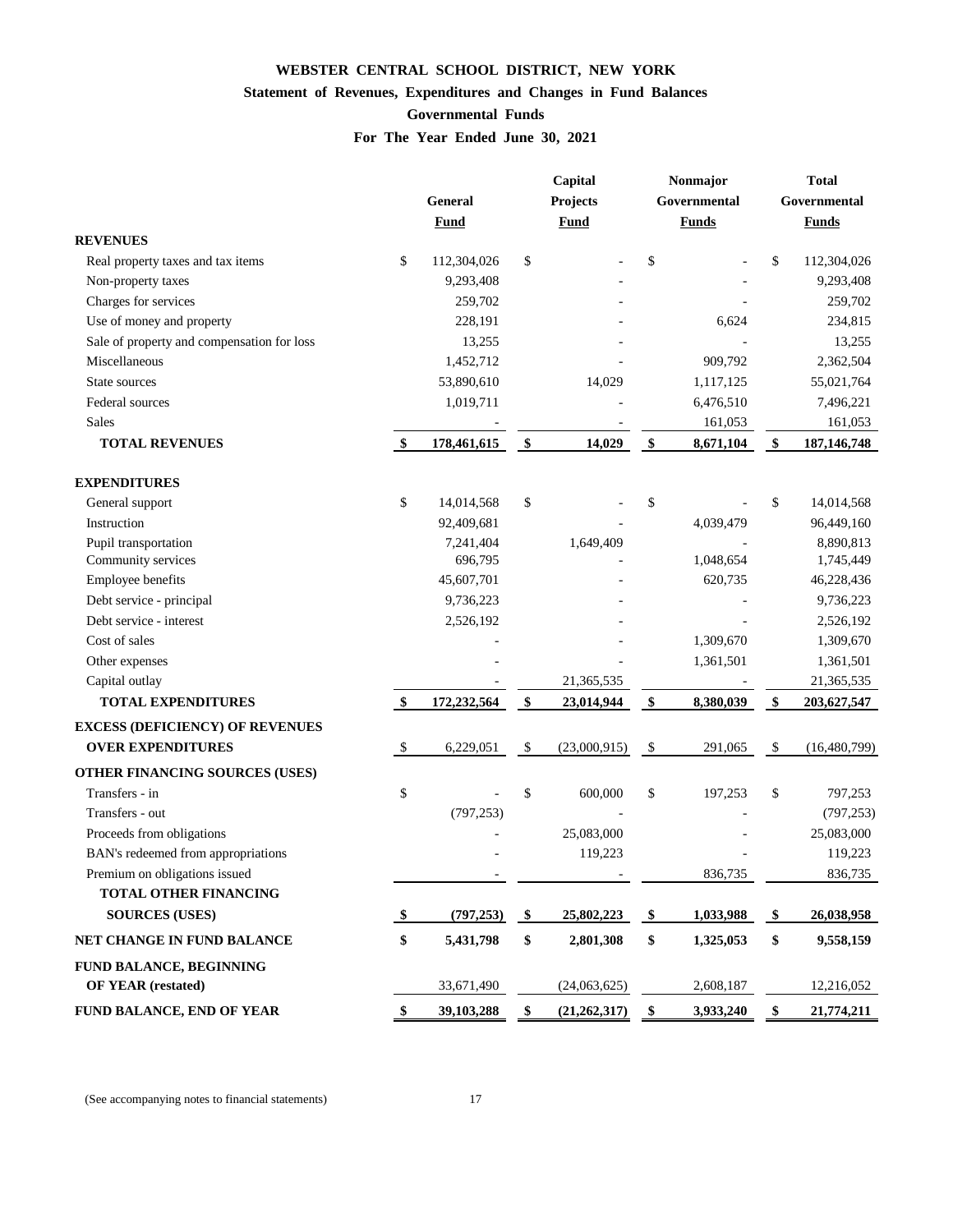# **WEBSTER CENTRAL SCHOOL DISTRICT, NEW YORK Reconciliation of Governmental Funds Statement of Revenues, Expenditures, and Changes in Fund Balances of Governmental Funds to Statement of Activities For The Year Ended June 30, 2021**

| <b>NET CHANGE IN FUND BALANCES -</b><br><b>TOTAL GOVERNMENTAL FUNDS</b>                                                                                                                                                                                                                                                                                                                                       |                                                                                                                   |                                                      | \$  | 9,558,159              |
|---------------------------------------------------------------------------------------------------------------------------------------------------------------------------------------------------------------------------------------------------------------------------------------------------------------------------------------------------------------------------------------------------------------|-------------------------------------------------------------------------------------------------------------------|------------------------------------------------------|-----|------------------------|
| Amounts reported for governmental activities in the Statement of Activities are different because:                                                                                                                                                                                                                                                                                                            |                                                                                                                   |                                                      |     |                        |
| Governmental funds report capital outlays as expenditures. However, in the Statement of Activities<br>the cost of those assets is allocated over their estimated useful lives and reported as depreciation<br>expense. The following are the amounts by which capital outlays and additions of assets in excess<br>depreciation in the current period:                                                        |                                                                                                                   |                                                      |     |                        |
|                                                                                                                                                                                                                                                                                                                                                                                                               | Capital Outlay<br>Additions to Assets, Net<br>Depreciation                                                        | \$16,511,520<br>1,745,282<br>(8,959,382)             |     | 9,297,420              |
| Bond proceeds provide current financial resources to governmental funds, but issuing debt<br>increases long-term obligations in the Statement of Net Position. Repayment of bond principal is an<br>expenditure in the governmental funds, but the repayment reduces long-term obligations in the<br>Statement of Net Position. The following details these items as they effect the governmental activities: |                                                                                                                   |                                                      |     |                        |
|                                                                                                                                                                                                                                                                                                                                                                                                               | Debt Repayments<br>Proceeds from Bond Issuance<br>Proceeds from BAN Redemption<br><b>Unamortized Bond Premium</b> | \$9,736,223<br>(25,083,000)<br>(119, 223)<br>216,504 |     | (15,249,496)           |
| In the Statement of Activities, interest is accrued on outstanding bonds, whereas in governmental<br>funds, an interest expenditure is reported when due.                                                                                                                                                                                                                                                     |                                                                                                                   |                                                      |     | (17,748)               |
| The net OPEB liability does not require the use of current financial resources and, therefore, is not<br>reported as an expenditure in the governmental funds.                                                                                                                                                                                                                                                |                                                                                                                   |                                                      |     | (4,083,464)            |
| (Increase) decrease in proportionate share of net pension asset/liability reported in the Statement of Activities<br>do not provide for or require the use of current financial resources and therefore are not reported as<br>revenues or expenditures in the governmental funds                                                                                                                             |                                                                                                                   |                                                      |     |                        |
|                                                                                                                                                                                                                                                                                                                                                                                                               | <b>Teachers' Retirement System</b><br><b>Employees' Retirement System</b>                                         |                                                      |     | (7,950,630)<br>909,152 |
| Portion of deferred (inflow) / outflow recognized in long term debt                                                                                                                                                                                                                                                                                                                                           |                                                                                                                   |                                                      |     | 323,725                |
| In the Statement of Activities, vacation pay, teachers' retirement incentive and judgments and claims<br>are measured by the amount accrued during the year. In the governmental funds, expenditures for<br>these items are measured by the amount actually paid. The following provides the differences of<br>these items as presented in the governmental activities:                                       |                                                                                                                   |                                                      |     |                        |
|                                                                                                                                                                                                                                                                                                                                                                                                               | <b>Compensated Absences</b>                                                                                       |                                                      |     | 777,648                |
| CHANGE IN NET POSITION OF GOVERNMENTAL ACTIVITIES                                                                                                                                                                                                                                                                                                                                                             |                                                                                                                   |                                                      | \$, | (6,435,234)            |

(See accompanying notes to financial statements) 18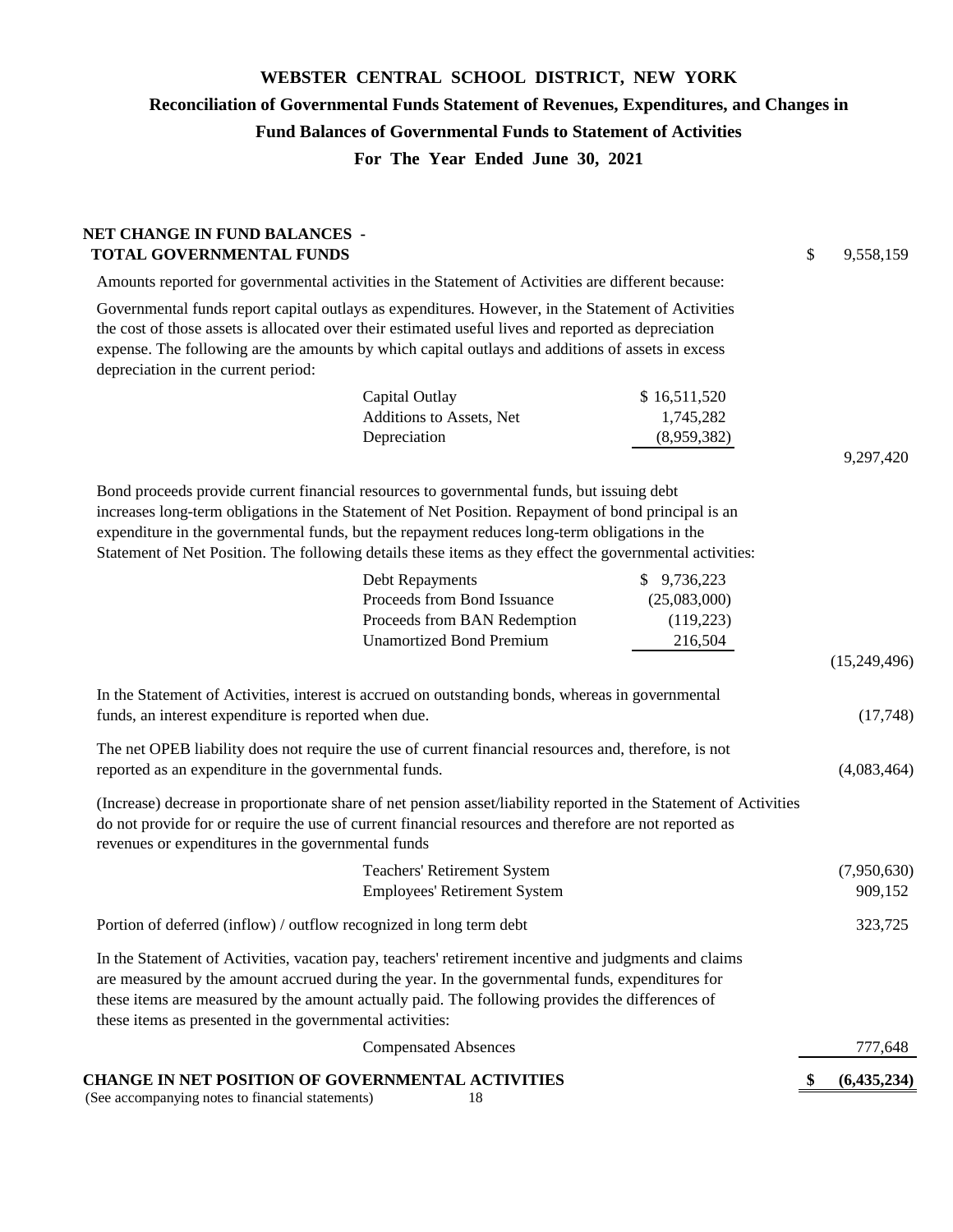## **WEBSTER CENTRAL SCHOOL DISTRICT, NEW YORK Statement of Fiduciary Net Position**

## **June 30, 2021**

| <b>ASSETS</b>                                                   |   | <b>Custodial</b><br>Funds |
|-----------------------------------------------------------------|---|---------------------------|
| Cash and cash equivalents                                       | S | 399,679                   |
| <b>TOTAL ASSETS</b>                                             |   | 399,679                   |
| <b>NET POSITION</b>                                             |   |                           |
| Restricted for individuals, organizations and other governments |   | 399,679                   |
| <b>TOTAL NET POSITION</b>                                       |   | 399,679                   |
|                                                                 |   |                           |

## **Statement of Changes in Fiduciary Net Position For The Year Ended June 30, 2021**

|                                                   | <b>Custodial</b> |              |  |
|---------------------------------------------------|------------------|--------------|--|
|                                                   |                  | <b>Funds</b> |  |
| <b>ADDITIONS</b>                                  |                  |              |  |
| Student activity                                  | S                | 242,658      |  |
| <b>TOTAL ADDITIONS</b>                            |                  | 242,658      |  |
| <b>DEDUCTIONS</b>                                 |                  |              |  |
| Student activity                                  |                  | 364,429      |  |
| <b>TOTAL DEDUCTIONS</b>                           |                  | 364,429      |  |
| <b>CHANGE IN NET POSITION</b>                     | \$               | (121,771)    |  |
| <b>NET POSITION, BEGINNING OF YEAR (restated)</b> |                  | 521,450      |  |
| <b>NET POSITION, END OF YEAR</b>                  |                  | 399,679      |  |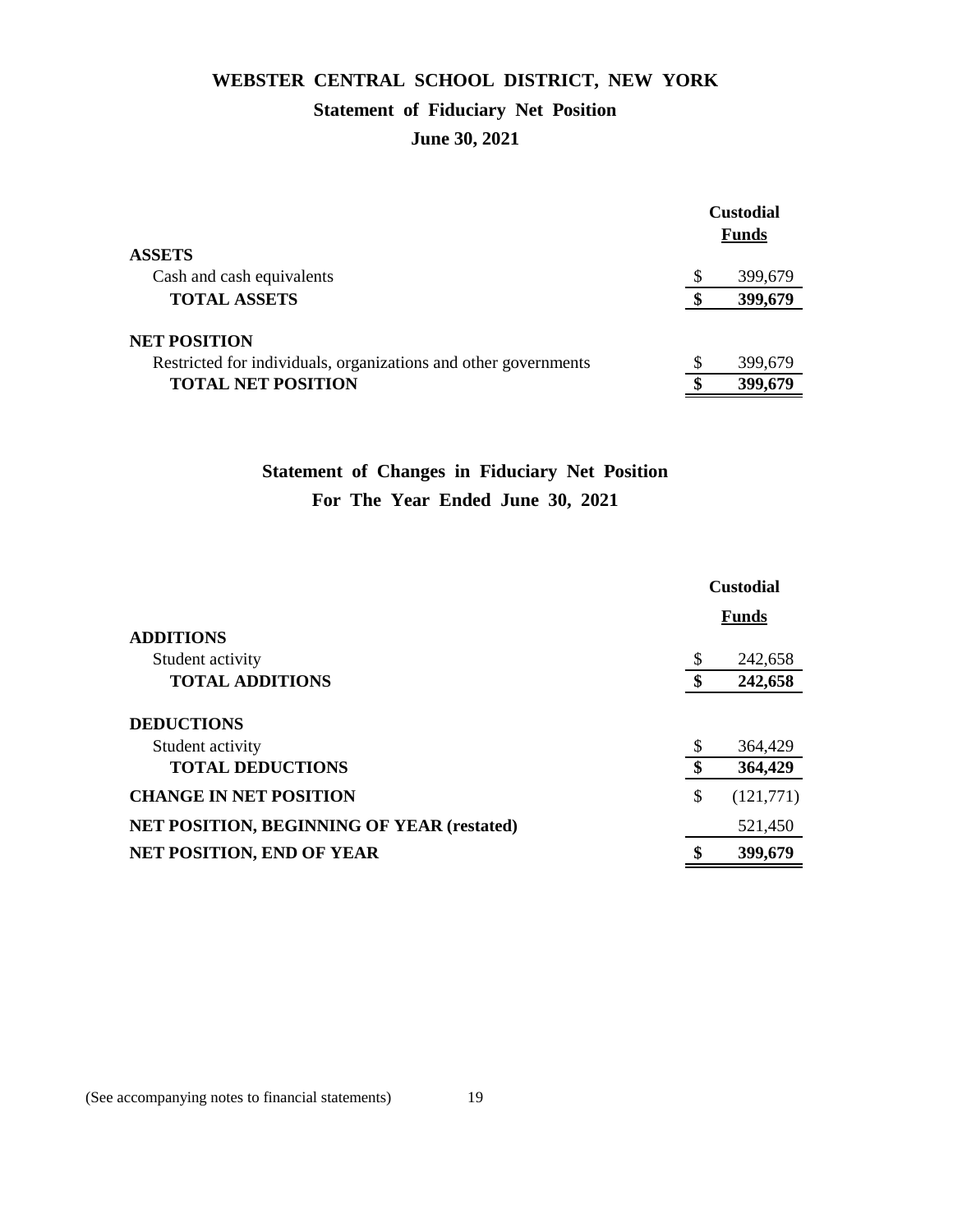#### **Notes To The Basic Financial Statements**

**June 30, 2021**

#### **I. Summary of Significant Accounting Policies**

The financial statements of the Webster Central School District, New York (the District) have been prepared in conformity with generally accepted accounting principles (GAAP) as applied to government units. The Governmental Accounting Standards Board (GASB) is the accepted standard setting body for establishing governmental accounting and financial reporting principles. The more significant of the District's accounting policies are described below.

#### **A. Reporting Entity**

The Webster Central School District is governed by the laws of New York State. The District is an independent entity governed by an elected Board of Education consisting of seven members. The President of the Board serves as the chief fiscal officer and the Superintendent is the chief executive officer. The Board is responsible for, and controls all activities related to public school education within the District. Board members have authority to make decisions, power to appoint management, and primary accountability for all fiscal matters.

The reporting entity of the District is based upon criteria set forth by GASB Statement 14, *The Financial Reporting Entity*, as amended by GASB Statement 39, *Component Units* and GASB Statement No. 61, *The Financial reporting Entity*. The financial reporting entity consists of the primary government, organizations for which the primary government is financially accountable and other organizations for which the nature and significance of their relationship with the primary government are such that exclusion would cause the reporting entity's financial statements to be misleading or incomplete.

The District is not a component unit of another reporting entity. The decision to include a potential component unit in the District's reporting entity is based on several criteria including legal standing, fiscal dependency, and financial accountability. Based on the application of these criteria, the following is a brief review of certain entities included in the District's reporting entity.

#### **1. Extraclassroom Activity Funds**

The extraclassroom activity funds of the District represent funds of the students of the District. The Board of Education exercises general oversight of these funds. The extraclassroom activity funds are independent of the District with respect to its financial transactions, and the designation of student management. Separate audited financial statements (cash basis) of the extraclassroom activity funds can be found at the District's business office**.** The District accounts for assets held as an agency for various student organizations in an agency fund.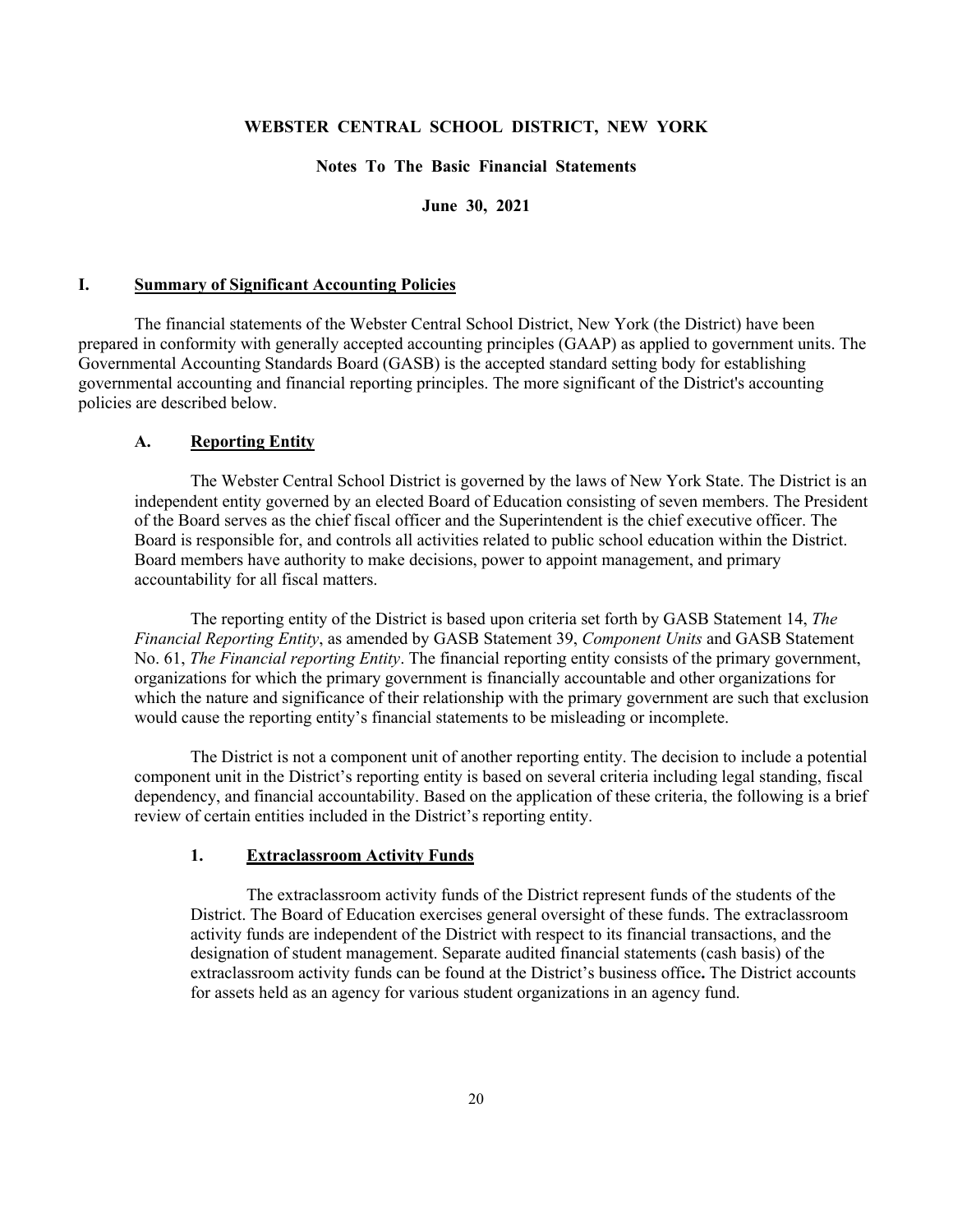#### **B. Joint Venture**

The District is a component of the First Supervisory District of Monroe County Board of Cooperative Educational Services (BOCES). The BOCES is a voluntary, cooperative association of school districts in a geographic area that shares planning, services, and programs which provide educational and support activities. There is no authority or process by which a school district can terminate its status as a BOCES component.

BOCES are organized under §1950 of the New York State Education Law. A BOCES Board is considered a corporate body. Members of a BOCES Board are nominated and elected by their component member boards in accordance with provisions of §1950 of the New York State Education Law. All BOCES property is held by the BOCES Board as a corporation (§1950(6)). In addition, BOCES Boards also are considered municipal corporations to permit them to contract with other municipalities on a cooperative basis under §119-n(a) of the New York State General Municipal Law.

A BOCES' budget is comprised of separate budgets for administrative, program, and capital costs. Each component school district's share of administrative and capital cost is determined by resident public school district enrollment as defined in Education Law, Section 1950(4)(b)(7). In addition, component districts pay tuition or a service fee for programs in which its students participate.

During the year, the District was billed \$16,281,524 for BOCES administrative and program costs.

The District's share of BOCES aid amounted to \$6,231,651.

Financial statements for the BOCES are available from the BOCES administrative office.

### **C. Basis of Presentation**

#### **1. Districtwide Statements**

The Statement of Net Position and the Statement of Activities present financial information about the District's governmental activities. These statements include the financial activities of the overall government in its entirety, except those that are fiduciary. Eliminations have been made to minimize the double counting of internal transactions. Governmental activities generally are financed through taxes, state aid, intergovernmental revenues, and other exchange and nonexchange transactions. Operating grants include operating-specific and discretionary (either operating or capital) grants, while the capital grants column reflects capital specific grants.

The Statement of Activities presents a comparison between program expenses and revenues for each function of the District's governmental activities. Direct expenses are those that are specifically associated with and are clearly identifiable to a particular function. Indirect expenses, principally employee benefits, are allocated to functional areas in proportion to the payroll expended for those areas. Program revenues include charges paid by the recipients of goods or services offered by the programs, and grants and contributions that are restricted to meeting the operational or capital requirements of a particular program. Revenues that are not classified as program revenues, including all taxes, are presented as general revenues.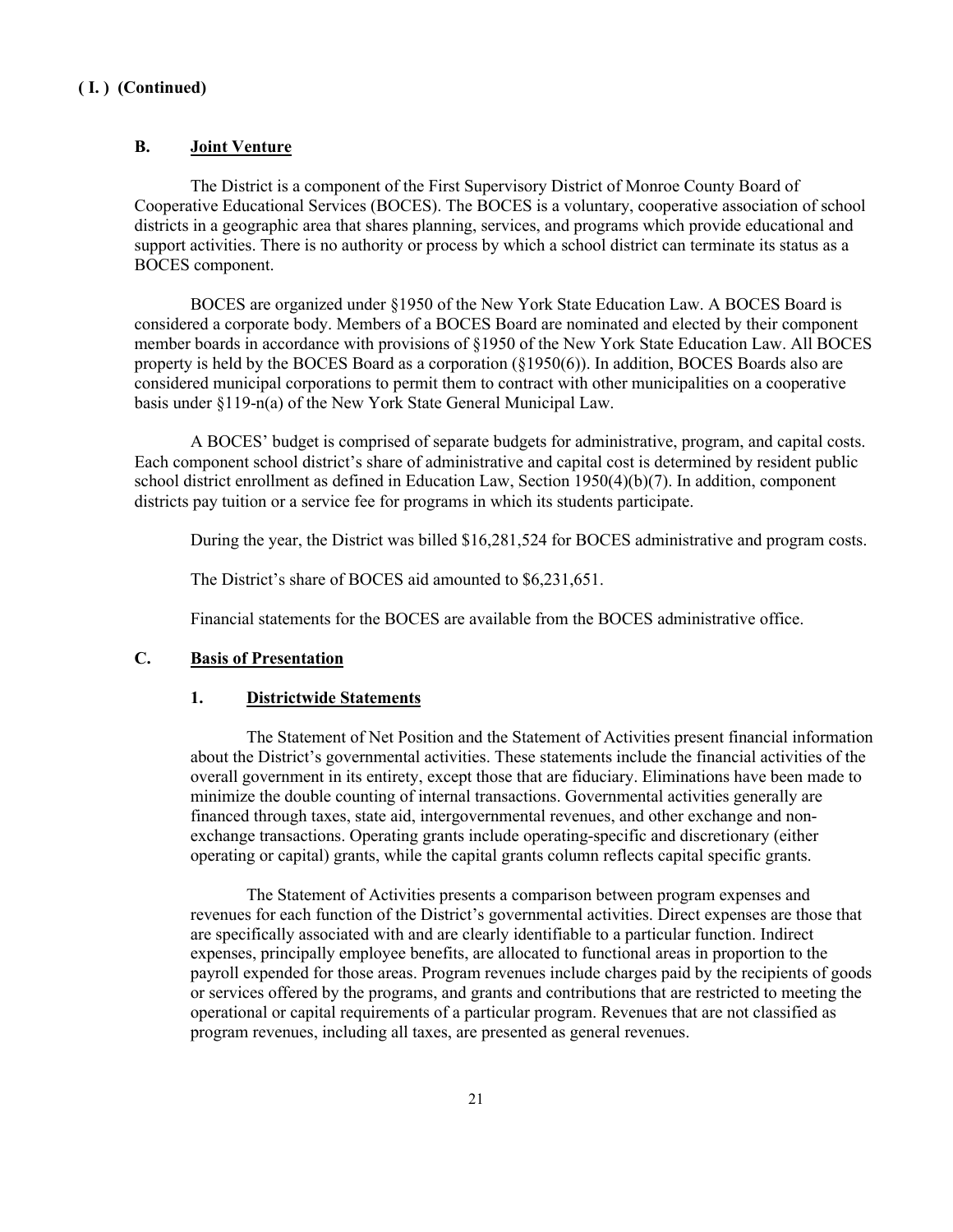#### **2. Fund Statements**

The fund statements provide information about the District's funds, including fiduciary funds. Separate statements for each fund category (governmental and fiduciary) are presented. The emphasis of fund financial statements is on major governmental funds, each displayed in a separate column. All remaining governmental funds are aggregated and reported as nonmajor funds.

The District reports the following governmental funds:

#### **a. Major Governmental Funds**

**General Fund -** This is the District's primary operating fund. It accounts for all financial transactions that are not required to be accounted for in another fund.

**Capital Projects Fund -** Used to account for the acquisition construction or major repair of capital facilities.

**b. Nonmajor Governmental -** The other funds which are not considered major are aggregated and reported as nonmajor governmental funds as follows:

**Debt Service Fund -** This fund accounts for the accumulation of resources and the payment of principal and interest on long-term obligations for governmental activities.

**Special Aid Fund -** This fund accounts for the proceeds of specific revenue sources, such as federal and state grants, that are legally restricted to expenditures for specified purposes. These legal restrictions may be imposed either by governments that provide the funds, or by outside parties.

**School Lunch Fund -** Used to account for transactions of the District's lunch, breakfast and milk programs.

**Miscellaneous Special Revenue Fund –** used to account for and report those revenues that are restricted or committed to expenditures for specified purposes.

**c. Fiduciary -** Fiduciary activities are those in which the District acts as trustee or agent for resources that belong to others. These activities are not included in the Districtwide financial statements, because their resources do not belong to the District, and are not available to be used.

**Custodial Funds -** These funds are strictly custodial in nature and do not involve the measurement of results of operations. Assets are held by the District as agent for various student groups or extraclassroom activity funds.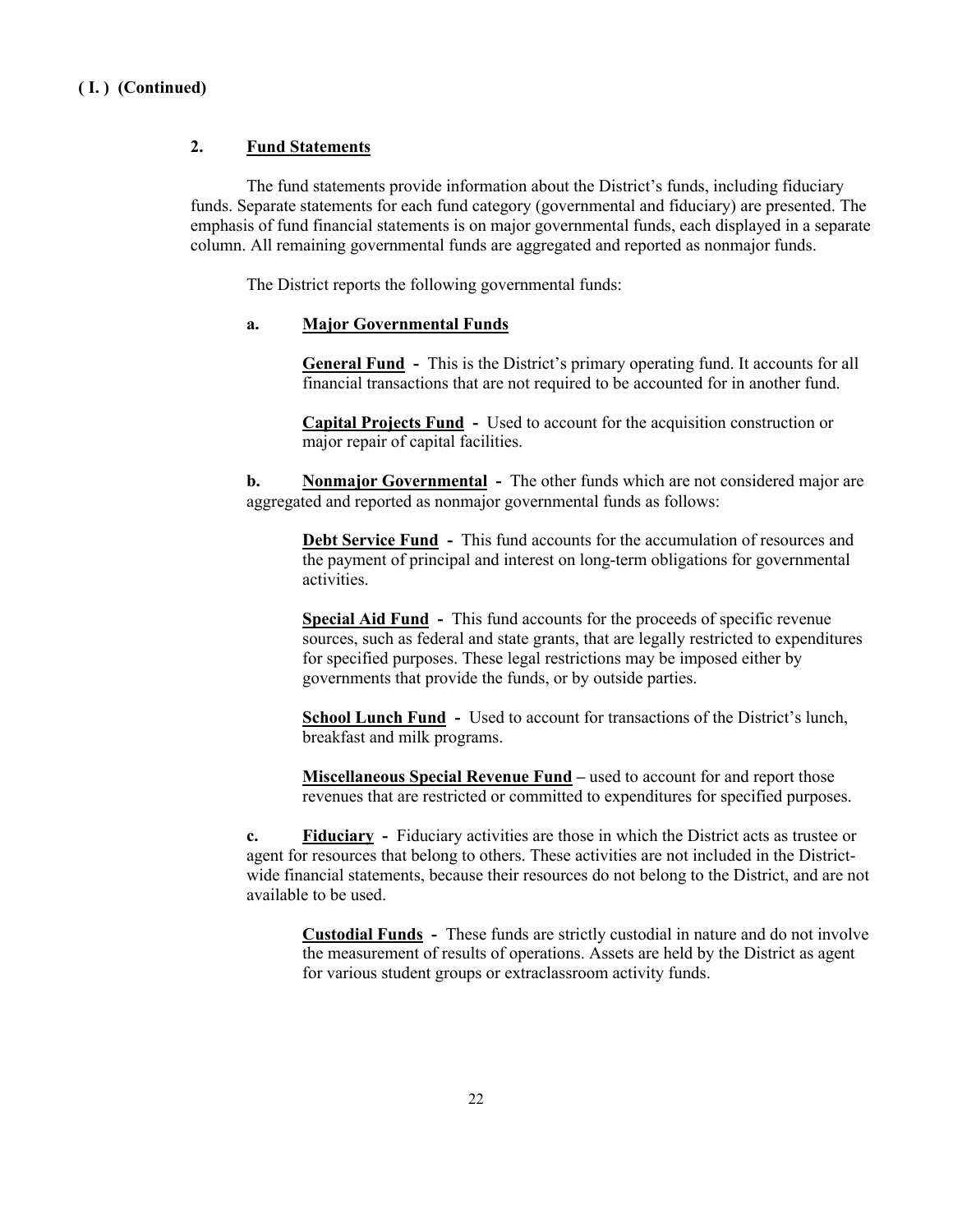#### **D. Measurement Focus and Basis of Accounting**

Accounting and financial reporting treatment is determined by the applicable measurement focus and basis of accounting. Measurement focus indicates the type of resources being measured such as current financial resources or economic resources. The basis of accounting indicates the timing of transactions or events for recognition in the financial statements.

The District-Wide and fiduciary fund financial statements are reported using the economic resources measurement focus and the accrual basis of accounting. Revenues are recorded when earned and expenses are recorded at the time liabilities are incurred, regardless of when the related cash transaction takes place. Nonexchange transactions, in which the District gives or receives value without directly receiving or giving equal value in exchange, include property taxes, grants and donations. On an accrual basis revenue from property taxes is recognized in the fiscal year for which the taxes are levied. Revenue from grants and donations is recognized in the fiscal year in which all eligibility requirements have been satisfied.

The fund financial statements are reported using the current financial resources measurement focus and the modified accrual basis of accounting. Under this method, revenues are recognized when measureable and available. The District considers all revenues reported in the governmental funds to be available if the revenues are collected within one year after the end of the fiscal year.

Expenditures are recorded when the related fund liability is incurred, except for principal and interest on general long-term debt, claims and judgments, and compensated absences, which are recognized as expenditures to the extent they have matured. General capital asset acquisitions are reported as expenditures in governmental funds. Proceeds of general long-term debt and acquisitions under capital leases are reported as other financing sources.

#### **E. Property Taxes**

Real property taxes are levied annually by the Board of Education no later than September 1, and became a lien on August 13, 2020. Taxes were collected during the period September 1, through November 2, 2020.

Uncollected real property taxes are subsequently enforced by the County of Monroe, in which the District is located. An amount representing uncollected real property taxes transmitted to the Counties for enforcement is paid by the Counties to the District no later than the forthcoming April 1.

#### **F. Restricted Resources**

When an expense is incurred for purposes for which both restricted and unrestricted net position are available, the District's policy concerning which to apply first varies with the intended use, and with associated legal requirements, many of which are described elsewhere in these notes.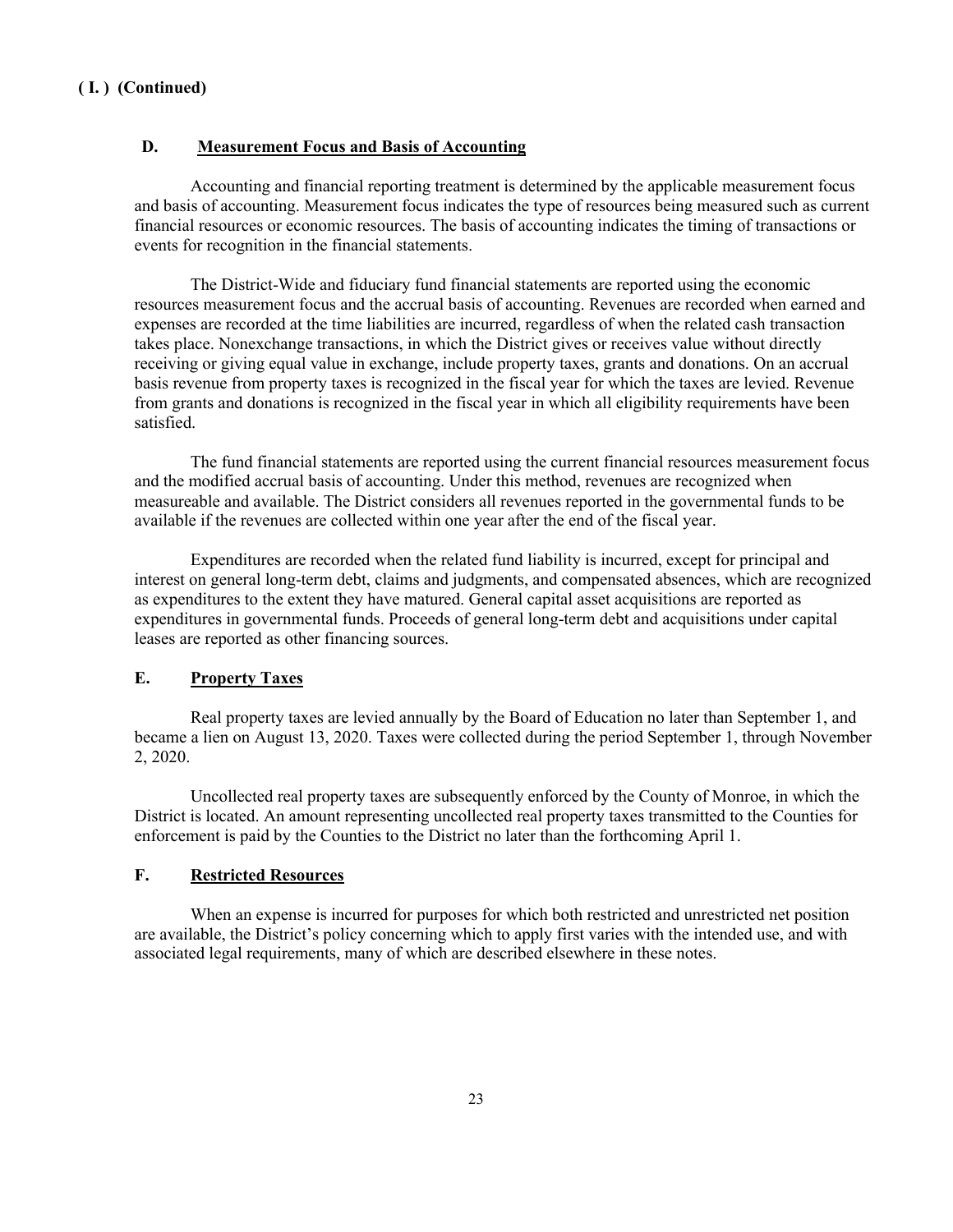### **G. Interfund Transactions**

The operations of the District include transactions between funds. These transactions may be temporary in nature, such as with interfund borrowing. The District typically loans resources between funds for the purpose of providing cash flow. These interfund receivables and payables are expected to be repaid within one year. Permanent transfers of funds include the transfer of expenditures and revenues to provide financing or other services.

In the District-wide statements, the amounts reported on the Statement of Net Position for interfund receivables and payables represent amounts due between different fund types (governmental activities and fiduciary funds). Eliminations have been made for all interfund receivables and payables between the funds.

The governmental funds report all interfund transactions as originally recorded. Interfund receivables and payables may be netted on the accompanying governmental funds balance sheet when it is the District's practice to settle these amounts at a net balance based upon the right of legal offset.

Refer to Note VII for a detailed disclosure by individual fund for interfund receivables, payables, expenditures, and revenues activity.

### **H. Estimates**

The preparation of financial statements in conformity with accounting principles generally accepted in the United States of America requires management to make estimates and assumptions that affect the reported amount of assets, deferred outflows of resources, liabilities, and deferred inflows of resources and disclosure of contingent assets and liabilities at the date of the financial statements and the reported revenues and expenses/expenditures during the reporting period. Actual results could differ from those estimates. Estimates and assumptions are made in a variety of areas, including computation of encumbrances, compensated absences, potential contingent liabilities and useful lives of long-lived assets.

#### **I. Cash and Cash Equivalents**

The District's cash and cash equivalents consist of cash on hand, demand deposits, and short-term investments with original maturities of three months or less from the date of acquisition.

New York State Law governs the District's investment policies. Resources must be deposited in FDIC-insured commercial banks or trust companies located within the State. Permissible investments include obligations of the United States Treasury, United States Agencies, repurchase agreements and obligations of New York State or its localities.

Collateral is required for demand and time deposits and certificates of deposit not covered by FDIC insurance. Obligations that may be pledged as collateral are obligations of the United States and its agencies and obligations of the State and its municipalities and Districts.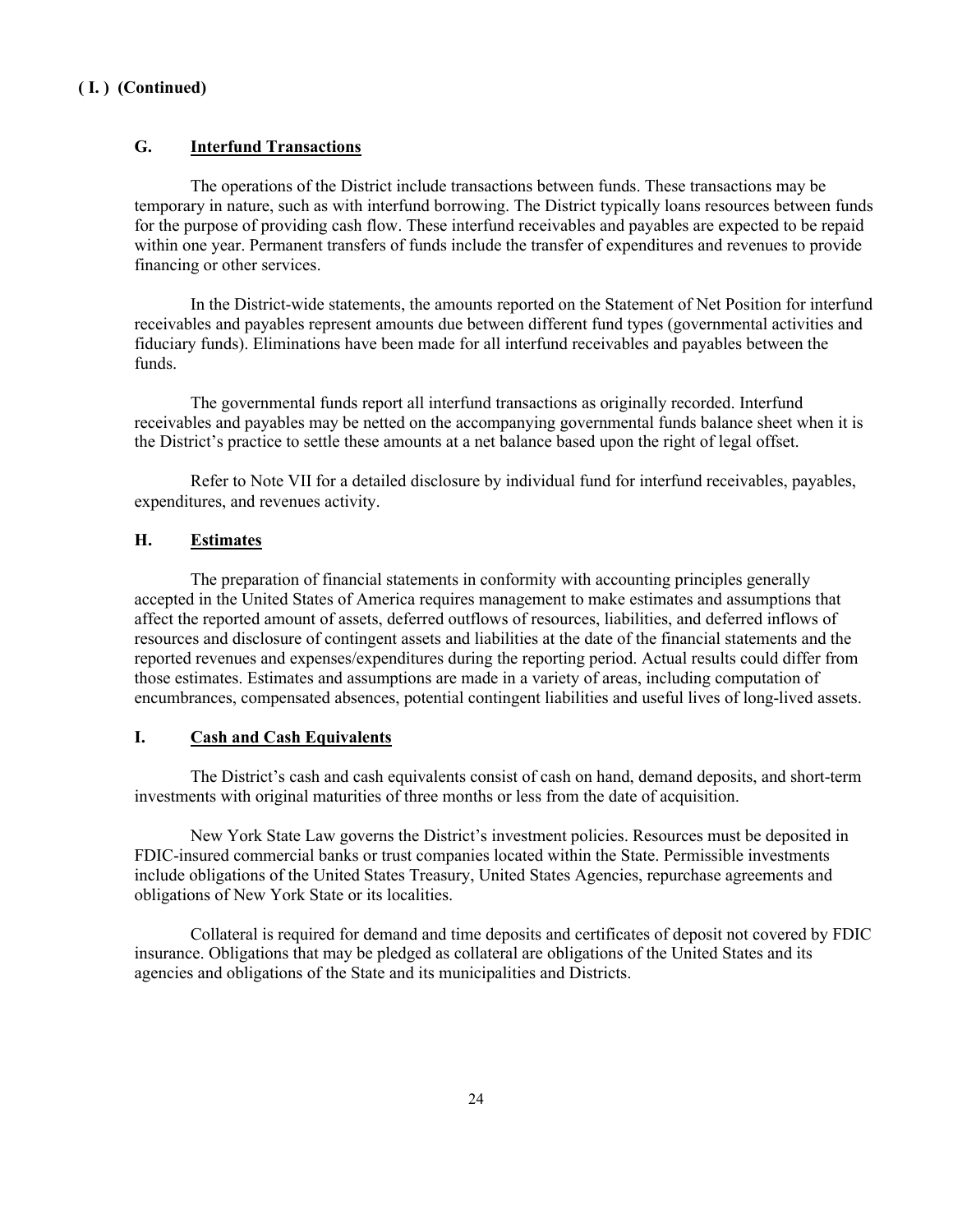#### **J. Receivables**

Receivables are shown net of an allowance for uncollectible accounts, when applicable.

#### **K. Inventory and Prepaid Items**

Inventories of food and/or supplies for school lunch are recorded at cost on a first-in, first-out basis or, in the case of surplus food, at stated value which approximates market. Purchases of inventoriable items in other funds are recorded as expenditures at the time of purchase, and are considered immaterial in amount.

Prepaid items represent payments made by the District for which benefits extend beyond year end. These payments to vendors reflect costs applicable to future accounting periods and are recorded as prepaid items in both the District-wide and fund financial statements. These items are reported as assets on the statement of net position or balance sheet using the consumption method. A current asset for the prepaid amounts is recorded at the time of purchase and an expense/expenditure is reported in the year the goods or services are consumed.

A non-spendable fund balance for these non-liquid assets (inventories and prepaid items) has been recognized to signify that a portion of fund balance is not available for other subsequent expenditures.

#### **L. Capital Assets**

In the District-wide financial statements, capital assets are accounted for at historical cost or estimated historical cost if actual is unavailable, except for donated capital assets which are recorded at their acquisition value at the date of donation.

Depreciation of all exhaustible capital assets is recorded as an allocated expense in the Statement of Activities, with accumulated depreciation reflected in the Statement of Net Position. Depreciation is provided over the assets' estimated useful lives using the straight-line method of depreciation. A capitalization threshold of \$5,000 is used to report capital assets. The range of estimated useful lives by type of assets is as follows:

|                         | <b>Capitalization</b> | <b>Depreciation</b> | <b>Estimated</b>   |
|-------------------------|-----------------------|---------------------|--------------------|
| Class                   | Threshold             | <b>Method</b>       | <b>Useful Life</b> |
| <b>Buildings</b>        | 50,000                | SL.                 | 15-50 Years        |
| Machinery and Equipment | 5.000                 | SL.                 | 5-25 Years         |

The investment in infrastructure type assets have not been segregated for reporting purposes since all costs associated with capital projects are consolidated and reported as additions to buildings and improvements.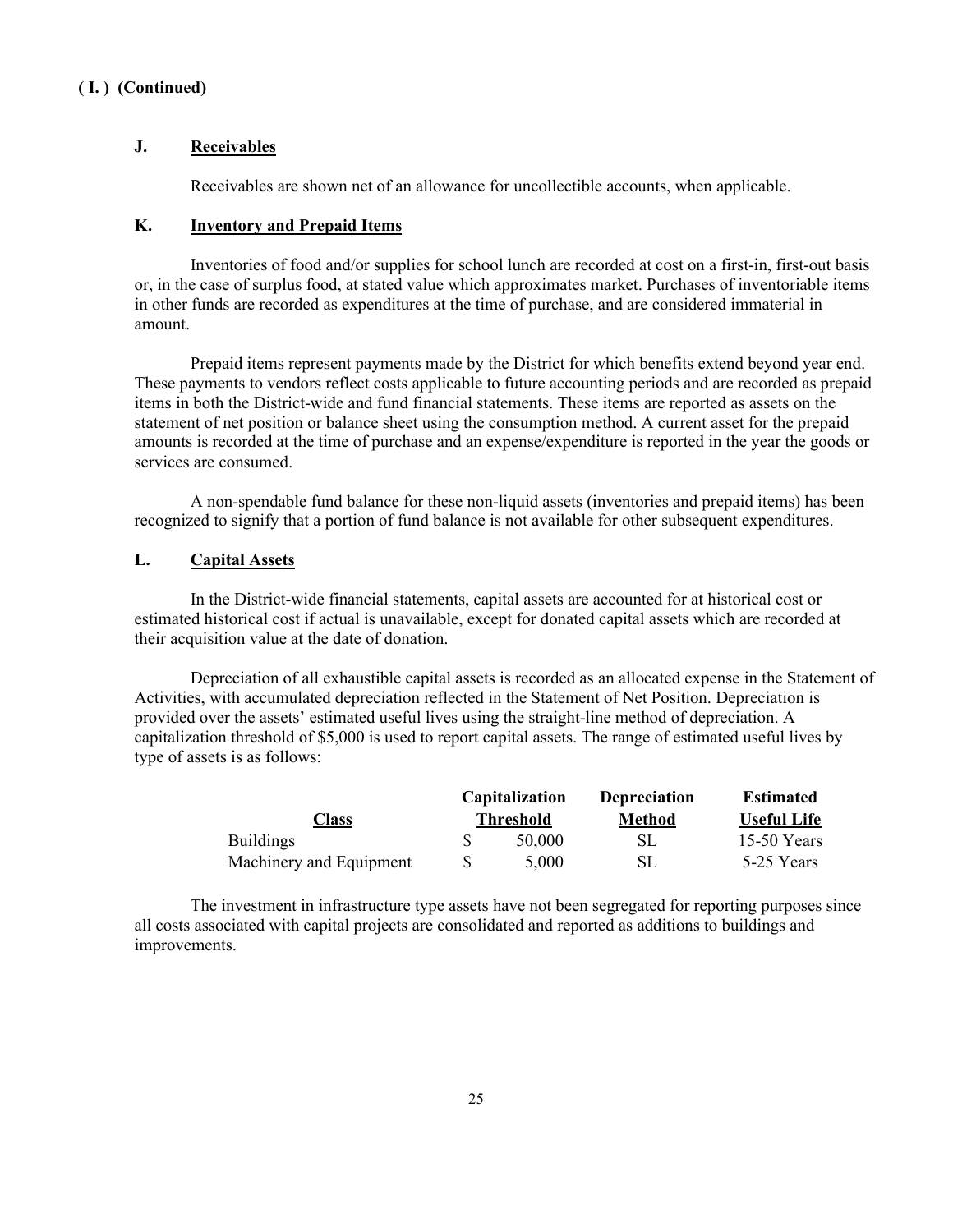#### **M. Unearned Revenue**

The District reports unearned revenues on its Statement of Net Position and its Balance Sheet. On the Statement of Net Position, unearned revenue arises when resources are received by the District before it has legal claim to them, as when grant monies are received prior to incurrence of qualifying expenditures. In subsequent periods, when the District has legal claim to resources, the liability for unearned revenue is removed and revenue is recognized.

#### **N. Deferred Outflows and Inflows of Resources**

In addition to assets, the Statement of Net Position will sometimes report a separate section for deferred outflows of resources. This separate financial statement element, *deferred outflows of resources*, represents a consumption of net position that applies to a future period and so will not be recognized as an outflow of resources (expenses/expenditure) until then.

In addition to liabilities, the statement of net position will sometimes report a separate section for deferred inflows of resources. This separate financial statement element, *deferred inflows of resources*, represents an acquisition of net position that applies to a future period(s) and so will not be recognized as an inflow of resources (revenue) until that time.

#### **O. Vested Employee Benefits**

#### **1. Compensated Absences**

Compensated absences consist of unpaid accumulated annual sick leave, vacation, and sabbatical time.

Sick leave eligibility and accumulation is specified in negotiated labor contracts, and in individual employment contracts. Upon retirement, resignation or death, employees may contractually receive a payment based on unused accumulated sick leave.

The District employees are granted vacation in varying amounts, based primarily on length of service and service position. Some earned benefits may be forfeited if not taken within varying time periods.

Consistent with GASB Statement 16, Accounting for Compensated Absences, the liability has been calculated using the vesting/termination method and an accrual for that liability is included in the District-wide financial statements. The compensated absences liability is calculated based on the pay rates in effect at year end.

In the funds statements only the amount of matured liabilities is accrued within the General Fund based upon expendable and available financial resources. These amounts are expensed on a pay-as-you-go basis.

#### **P. Other Benefits**

District employees participate in the New York State Employees' Retirement System and the New York State Teachers' Retirement System.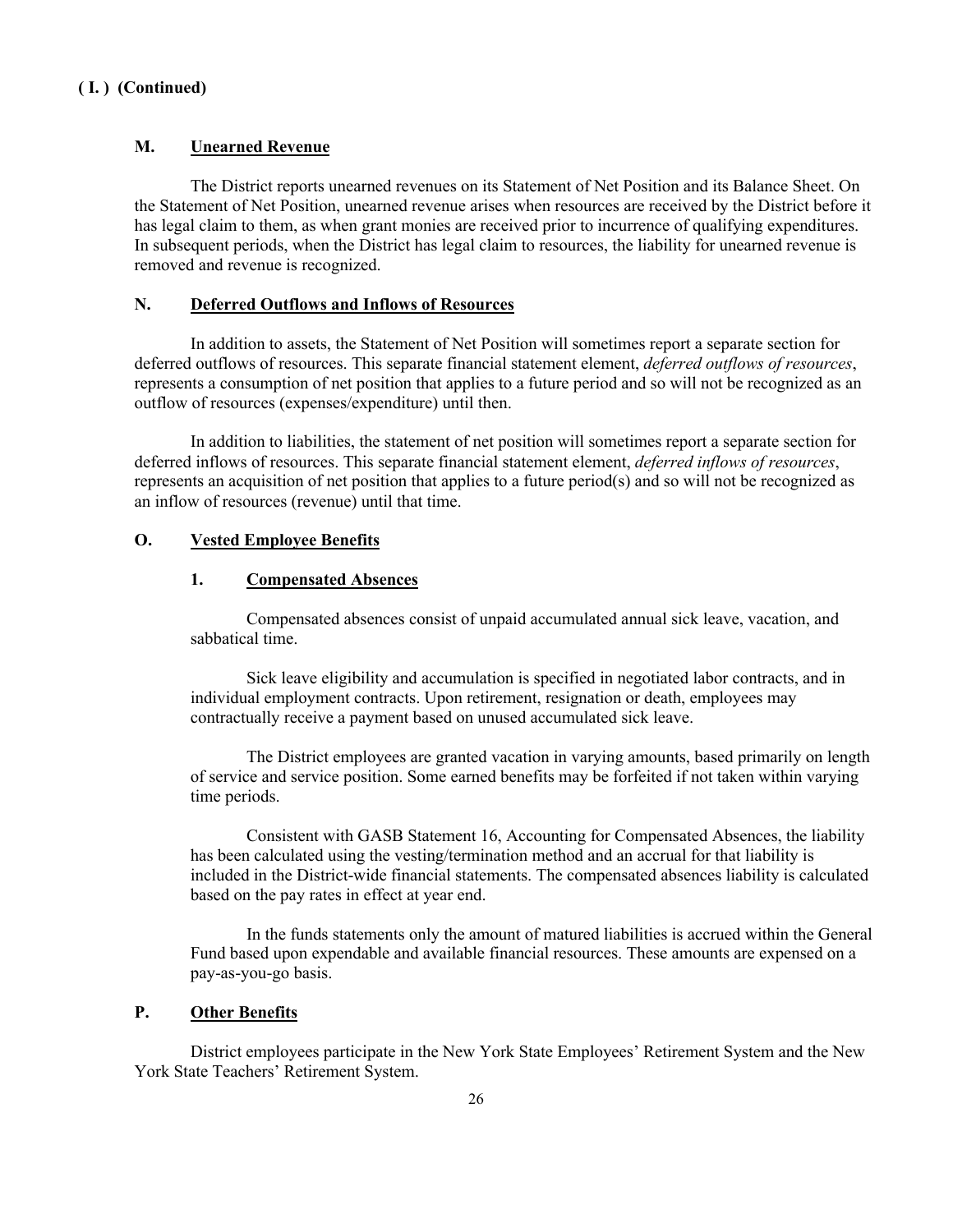In addition to providing pension benefits, the District provides post-employment health coverage to retired employees in accordance with the provision of various employment contracts in effect at the time of retirement. Substantially all of the District's employees may become eligible for these benefits if they reach normal retirement age while working for the District. Health care benefits are provided through plans whose premiums are based on the benefits paid during the year. The cost of providing post-retirement benefits may be shared between the District and the retired employee. The District recognizes the cost of providing health insurance by recording its share of insurance premiums as an expenditure.

### **Q. Short-Term Debt**

The District may issue Bond Anticipation Notes (BAN), in anticipation of proceeds from the subsequent sale of bonds. These notes are recorded as current liabilities of the funds that will actually receive the proceeds from the issuance of bonds. State law requires that a BAN issued for capital purposes be converted to long-term financing within five years after the original issue date.

#### **R. Accrued Liabilities and Long-Term Obligations**

Payables, accrued liabilities, and long-term obligations are reported in the district-wide financial statements. In the governmental funds, payables and accrued liabilities are paid in a timely manner and in full from current financial resources. Claims and judgments, other postemployment benefits payable and compensated absences that will be paid from governmental funds are reported as a liability in the funds financial statements only to the extent that they are due for payment in the current year. Bonds and other long-term obligations that will be paid from governmental funds are recognized as a liability in the fund financial statements when due.

Long-term obligations represent the District's future obligations or future economic outflows. The liabilities are reported as due in one year or due within more than one year in the Statement of Net Position.

#### **S. Equity Classifications**

#### **1. District-Wide Statements**

In the District-wide statements there are three classes of net position:

**a. Net Investment in Capital Assets -** consists of net capital assets (cost less accumulated depreciation) reduced by outstanding balances of related debt obligations from the acquisition, constructions or improvements of those assets.

**b. Restricted Net Position** - reports net position when constraints placed on the assets or deferred outflows of resources are either externally imposed by creditors (such as through debt covenants), grantors, contributors, or laws or regulations of other governments, or imposed by law through constitutional provisions or enabling legislation.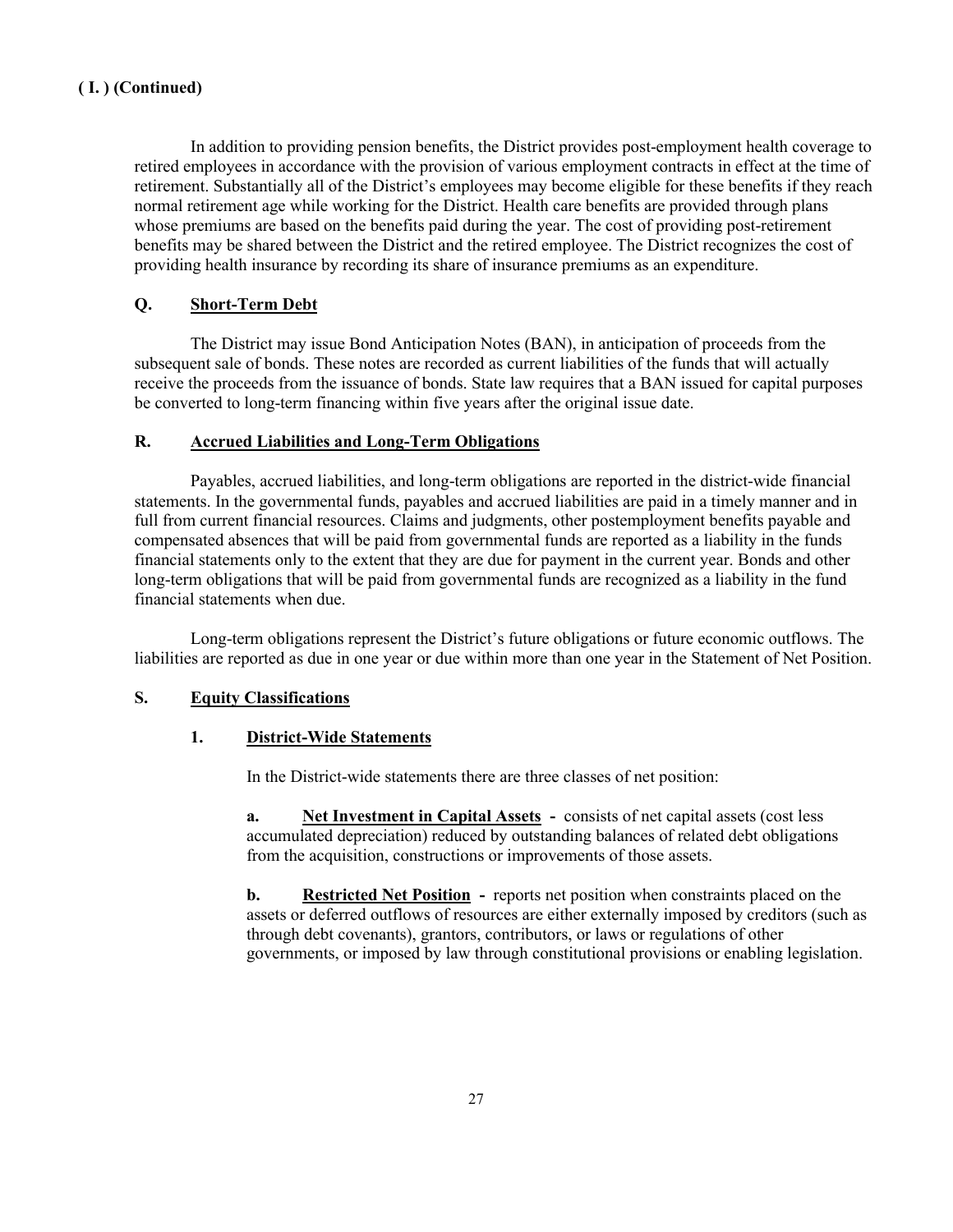|                                            |   | <b>Total</b> |
|--------------------------------------------|---|--------------|
| Capital projects fund                      | S | 1,510,167    |
| Workers' Compensation                      |   | 3,026,815    |
| <b>Unemployment Costs</b>                  |   | 1,212,475    |
| <b>Retirement Contribution - TRS</b>       |   | 1,812,251    |
| Tax Certiorari                             |   | 3,657,751    |
| Scholarships                               |   | 253,328      |
| Debt                                       |   | 3,155,965    |
| Liability                                  |   | 1,802,121    |
| <b>Employee Benefit Accrued Liability</b>  |   | 1,028,474    |
| <b>Total Net Position - Restricted for</b> |   |              |
| <b>Other Purposes</b>                      |   | 17,459,347   |

On the Statement of Net Position the following balances represent the restricted for other purposes:

**c. Unrestricted Net Position -** reports the balance of net position that does not meet the definition of the above two classifications . The reported deficit of \$287,955,564 at year end is the result of full implantation of GASB #75 regarding retiree health obligations and the New York State Pension system unfunded pension obligation.

### **2. Fund Statements**

In the fund basis statements, there are five classifications of fund balance:

**a. Nonspendable Fund Balance** – Includes amounts that cannot be spent because they are either not in spendable form or legally or contractually required to be maintained intact. Nonspendable fund balance includes inventory in School Lunch of \$95,279.

**b. Restricted Fund Balances** – Includes amounts with constraints placed on the use of resources either externally imposed by creditors, grantors, contributors, or laws or regulations of other governments; or imposed by law through constitutional provisions or enabling legislation. All encumbrances of funds other than the general fund are classified as restricted fund balance. The District has established the following restricted fund balances:

**Reserve for Debt Service -** According to General Municipal Law §6-1, the Reserve for Debt Service must be established for the purpose of retiring the outstanding obligations upon the sale of District property or capital improvement that was financed by obligations that remain outstanding at the time of the sale. Also, earnings on project monies invested together with unused proceeds are reported here.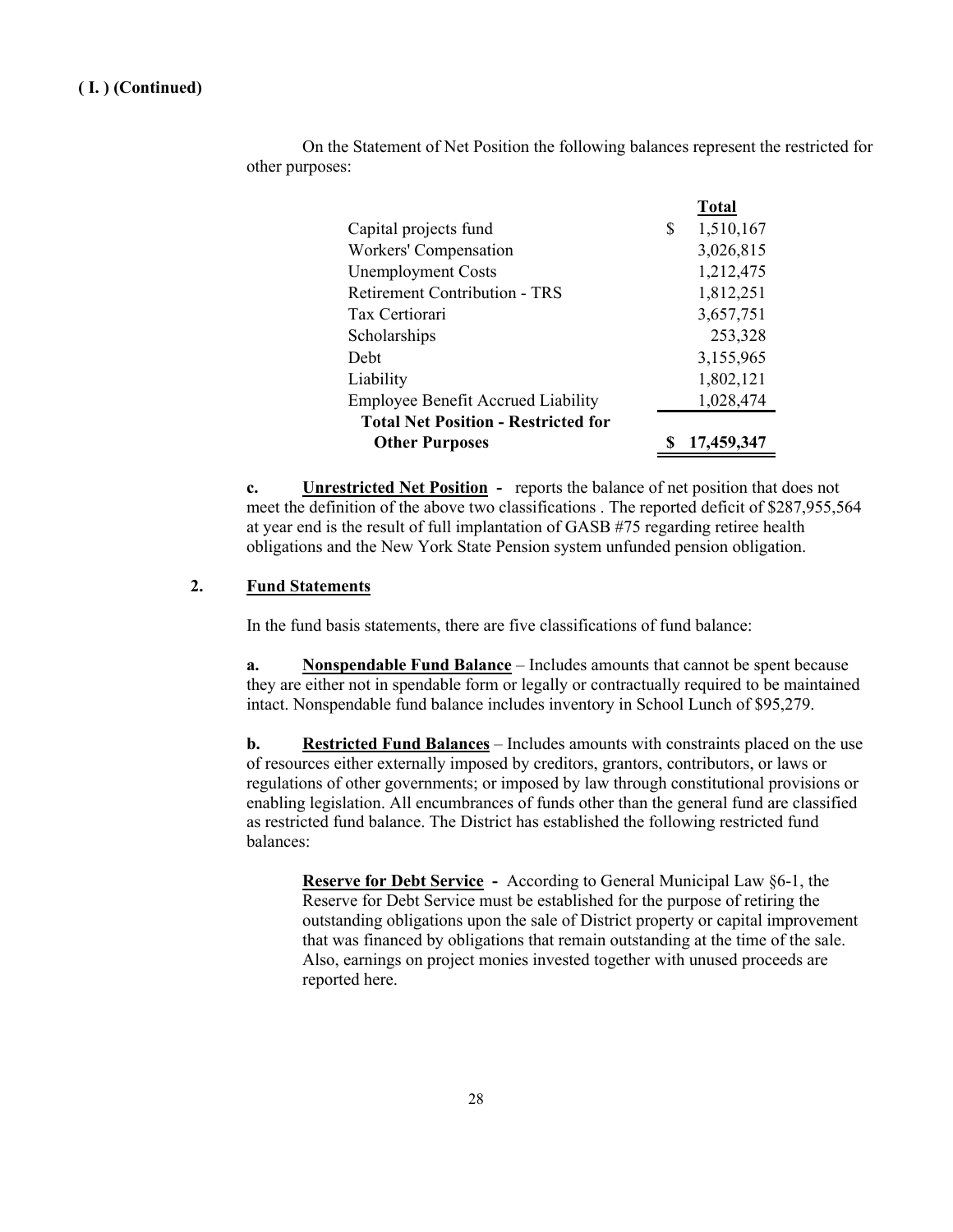**Capital Reserve -** According to Education Law §3651, must be used to pay the cost of any object or purpose for which bonds may be issued. The creation of a capital reserve fund requires authorization by a majority of the voters establishing the purpose of the reserve; the ultimate amount, its probable term and the source of the funds. Expenditures may be made from the reserve only for a specific purpose further authorized by the voters. The form for required legal notice for the vote on establishing and funding the reserve and the form of the proposition to be placed on the ballot are set forth in §3651 of the Education Law. The Reserve is accounted for in the General Fund under restricted fund balance. Year end balances are as follows:

|                      |                |                      | <b>Total</b>        |
|----------------------|----------------|----------------------|---------------------|
| <b>Name</b>          | <b>Maximum</b> | <b>Total Funding</b> | <b>Year to Date</b> |
| of Reserve           | <b>Funding</b> | <b>Provided</b>      | <b>Balance</b>      |
| 2017 Capital Reserve | \$15,000,000   | \$6,504,000          | \$6,631,563         |

**Employee Benefit Accrued Liability Reserve -** According to General Municipal Law §6-p, must be used for the payment of accrued employee benefits due to an employee upon termination of the employee's service. This reserve may be established by a majority vote of the Board, and is funded by budgetary appropriations and such other reserves and funds that may be legally appropriated.

**Teachers' Retirement Reserve –** General Municipal Law §6r was amended to include a Teachers' Retirement Reserve (TRS) sub-fund. The reserve has an annual funding limit of 2% of the prior year TRS salaries and a maximum cumulative total balance of 10% of the previous years TRS salary.

**Liability Reserve -** According to General Municipal Law §1709(8)(c), must be used to pay for property loss and liability claims incurred. Separate funds for property loss and liability claims are required, and this reserve may not in total exceed 3% of the annual budget or \$15,000, whichever is greater.

**Retirement Contribution Reserve -** According to General Municipal Law §6-r, must be used financing retirement contributions. The reserve must be accounted for separate and apart from all other funds and a detailed report of the operation and condition of the fund must be provided to the Board.

**Repair Reserve -** According to General Municipal Law §6-d, must be used to pay the cost of repairs to capital improvements or equipment, which repairs are of a type not recurring annually. The Board of Education, without voter approval, may establish a repair reserve fund by a majority vote of its members. Voter approval is required to fund this reserve (Opinion of the New York State Comptroller 81-401). Expenditures from this reserve may be made only after a public hearing has been held, except in emergency situations. If no hearing is held, the amount expended must be repaid to the reserve fund over the next two subsequent fiscal years.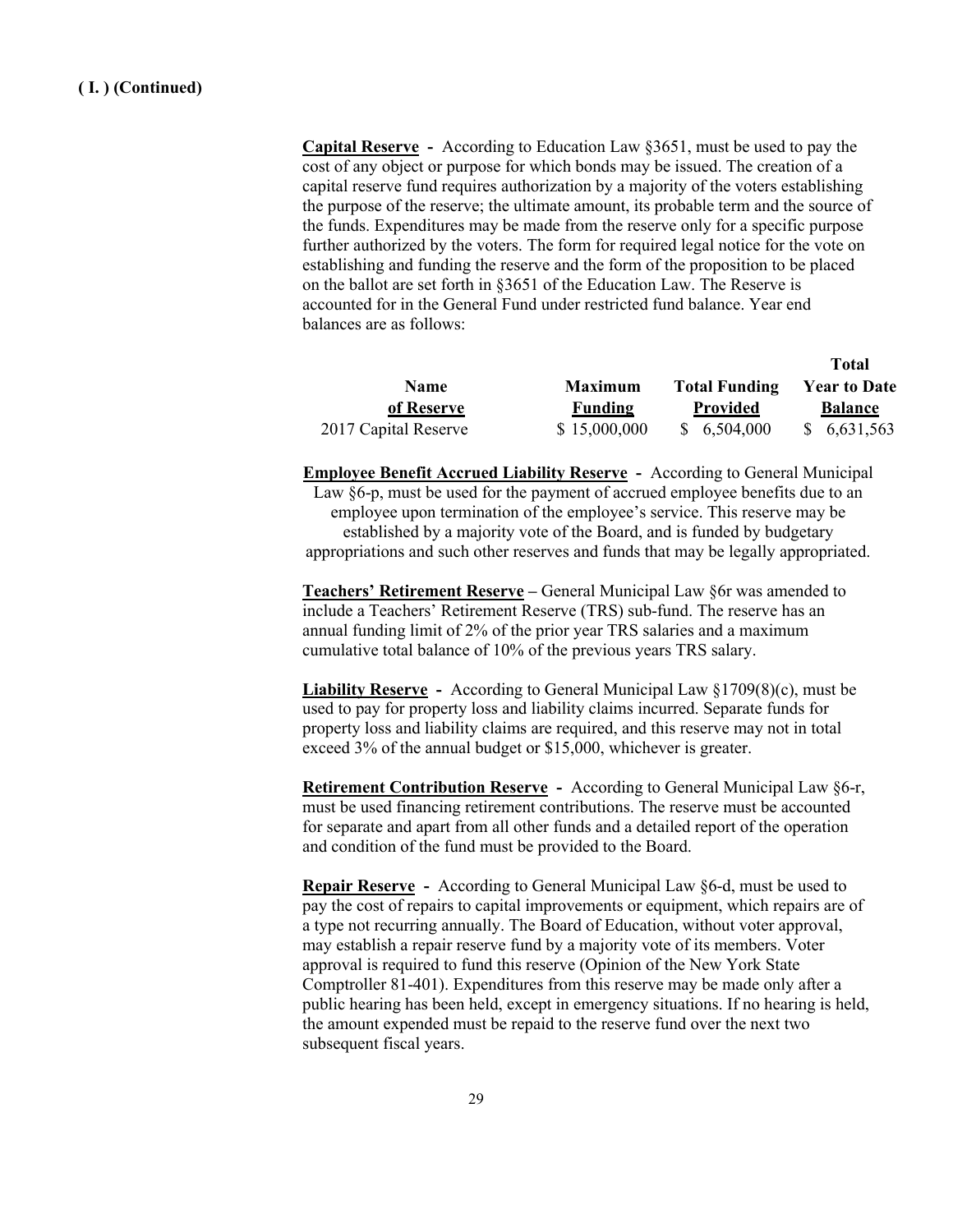**Tax Certiorari Reserve -** According to General Municipal Law §3651.1-a, must be used to establish a reserve fund for tax certiorari claims and to expend from the fund without voter approval. The monies held in the reserve shall not exceed the amount which might reasonably be deemed necessary to meet anticipated judgments and claims arising out of tax certiorari proceedings. Any resources deposited to the reserve which are not expended for tax certiorari proceeding in the year such monies are deposited must be returned to the General Fund on or before the first day of the fourth fiscal year after deposit of these monies.

**Unemployment Insurance Reserve -** According to General Municipal Law §6 m, must be used to pay the cost of reimbursement to the State Unemployment Insurance Fund for payments made to claimants where the employer has elected to use the benefit reimbursement method. The reserve may be established by Board action and is funded by budgetary appropriations and such other funds as may be legally appropriated. Within sixty days after the end of any fiscal year, excess amounts may either be transferred to another reserve or the excess applied to the appropriations of the next succeeding fiscal year's budget. If the District elects to convert to tax (contribution) basis, excess resources in the fund over the sum sufficient to pay pending claims may be transferred to any other reserve fund.

**Workers' Compensation Reserves-** According to General Municipal Law ̕§6-j, must be used to pay for compensation benefits and other expenses authorized by Article 2 of the Workers' Compensation Law, and for payment of expenses of administering this self-insurance program. The reserve may be established by Board action, and is funded by budgetary appropriations and such other funds as may be legally appropriated. Within sixty days after the end of any fiscal year, excess amounts may either be transferred to another reserve or the excess applied to the appropriations of the next succeeding fiscal year's budget.

**Encumbrances -** Encumbrance accounting, under which purchase orders, contracts and other commitments of expenditures are recorded for budgetary control purposes in order to reserve applicable appropriations, is employed as a control in preventing over-expenditure of established appropriations. Open encumbrances are reported as restricted fund balance in all funds other than the General Fund and School Lunch Fund, since they do not constitute expenditures or liabilities and will be honored through budget appropriations in the subsequent year.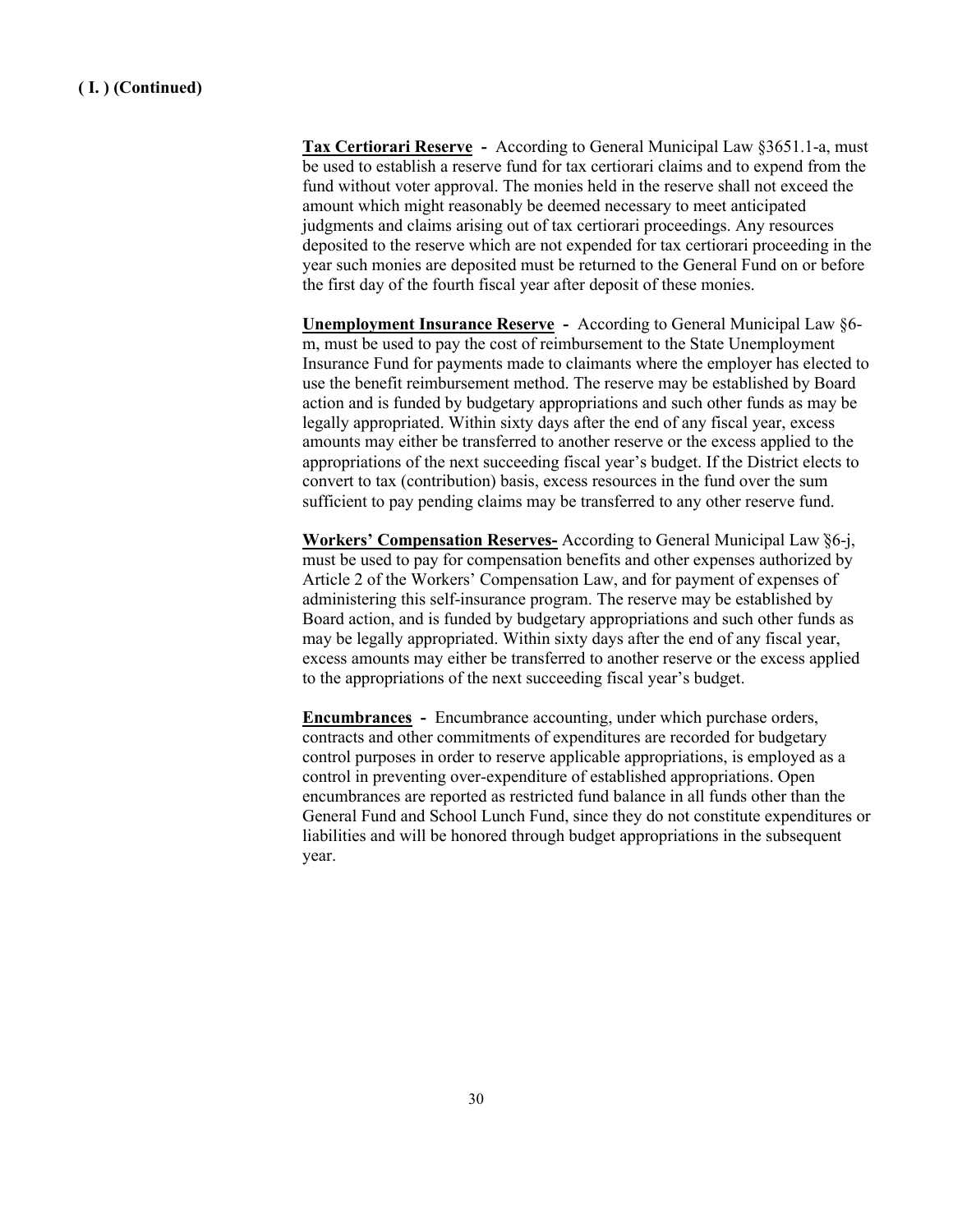Restricted fund balances include the following:

|                                             | Total           |
|---------------------------------------------|-----------------|
| General Fund -                              |                 |
| Workers' Compensation                       | \$<br>3,026,815 |
| <b>Unemployment Costs</b>                   | 1,212,475       |
| <b>Retirement Contribution - ERS</b>        | 7,762,459       |
| Retirement Contribution - TRS               | 1,812,251       |
| Tax Certiorari                              | 3,657,751       |
| Liability                                   | 1,802,121       |
| Capital Reserves                            | 6,631,563       |
| <b>Employee Benefit Accrued Liability</b>   | 1,028,474       |
| Capital Fund -                              |                 |
| <b>Restricted Fund Balance</b>              | 1,197,832       |
| <b>Miscellaneous Special Revenue Fund -</b> |                 |
| Scholarships                                | 253,328         |
| <b>Debt Service Fund -</b>                  |                 |
| Debt Service                                | 3,155,965       |
| <b>Total Restricted Fund Balance</b>        | \$31,541,034    |

The District appropriated and/or budgeted \$1,000,000 from the retirement contribution reserve for the 2021-22 budget.

**c. Committed** - Includes amounts that can only be used for the specific purposes pursuant to constraints imposed by formal action of the school districts highest level of decision making authority, i.e., the Board of Education. The District has no committed fund balances as of June 30, 2021.

**d. Assigned Fund Balance** – Includes amounts that are constrained by the District's intent to be used for specific purposes, but are neither restricted nor committed. All encumbrances of the General Fund are classified as assigned fund balance. Encumbrances represent purchase commitments made by the District's purchasing agent through their authorization of a purchase order prior to year end. The District assignment is based on the functional level of expenditures.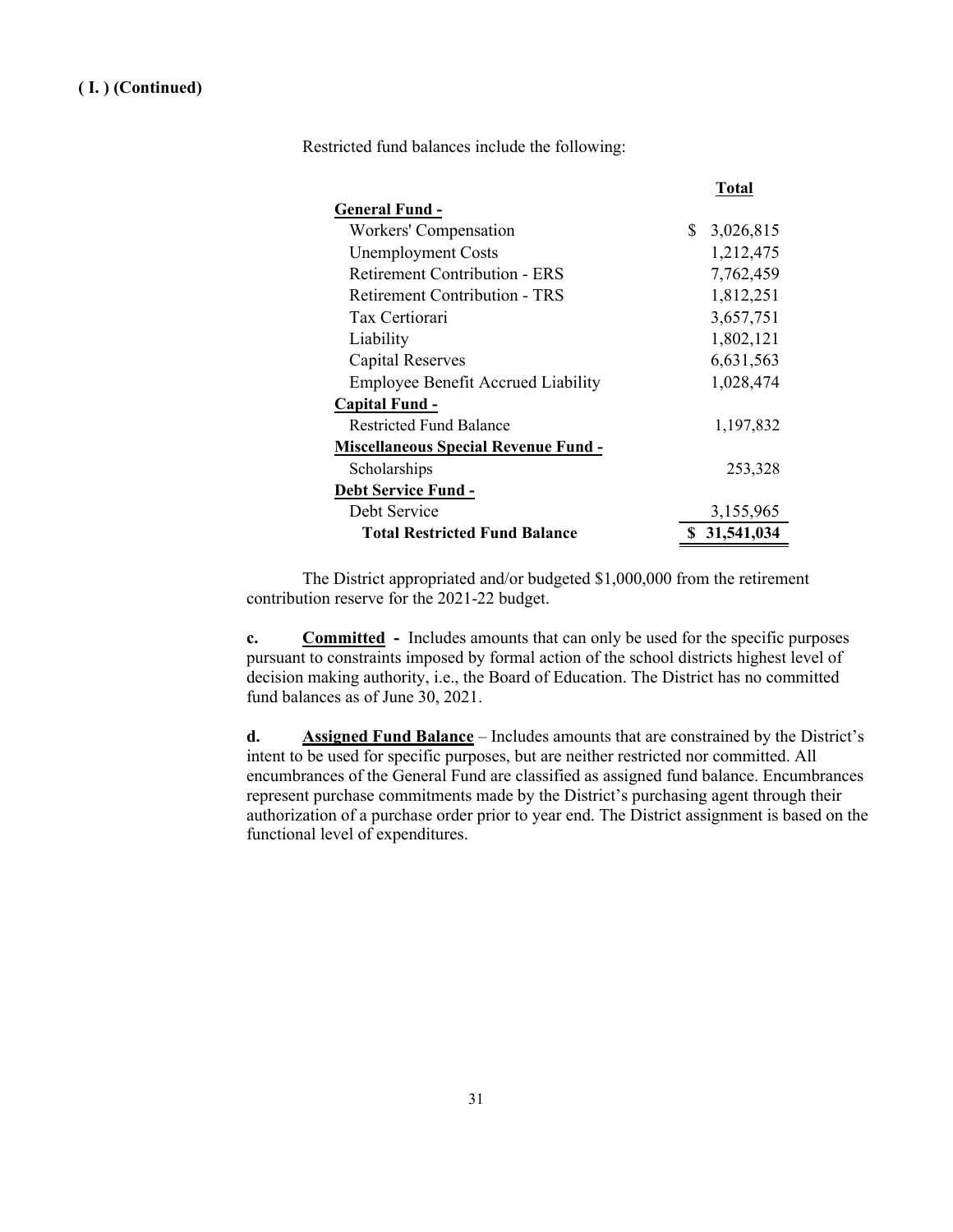Management has determined significant encumbrances for the General Fund to be \$205,000, the School Lunch Fund to be \$6,000, and the Capital Projects Fund to be \$28,000. The District reports the following significant encumbrances:

| <b>General Fund -</b>                                  |           |
|--------------------------------------------------------|-----------|
| Instruction                                            | 637,469   |
| <b>Capital Projects Fund -</b><br>Capital Improvements | 2,297,900 |
| <b>School Lunch Fund -</b>                             |           |
| Contractual                                            | 6.525     |

Assigned fund balances include the following:

|                                       |   | 1 otal    |
|---------------------------------------|---|-----------|
| General Fund - Encumbrances           | S | 686,121   |
| General Fund - Appropriated for Taxes |   | 5,500,000 |
| Special Aid Fund - Community Programs |   | 79,273    |
| School Lunch Fund - Year End Equity   |   | 607,473   |
| <b>Total Assigned Fund Balance</b>    |   | 6,872,867 |

**Total**

**e. Unassigned Fund Balance** –Includes all other general fund amounts that do not meet the definition of the above four classifications and are deemed to be available for general use by the school district and could report a surplus or deficit. In funds other than the general fund, the unassigned classification is used to report a deficit fund balance resulting from overspending for specific purposes for which amounts had been restricted or assigned.

**Unassigned Fund Balance** - NYS Real Property Tax Law 1318 limits the amount of unexpended surplus funds a school district can retain to no more than 4% of the District's budget for the general fund for the ensuing fiscal year. Nonspendable and restricted fund balance of the general fund are excluded from the 4% limitation. Amounts appropriated for the subsequent year and encumbrances are also excluded from the 4% limitation.

#### **3. Order of Use of Fund Balance**

The District's policy is to apply expenditures against nonspendable fund balance, restricted fund balance, committed fund balance, assigned fund balance, and unassigned fund balance at the end of the fiscal year. For all funds, nonspendable fund balances are determined first and then restricted fund balances for specific purposes are determined. Any remaining fund balance amounts for funds other than the general fund are classified as restricted fund balance. In the general fund, the remaining amounts are reported as unassigned. Assignments of fund balance cannot cause a negative unassigned fund balance.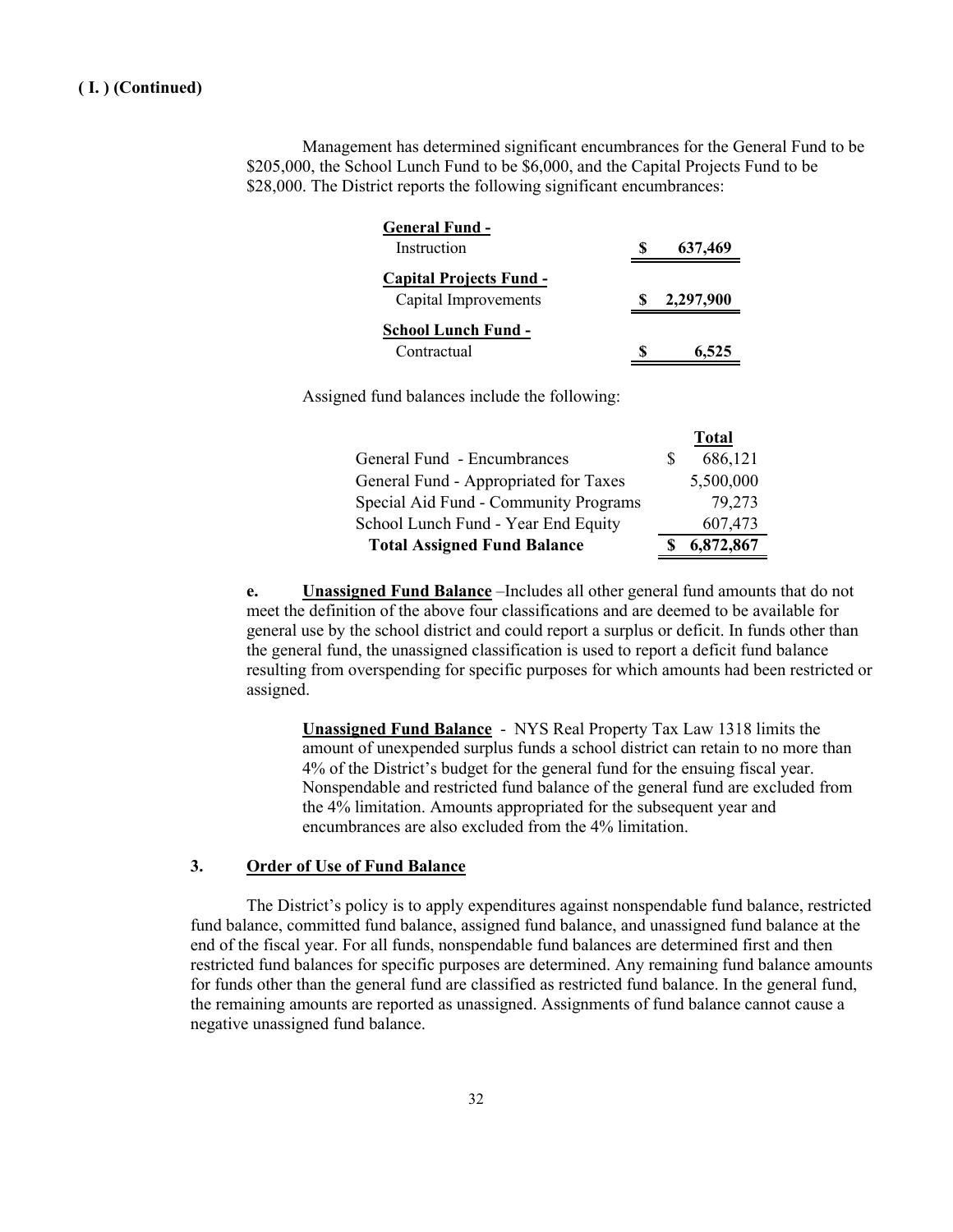### **T. New Accounting Standards**

The District has adopted all current Statements of the Governmental Accounting Standards Board (GASB) that are applicable. At June 30, 2021, the District implemented the following new standards issued by GASB:

GASB has issued Statement 84, *Fiduciary Activities*.

GASB has issued Statement No. 90, *Majority Equity Interests, an amendment of GASB Statements No. 14 and No. 61*, which will be effective for reporting periods beginning after December 15, 2019.

#### **U. Future Changes in Accounting Standards**

GASB has issued Statement 87, *Leases*, which will be effective for the periods beginning after June 15, 2021.

GASB has issued Statement 89, *Accounting for Interest Cost Incurred before the End of a Construction Period*, which will be effective for reporting periods beginning after December 15, 2020.

GASB has issued Statement No. 91, *Conduit Debt Obligations*, which will be effective for reporting periods beginning after December 15, 2021.

GASB has issued Statement No. 92, *Omnibus 2020, Paragraphs 6, 7, 8, 9, 10, 12*, which will be effective for reporting periods beginning after June 15, 2021.

GASB has issued Statement No. 93, *Replacement of Interbank Offered Rates, Paragraphs 1-11a, and 12*, which will be effective for reporting periods beginning after June 15, 2020.

GASB has issued Statement No. 93, *Replacement of Interbank Offered Rates, Paragraphs 13 and 14*, which will be effective for reporting periods beginning after June 15, 2021.

GASB has issued Statement No. 93, *Replacement of Interbank Offered Rates, Paragraphs 11b*, which will be effective for reporting periods beginning after December 15, 2021.

GASB has issued Statement No. 94, *Public-Privatee and Public-Public Partnerships and Availability Payment Arrangements*, which will be effective for reporting periods beginning after June 15, 2022.

GASB has issued Statement No. 96, *Subscription Based Information Technology*, which will be effective for reporting periods beginning after June 15, 2022.

GASB has issued Statement No. 97, Certain Component Unit Criteria, and Accounting and Financial Reporting for Internal Revenue Code Section 457 Deferred Compensation Plans, which will be effective for reporting periods beginning after June 15, 2021.

The District will evaluate the impact each of these pronouncements may have on its financial statements and will implement them as applicable and when material.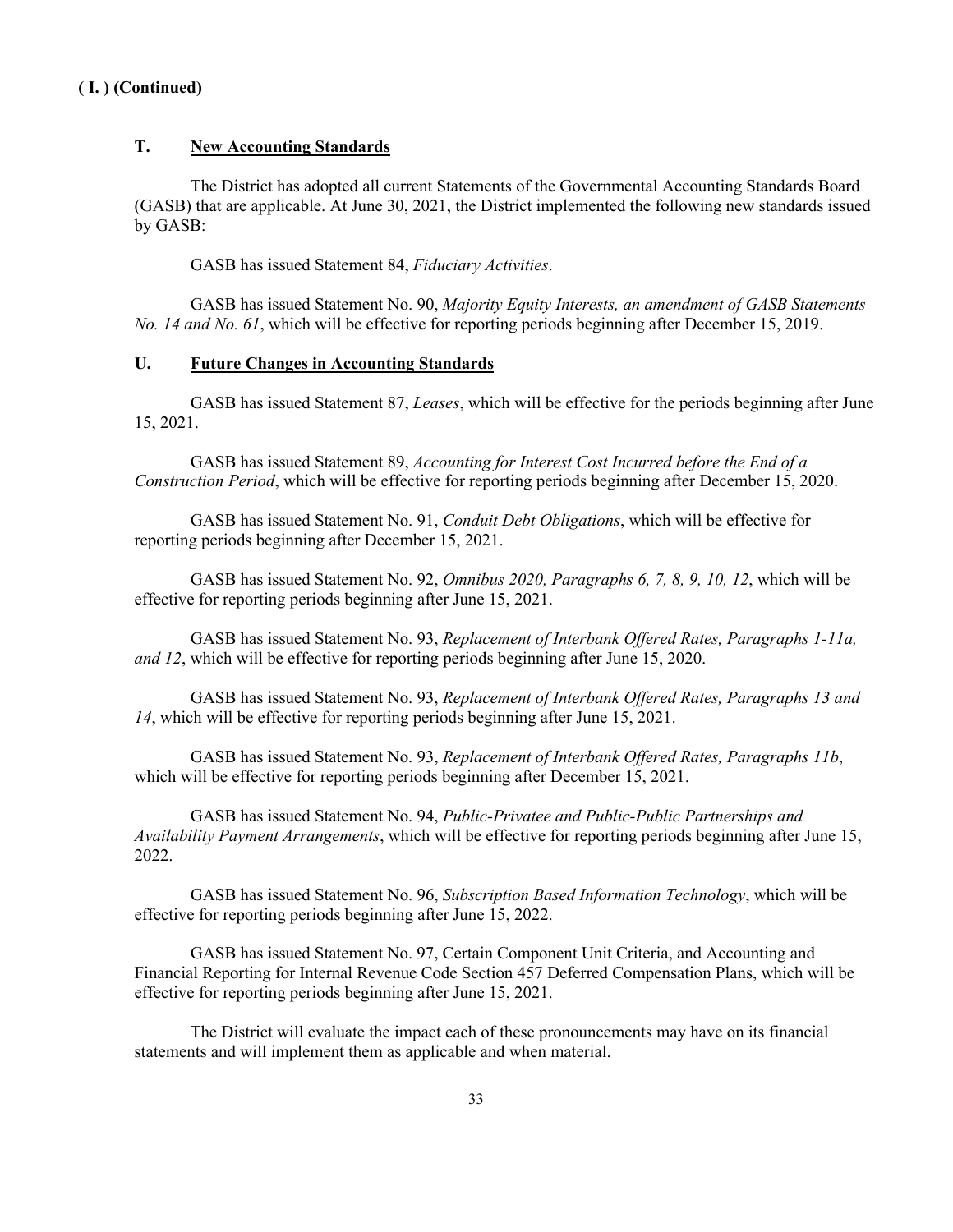#### **II. Restatement of Net Position**

For the year ended June 30, 2021, the District implemented GASB Statement No. 84, *Fiduciary Activities*. The District's net position has been restated as follows:

|                                                                                               |   | Government-Wide<br><b>Statements</b> |   | Governmental<br><b>Funds</b> | Fiduciary<br>Funds |
|-----------------------------------------------------------------------------------------------|---|--------------------------------------|---|------------------------------|--------------------|
| Net position beginning of year, as previously stated<br>Adjustments for activities previously | S | (154, 939, 128)                      | S | 11,943,893                   | \$<br>272,159      |
| recorded in Agency Fund:                                                                      |   |                                      |   |                              |                    |
| <b>Student Activity Balances</b>                                                              |   |                                      |   |                              | 521,450            |
| Adjustments for activities previously                                                         |   |                                      |   |                              |                    |
| recorded in Private Purpose Trust:                                                            |   |                                      |   |                              |                    |
| Scholarships                                                                                  |   | 272,159                              |   | 272,159                      | (272, 159)         |
| Net position beginning of year, as restated                                                   |   | (154, 666, 969)                      |   | 12,216,052                   | 521,450            |

#### **III. Changes in Accounting Principles**

For the year ended June 30, 2021, the District implemented GASB Statement No. 84, Fiduciary Activity. The implementation of the statement changes the reporting for certain activity previously reported in the Fiduciary Fund. The District is now required to report some or all of that activity in the Governmental funds. See Note II for the financial statement impact of implementation of the Statement.

#### **IV. Stewardship, Compliance and Accountability**

By its nature as a local government unit, the District is subject to various federal, state and local laws and contractual regulations. An analysis of the District's compliance with significant laws and regulations and demonstration of its stewardship over District resources follows.

#### **A. Budgets**

The District administration prepares a proposed budget for approval by the Board of Education for the General Fund.

The voters of the District approved the proposed appropriation budget.

Appropriations established by adoption of the budget constitute a limitation on expenditures (and encumbrances) which may be incurred. Appropriations lapse at the end of the fiscal year unless expended or encumbered. Encumbrances will lapse if not expended in the subsequent year. Appropriations authorized for the current year are increased by the planned use of specific reserves, and budget amendments approved by the Board of Education as a result of selected new revenue sources not included in the original budget (when permitted by law). These supplemental appropriations may occur subject to legal restriction, if the Board approves them because of a need which exists which was not determined at the time the budget was adopted. During 2020-2021, the budget was increased \$421,690 for carryover encumbrances.

Budgets are adopted annually on a basis consistent with GAAP. Appropriations authorized for the year are increased by the amount of encumbrances carried forward from the prior year.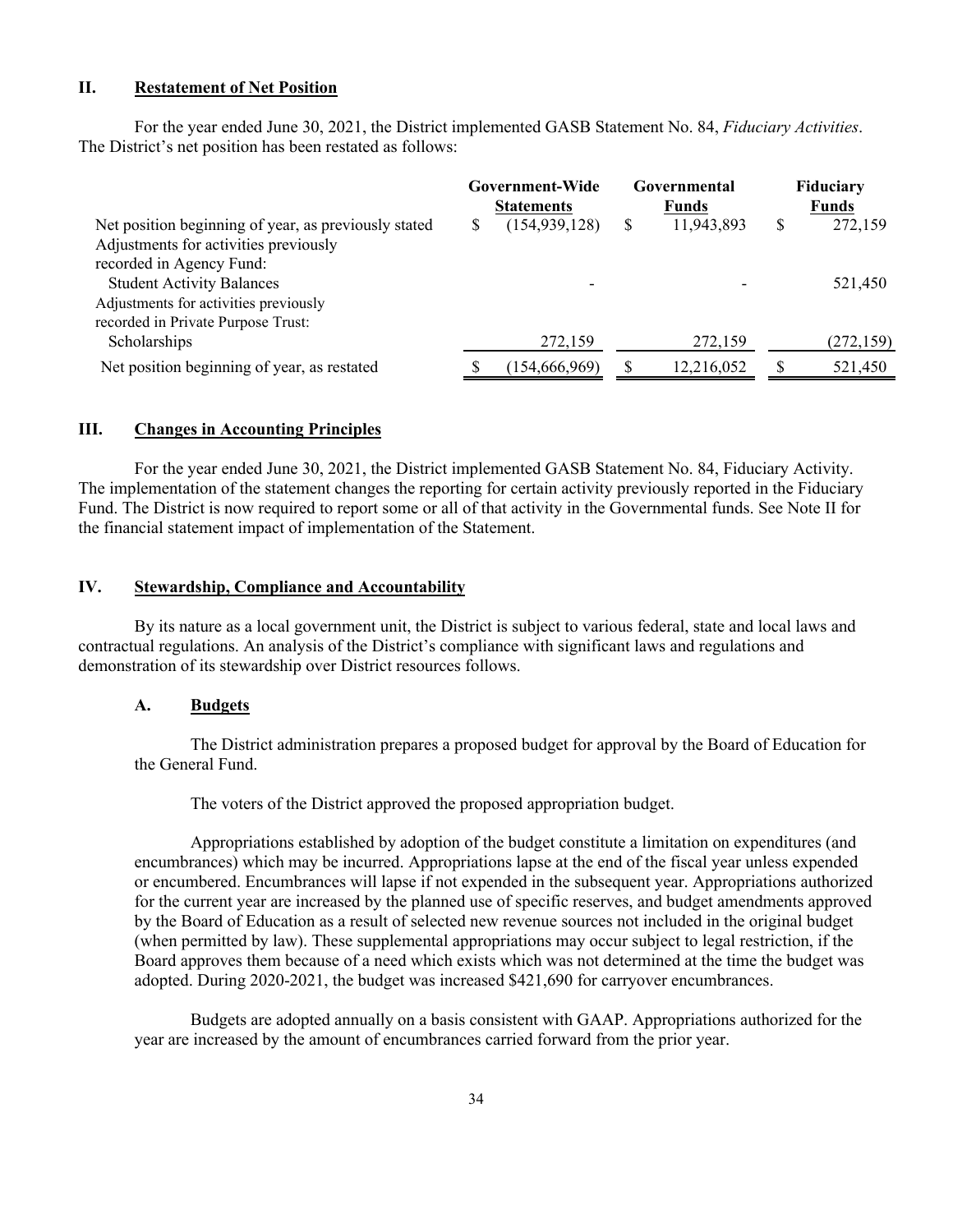Budgets are established and used for individual capital projects fund expenditures as approved by a special referendum of the District's voters. The maximum project amount authorized is based primarily upon the cost of the project, plus any requirements for external borrowings, not annual appropriations. These budgets do not lapse and are carried over to subsequent fiscal years until the completion of the projects.

### **B. Encumbrances**

Encumbrance accounting is used for budget control and monitoring purposes and is reported as a part of the governmental funds. Under this method, purchase orders, contracts, and other commitments for the expenditure of monies are recorded to reserve applicable appropriations. Outstanding encumbrances as of yearend are presented as reservations of fund balance and do not represent expenditures or liabilities. These commitments will be honored in the subsequent period. Related expenditures are recognized at that time, as the liability is incurred or the commitment is paid.

#### **C. Deficit Net Position**

The District-wide net position had a deficit at June 30, 2021 of \$161,102,203. The deficit is the result of the implementation of GASB Statement 75, "Accounting and Financial Reporting by Employers for Postemployment Benefits Other Than Pensions", which required the recognition of an unfunded liability of \$321,264,021 at June 30, 2021. Since New York State Laws provide no mechanism for funding the liability, the subsequent accruals are expected to increase the deficit.

### **D. Deficit Fund Balances**

## **1. Capital Projects Fund**

The Capital Projects Fund had a deficit fund balance of \$21,262,317 at June 30, 2021, which is a result of bond anticipation notes which are used as a temporary means of financing capital projects. These proceeds are not recognized as revenue but merely serve to provide cash to meet expenditures. This results in the creation of a fund deficit which will remain until the notes are replaced by permanent financing (i.e., bonds, grants-in-aid, or redemption from current appropriations).

#### **2. Special Aid Fund**

The Special Aid Fund had a deficit fund balance of \$178,805 at June 30, 2021 which is the result of an operating loss in the WonderCare program. The operating loss of \$264,550 in the WonderCare program can be attributed to difficulties related to the current pandemic as well as the District just completing the second year of the program.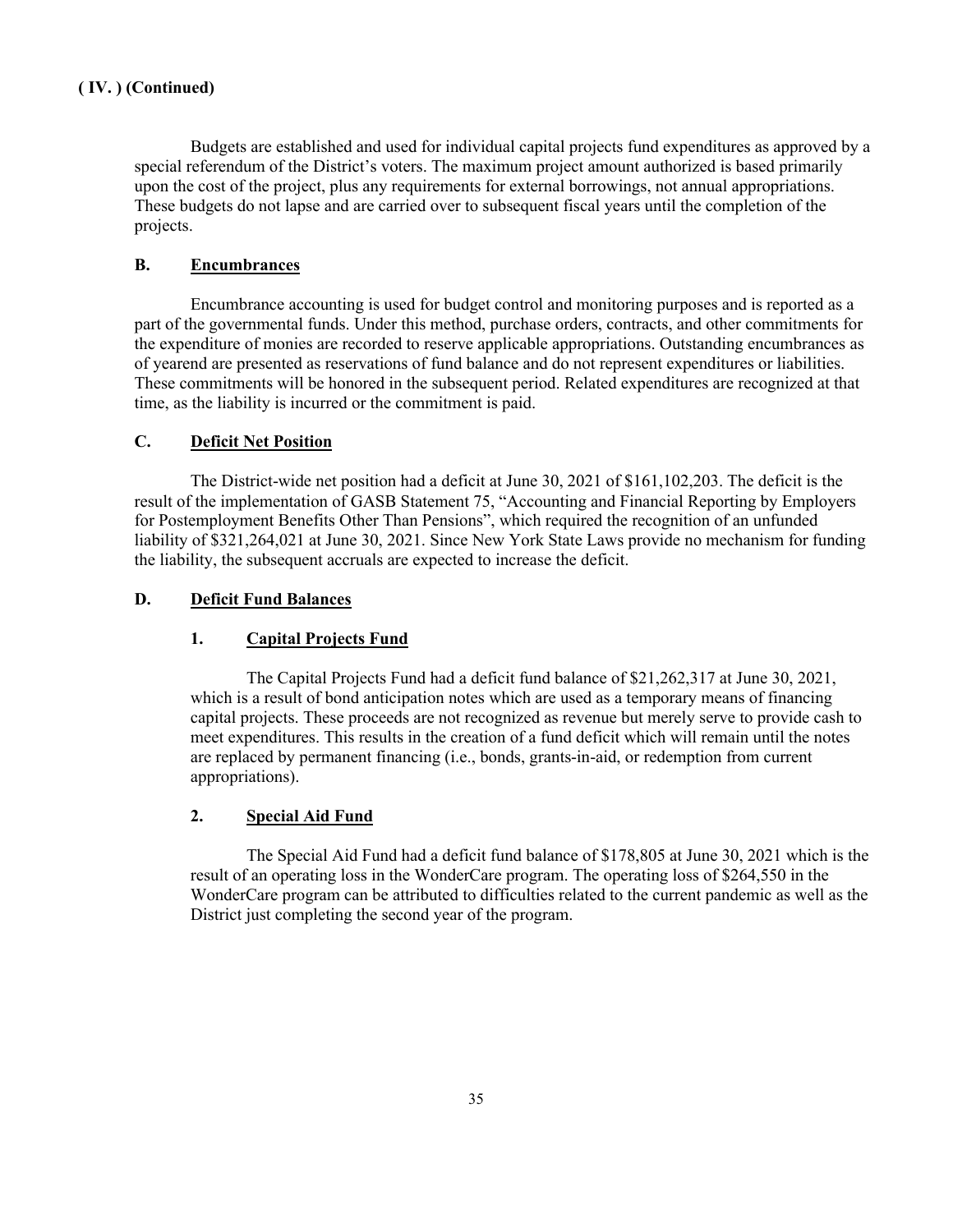### **V. Cash and Cash Equivalents**

**Credit risk:** In compliance with the State Law, District investments are limited to obligations of the United States of America, obligations guaranteed by agencies of the Unites States of America where the payment of principal and interest are guaranteed by the United States of America, obligations of the State, time deposit accounts and certificates of deposit issued by a bank or trust company located in, and authorized to do business in, the State, and obligations issued by other municipalities and authorities within the State.

**Concentration of Credit risk:** To promote competition in rates and service cost, and to limit the risk of institutional failure, District deposits and investments are placed with multiple institutions. The District's investment policy limits the amounts that may be deposited with any one financial institution.

**Interest rate risk:** The District has an investment policy that limits investment maturities as a means of managing its exposure to fair value losses arising from rising interest rates

The District's aggregate bank balances, included balances not covered by depository insurance at year end, collateralized as follows:

| <b>Total</b>                                        |    | 41,741,453 |
|-----------------------------------------------------|----|------------|
| Collateralized within Trust Department or Agent     |    | 30,461,155 |
| <b>Financial Institution</b>                        |    | 11,280,298 |
| Collateralized with Securities held by the Pledging |    |            |
| Uncollateralized                                    | -8 |            |

Restricted cash represents cash where use is limited by legal requirements. These assets represent amounts required by statute to be reserved for various purposes. Restricted cash as of year-end includes \$31,541,034 within the governmental funds and \$399,679 in the fiduciary funds.

#### **VI. Receivables**

Receivables at June 30, 2021 for individual major funds and nonmajor funds, including the applicable allowances for uncollectible accounts, are as follows:

| <b>Governmental Activities</b> |                                |                          |              |  |  |
|--------------------------------|--------------------------------|--------------------------|--------------|--|--|
| General                        | <b>Capital Projects</b>        | Nonmajor                 |              |  |  |
| Fund                           | Fund                           | <b>Funds</b>             | <b>Total</b> |  |  |
| \$<br>474,112                  | \$<br>$\overline{\phantom{a}}$ | 37,165                   | 511,277      |  |  |
| 1,986,839                      | 137,920                        | 3,182,640                | 5,307,399    |  |  |
| 6,616,427                      | $\overline{\phantom{a}}$       | $\overline{\phantom{0}}$ | 6,616,427    |  |  |
| 9,077,378                      | 137,920<br>S                   | 3,219,805<br>S           | 12,435,103   |  |  |
|                                |                                |                          |              |  |  |

District management has deemed the amounts to be fully collectible.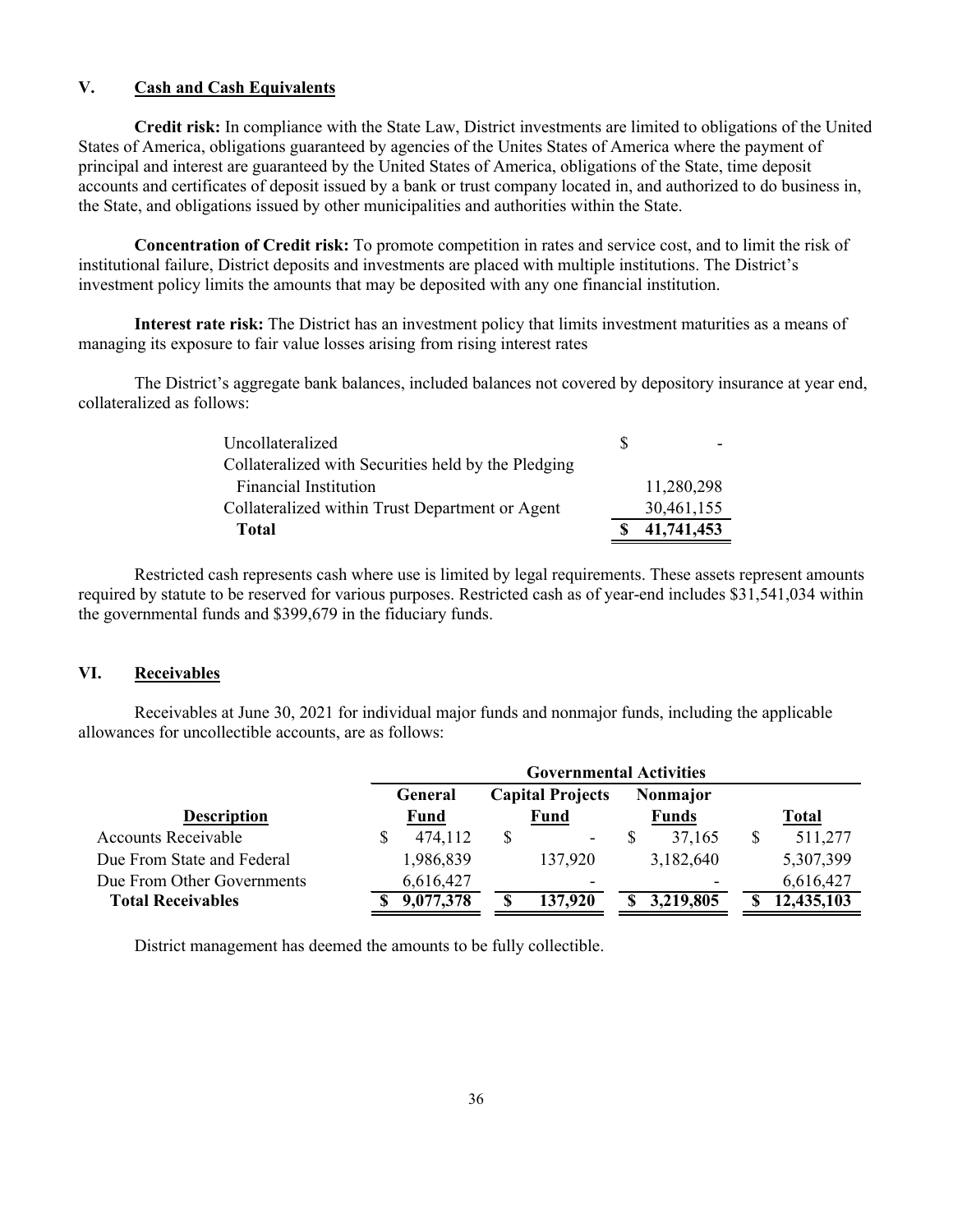## **VII. Interfund Receivables, Payables, Revenues and Expenditures**

|                       | Interfund          |  |                 |  |                 |  |                     |
|-----------------------|--------------------|--|-----------------|--|-----------------|--|---------------------|
|                       | <b>Receivables</b> |  | <b>Payables</b> |  | <b>Revenues</b> |  | <b>Expenditures</b> |
| General Fund          | 9,607,416          |  | 3,990,336       |  | ۰               |  | 797,253             |
| Nonmajor Funds        | 3,581,458          |  | 3,132,142       |  | 197,253         |  |                     |
| Capital Projects Fund | 605,702            |  | 6,672,098       |  | 600,000         |  | -                   |
| Total                 | 13,794,576         |  | 13,794,576      |  | 797,253         |  | 797,253             |

Interfund Receivables, Payables, Revenues and Expenditures at June 30, 2021 were as follows:

Interfund receivables and payables between governmental activities are eliminated on the Statement of Net Position. The District typically loans resources between funds for the purpose of mitigating the effects of transient cash flow issues. All interfund payables are not necessarily expected to be repaid within one year.

Transfers are used to finance certain special aid programs, support capital project expenditures, school lunch programs and debt service expenditures.

### **VIII. Capital Assets**

Capital asset balances and activity were as follows:

|                                                  |    | <b>Balance</b> |                    |    |                  |    | <b>Balance</b> |
|--------------------------------------------------|----|----------------|--------------------|----|------------------|----|----------------|
| <b>Type</b>                                      |    | 7/1/2020       | <b>Additions</b>   |    | <b>Deletions</b> |    | 6/30/2021      |
| <b>Governmental Activities:</b>                  |    |                |                    |    |                  |    |                |
| <b>Capital Assets that are not Depreciated -</b> |    |                |                    |    |                  |    |                |
| Land                                             | \$ | 2,147,912      | \$                 | \$ |                  | \$ | 2,147,912      |
| Work in progress                                 |    | 49,587,853     | 21,365,535         |    | 4,854,015        |    | 66,099,373     |
| <b>Total Nondepreciable</b>                      |    | 51,735,765     | \$<br>21,365,535   | \$ | 4,854,015        | \$ | 68,247,285     |
| <b>Capital Assets that are Depreciated -</b>     |    |                |                    |    |                  |    |                |
| Buildings and Improvements                       | \$ | 228,802,574    | \$                 | S  |                  |    | 228,802,574    |
| Machinery and equipment                          |    | 23,675,946     | 1,745,282          |    | 913,618          |    | 24,507,610     |
| <b>Total Depreciated Assets</b>                  |    | 252,478,520    | \$<br>1,745,282    | \$ | 913,618          |    | 253,310,184    |
| <b>Less Accumulated Depreciation -</b>           |    |                |                    |    |                  |    |                |
| Buildings and Improvements                       | S  | 112,126,053    | \$<br>7,294,098    | \$ |                  |    | 119,420,151    |
| Machinery and equipment                          |    | 14,856,025     | 1,665,284          |    | 913,618          |    | 15,607,691     |
| <b>Total Accumulated Depreciation</b>            | S  | 126,982,078    | \$<br>8,959,382    | \$ | 913,618          | \$ | 135,027,842    |
| <b>Total Capital Assets Depreciated, Net</b>     |    |                |                    |    |                  |    |                |
| of Accumulated Depreciation                      | S  | 125,496,442    | \$<br>(7,214,100)  | \$ |                  | \$ | 118,282,342    |
| <b>Total Capital Assets</b>                      |    | 177,232,207    | \$<br>14, 151, 435 | S  | 4,854,015        | S  | 186,529,627    |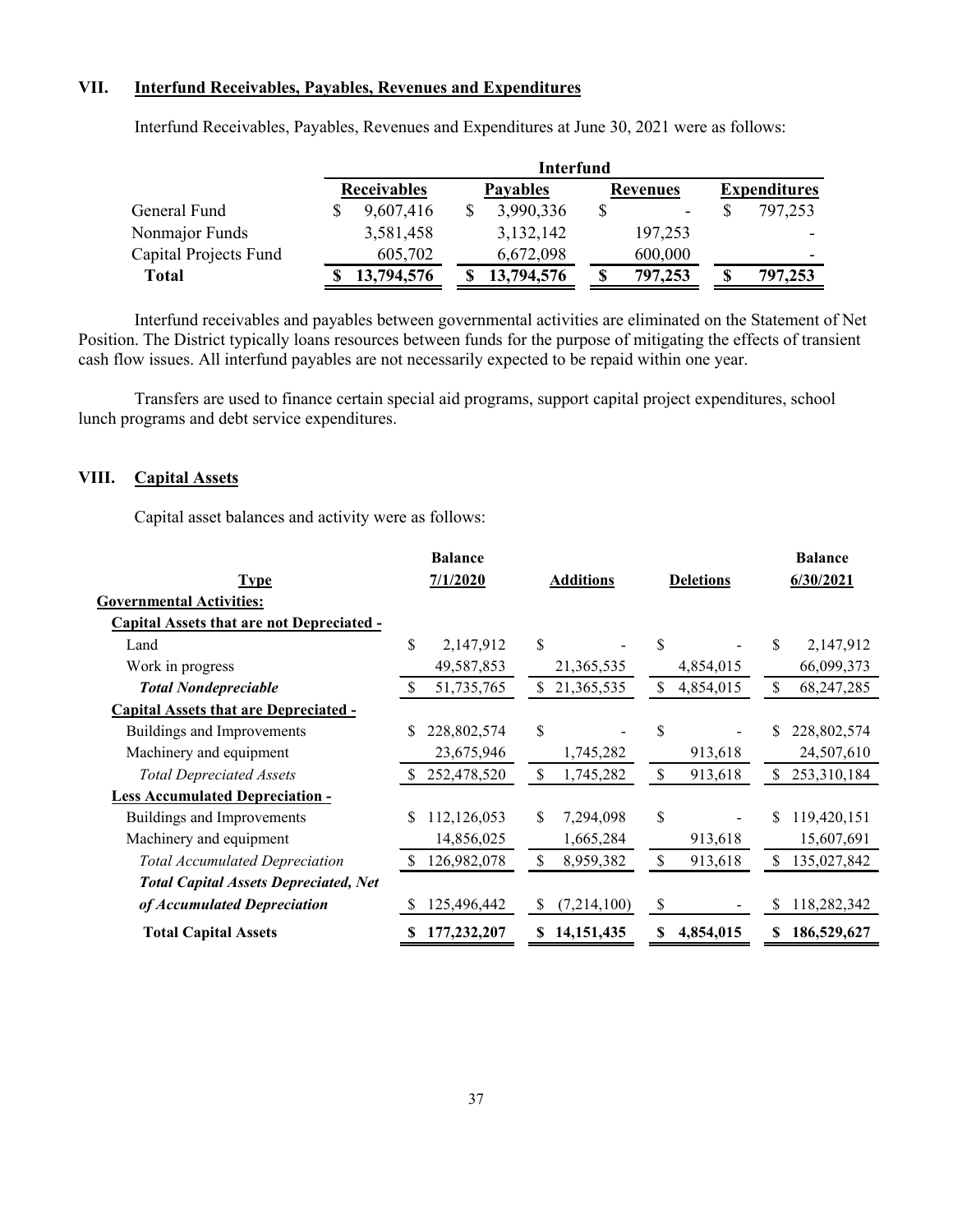Depreciation expense for the period was charged to functions/programs as follows:

| Governmental Activities:          |   |           |
|-----------------------------------|---|-----------|
| <b>General Government Support</b> | S | 122,858   |
| Instruction                       |   | 7,332,615 |
| <b>Pupil Transportation</b>       |   | 1,448,332 |
| School Lunch                      |   | 55,577    |
| <b>Total Depreciation Expense</b> |   | 8,959,382 |

## **IX. Short-Term Debt**

Transactions in short-term debt for the year are summarized below:

|            |                              | Interest    | <b>Balance</b>  |                  |                          | <b>Balance</b>           |
|------------|------------------------------|-------------|-----------------|------------------|--------------------------|--------------------------|
|            | <b>Maturity</b>              | <u>Rate</u> | 7/1/2020        | <b>Additions</b> | <b>Deletions</b>         | 6/30/2021                |
| <b>BAN</b> | 6/30/2021                    | $.00\%$     | 23,539,223      | $\sim$           | 23.539.223               | $\overline{\phantom{0}}$ |
| <b>BAN</b> | 6/29/2022                    | .75%        | $\qquad \qquad$ | 15.000.000       | $\overline{\phantom{a}}$ | 15,000,000               |
|            | <b>Total Short-Term Debt</b> |             | 23,539,223      | 15,000,000       | 23,539,223               | 15.000.000               |

The short-term interest expense for the year totaled \$235,392.

## **X. Long-Term Debt Obligations**

Long-term liability balances and activity for the year are summarized below:

|                                      | <b>Balance</b><br>7/1/2020<br><b>Additions</b> |                  | <b>Deletions</b> | <b>Balance</b><br>6/30/2021 |                |
|--------------------------------------|------------------------------------------------|------------------|------------------|-----------------------------|----------------|
| <b>Governmental Activities:</b>      |                                                |                  |                  |                             |                |
| <b>Bonds and Notes Pavable -</b>     |                                                |                  |                  |                             |                |
| Serial Bonds                         | 49,707,000<br>S                                | 25,083,000<br>S. | 9,617,000<br>S   | 65,173,000<br>S             | 9,468,000<br>S |
| <b>Unamortized Bond Premium</b>      | 3,247,555                                      |                  | 216,504          | 3,031,051                   | 216,504        |
| <b>Total Bonds and Notes Pavable</b> | 52,954,555                                     | 25,083,000       | 9,833,504        | 68,204,051                  | 9,684,504      |
| <b>Other Liabilities -</b>           |                                                |                  |                  |                             |                |
| Net Pension Liability                | 14,546,445                                     | S                | 3,624,656<br>\$. | 10.921.789                  | S              |
| <b>OPEB</b>                          | 318,763,532                                    | 2,500,489        |                  | 321,264,021                 |                |
| <b>Compensated Absences</b>          | 2,924,721                                      |                  | 777,648          | 2,147,073                   | 536,768        |
| <b>Total Other Liabilities</b>       | 336,234,698                                    | 2,500,489        | 4,402,304        | 334, 332, 883               | 536,768        |
| <b>Total Long-Term Obligations</b>   | 389, 189, 253                                  | 27,583,489       | 14,235,808<br>S. | 402,536,934<br>S            | 10,221,272     |

The General Fund has typically been used to liquidate long-term liabilities such as compensated absences.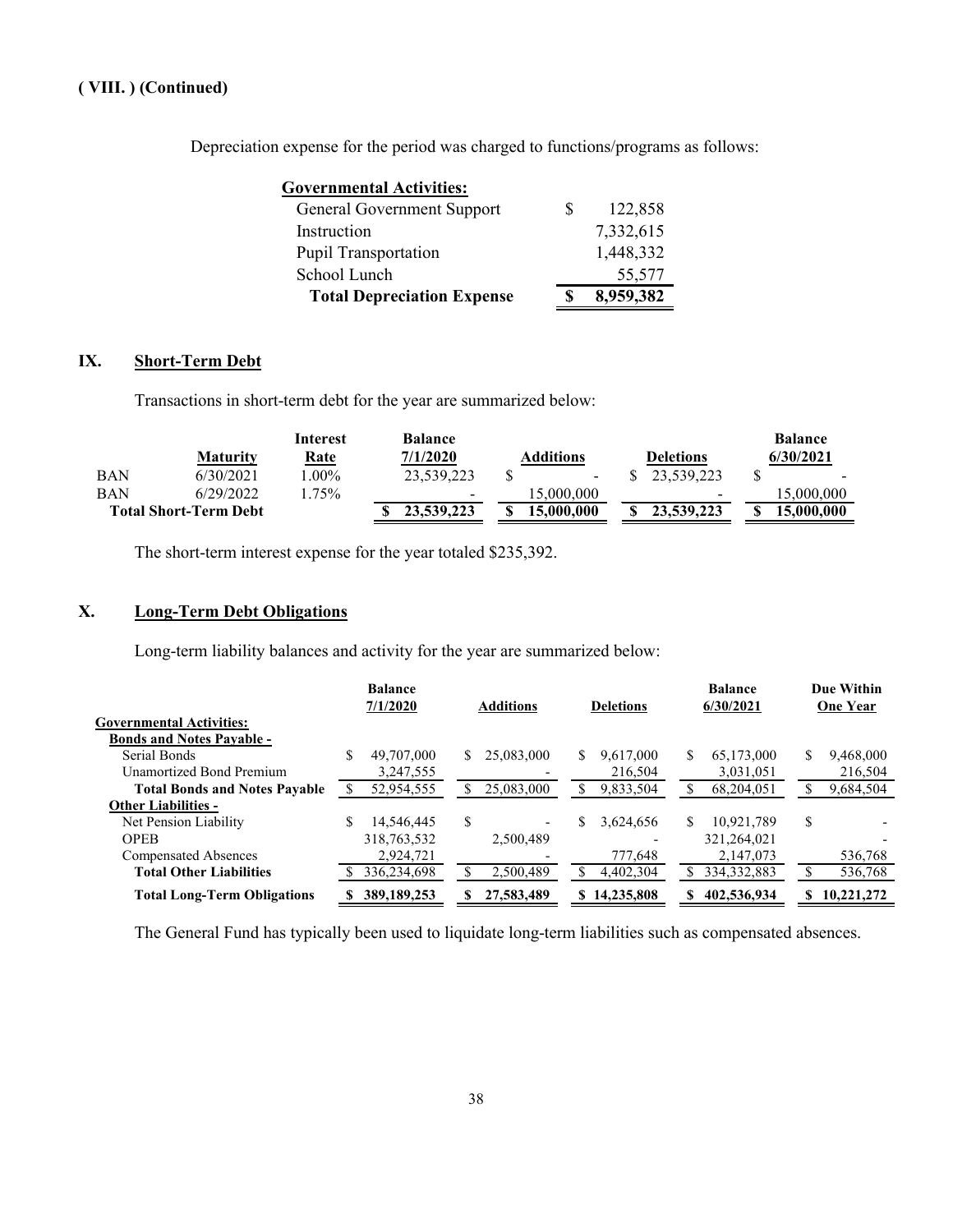Existing serial and statutory bond obligations:

|                           |                 |              |                 |                 | Amount          |
|---------------------------|-----------------|--------------|-----------------|-----------------|-----------------|
|                           | Original        | <b>Issue</b> | Final           | <b>Interest</b> | Outstanding     |
| <b>Description</b>        | Amount          | Date         | <b>Maturity</b> | Rate            | 6/30/2021       |
| Refunding                 | \$21,145,000    | 2014         | 2024            | $2\% - 5\%$     | \$<br>2,855,000 |
| Refunding                 | \$<br>6,775,000 | 2015         | 2023            | $2\% - 5\%$     | 2,800,000       |
| Refunding                 | \$11,480,000    | 2016         | 2023            | $1\% - 4\%$     | 7,070,000       |
| Renovations               | \$<br>7,805,000 | 2017         | 2031            | $2\% - 5\%$     | 6,105,000       |
| <b>Bus Purchases</b>      | \$<br>1,685,000 | 2017         | 2022            | 2.00%           | 360,000         |
| <b>Bus Purchases</b>      | \$<br>1,666,000 | 2018         | 2023            | $2.00\%$        | 700,000         |
| <b>Bus Purchases</b>      | \$<br>1,550,000 | 2019         | 2024            | $2\% - 2.25\%$  | 960,000         |
| Refunding                 | \$<br>2,495,000 | 2020         | 2025            | $2\% - 4\%$     | 2,040,000       |
| Construction              | \$16,475,000    | 2020         | 2035            | $4\% - 5\%$     | 15,880,000      |
| <b>Bus Purchases</b>      | \$<br>1,612,000 | 2020         | 2025            | $2.00\%$        | 1,320,000       |
| <b>Bus Purchases</b>      | \$<br>1,663,000 | 2021         | 2026            | 2.00%           | 1,663,000       |
| Construction              | \$23,420,000    | 2021         | 2040            | $2.00\%$        | 23,420,000      |
| <b>Total Serial Bonds</b> |                 |              |                 |                 | 65,173,000      |

The following is a summary of debt service requirements:

|              |                 | <b>Serial Bonds</b> |  |  |  |  |  |  |
|--------------|-----------------|---------------------|--|--|--|--|--|--|
| Year         | Principal       | Interest            |  |  |  |  |  |  |
| 2022         | 9,468,000<br>\$ | \$<br>2,171,413     |  |  |  |  |  |  |
| 2023         | 9,035,000       | 1,833,220           |  |  |  |  |  |  |
| 2024         | 7,495,000       | 1,530,603           |  |  |  |  |  |  |
| 2025         | 3,880,000       | 1,303,975           |  |  |  |  |  |  |
| 2026         | 3,100,000       | 1,181,350           |  |  |  |  |  |  |
| 2027-31      | 15,295,000      | 4,237,800           |  |  |  |  |  |  |
| 2032-36      | 11,390,000      | 1,487,350           |  |  |  |  |  |  |
| 2037-41      | 5,510,000       | 278,300             |  |  |  |  |  |  |
| <b>Total</b> | 65,173,000      | 14,024,011          |  |  |  |  |  |  |

In prior years, the District defeased certain general obligations and other bonds by placing the proceeds of new bonds in an irrevocable trust to provide for all future debt service payments on the old bonds. Accordingly, the trust account assets and the liability for the defeased bonds are not included in the District's financial statements. \$13,740,000 of bonds outstanding are considered defeased.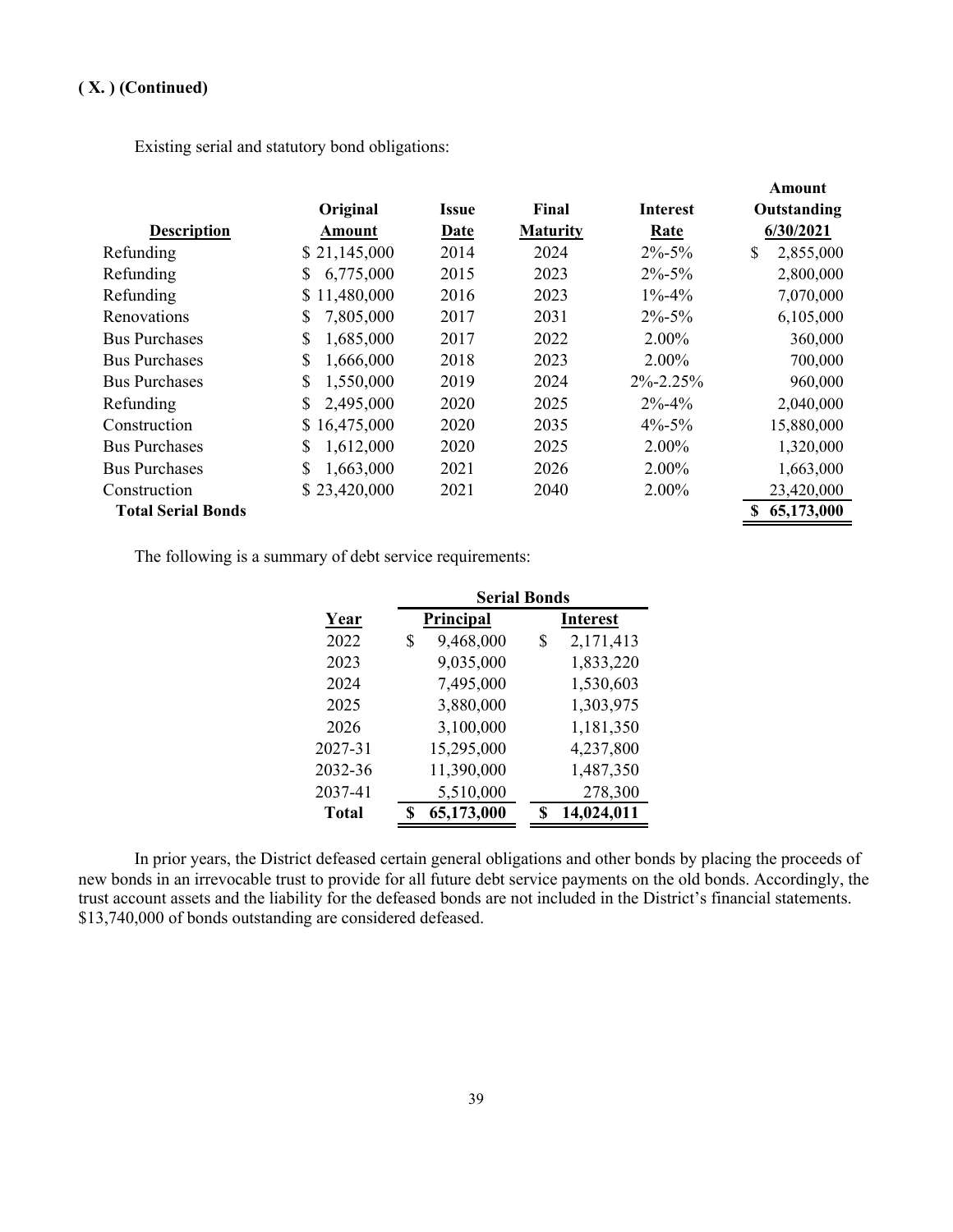Interest on long-term debt for June 30, 2021 was composed of:

| <b>Total Long-Term Interest Expense</b>    | \$1,768,319 |
|--------------------------------------------|-------------|
| Less: Amortization of Bond Premium         | (216, 504)  |
| Less: Amortization of Deferred Inflows     | (323, 725)  |
| Plus: Interest Accrued in the Current Year | 199,031     |
| Less: Interest Accrued in the Prior Year   | (181, 283)  |
| Interest Paid                              | \$2,290,800 |

#### **XI. Deferred Inflows/Outflows of Resources**

The following is a summary of the deferred inflows/outflows of resources:

|         | <b>Deferred</b> | <b>Deferred</b> |
|---------|-----------------|-----------------|
|         | <b>Outflows</b> | <b>Inflows</b>  |
| Pension | \$50,042,094    | \$22,602,570    |
| Bonds   |                 | 975,025         |
| OPEB    | 47,707,897      | 40,842,472      |
| Total   | 97,749,991      | 64,420,067      |

#### **XII. Pension Plans**

#### **A. General Information**

The District participates in the New York State Teacher's Retirement System (TRS) and the New York State and Local Employee's Retirement System (ERS). These are cost-sharing multiple employer public employee retirement systems. The Systems offer a wide range of plans and benefits, which are related to years of service and final average salary, vesting of retirement benefits, death, and disability.

#### **B. Provisions and Administration**

A 10-member Board of Trustees of the New York State Teachers' Retirement Board administers TRS. TRS provides benefits to plan members and beneficiaries as authorized by the Education Law and the New York State Retirement and Social Security Law (NYSRSSL). Membership is mandatory and automatic for all full-time teachers, teaching assistants, guidance counselors and administrators employed in New York Public Schools and BOCES who elected to participate in TRS. Once a public employer elects to participate in the system, the election is irrevocable. The New York State Constitution provides that pension membership is a contractual relationship and plan benefits cannot be diminished or impaired. Benefits can be changed for future members only by enactment of a State statute. TRS issues a publicly available financial report that contains financial statements and required supplementary information. The report may be obtained by writing to NYRS, 10 Corporate Woods Drive, Albany, New York 12211-2395 or by referring to the TRS Comprehensive Annual Financial report, which can be found on the System's website at www.nystrs.org.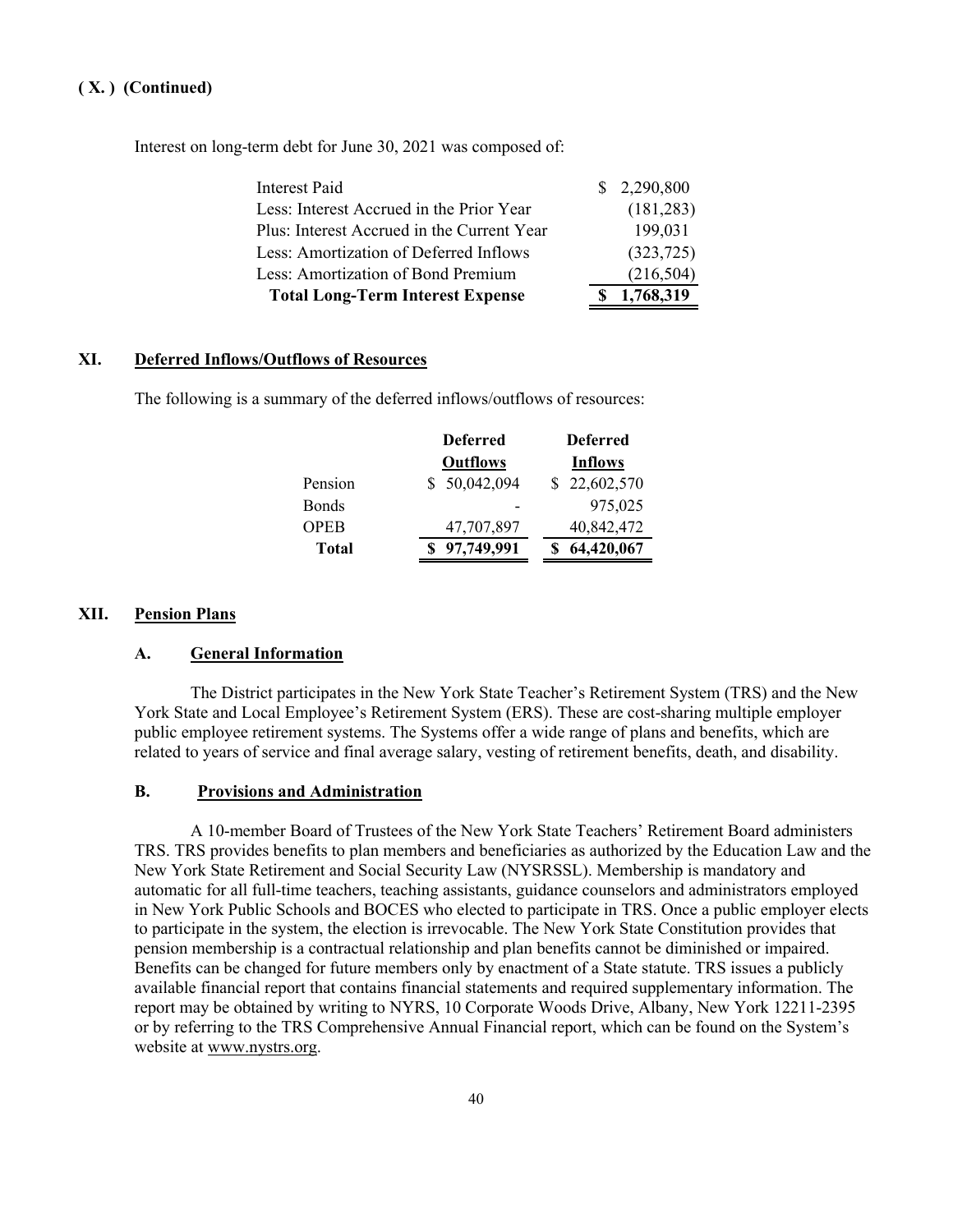ERS provides retirement benefits as well as death and disability benefits. The net position of the System is held in the New York State Common Retirement Fund (the Fund), which was established to hold all net assets and record changes in plan net position allocated to the System. The Comptroller of the State of New York serves as the trustee of the Fund and is the administrative head of the System. NYSRSSL govern obligations of employers and employees to contribute, and benefits to employees. Once a public employer elects to participate in the System, the election is irrevocable. The New York State Constitution provides that pension membership is a contractual relationship and plan benefits cannot be diminished or impaired. Benefits can be changed for future members only by enactment of a State statute. The District also participates in the Public Employees' Group Life Insurance Plan (GLIP), which provides death benefits in the form of life insurance. The System is included in the State's financial report as a pension trust fund. ERS issues a publicly available financial report that includes financial statements and required supplementary information. That report may be obtained by writing to NYSERS, Office of the State Comptroller, 110 State Street, Albany, New York 12244 or by referring to the ERS Comprehensive Annual Report, which can be found at www.osc.state.ny.us/retire/publications/index.php.

#### **C. Funding Policies**

The Systems are noncontributory except for employees who joined after July 27, 1976, who contribute 3 percent of their salary for the first ten years of membership, and employees who joined on or after January 1, 2010 who generally contribute 3.0 to 3.5 percent of their salary for their entire length of service. In addition, employee contribution rates under ERS tier VI vary based on a sliding salary scale. For TRS, contribution rates are established annually by the New York State Teachers' Retirement Board pursuant to Article 11 of the Education Law. For ERS, the Comptroller annually certifies the actuarially determined rates expressly used in computing the employers' contributions for the ERS' fiscal year ended March 31. The District paid 100% of the required contributions as billed by the TRS and ERS for the current year.

The District's share of the required contributions, based on covered payroll paid for the District's year ended June 30, 2021:

| <b>Contributions</b> | ERS         | <b>TRS</b>  |
|----------------------|-------------|-------------|
| 2021                 | \$2,454,597 | \$7,080,025 |

#### **D. Pension Liabilities, Pension Expense, and Deferred Outflows of Resources and Deferred Inflows of Resources related to Pensions**

At June 30, 2021, the District reported the following asset/(liability) for its proportionate share of the net pension asset /(liability) for each of the Systems. The net pension asset/(liability) was measured as of March 31, 2021 for ERS and June 30, 2020 for TRS. The total pension asset/(liability) used to calculate the net pension asset/(liability) was determined by an actuarial valuation. The District's proportion of the net pension asset/(liability) was based on a projection of the District's long-term share of contributions to the Systems relative to the projected contributions of all participating members, actuarially determined. This information was provided by the TRS and ERS Systems in reports provided to the District.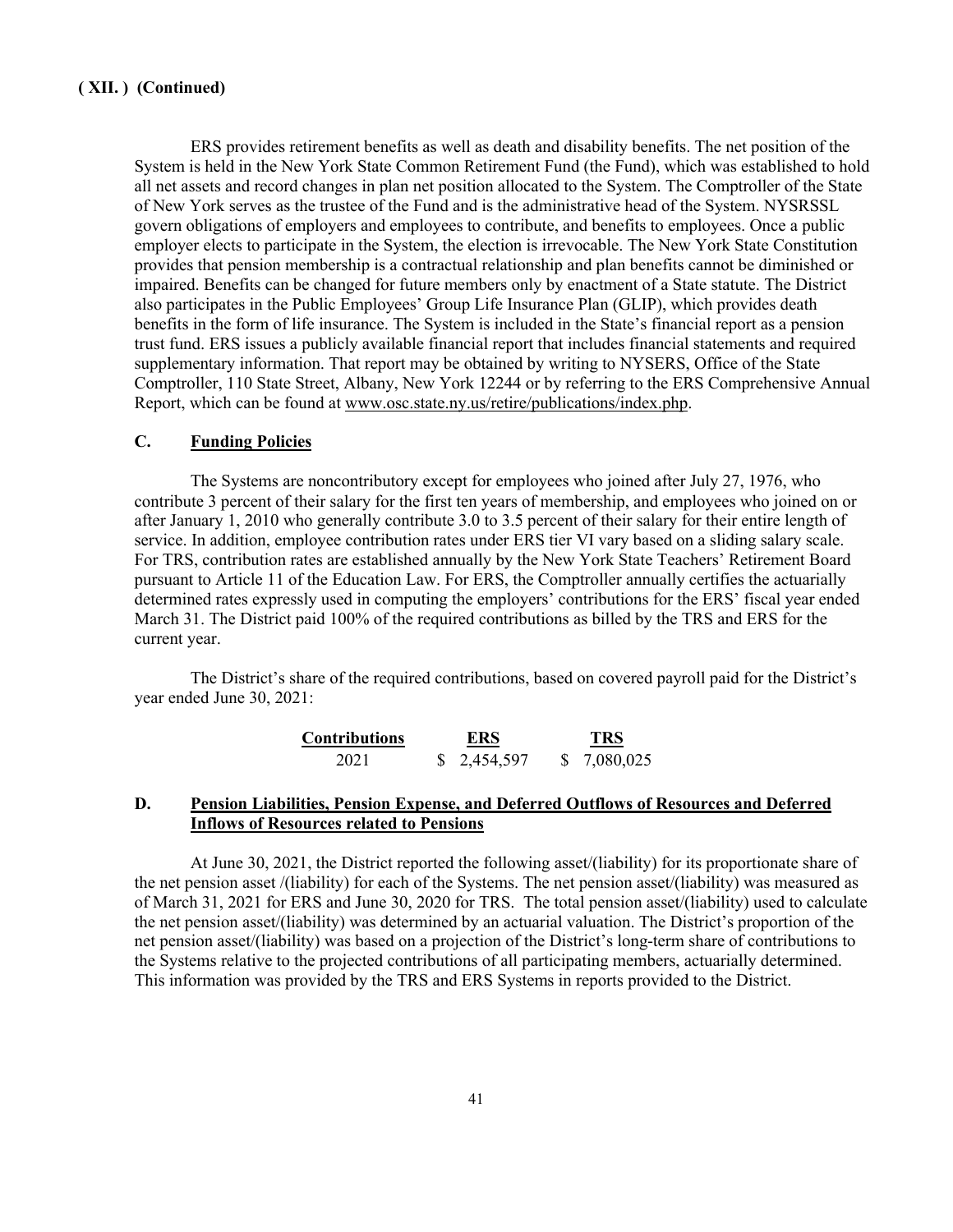|                                        |    | <b>ERS</b>     | TRS                    |
|----------------------------------------|----|----------------|------------------------|
| Measurement date                       |    | March 31, 2021 | June 30, 2020          |
| Net pension assets/(liability)         | S. | (57,291)       | $\frac{10,864,498}{2}$ |
| District's portion of the Plan's total |    |                |                        |
| net pension asset/(liability)          |    | $0.058\%$      | $0.393\%$              |

For the year ended June 30, 2021, the District recognized pension expenses of \$1,617,791 for ERS and \$14,632,082 for TRS. At June 30, 2021, the District's reported deferred outflows of resources and deferred inflows of resources related to pensions from the following sources:

|                                                                                   | <b>Deferred Outflows</b><br>of Resources |            | <b>Deferred Inflows</b><br>of Resources |            |     |            |    |            |
|-----------------------------------------------------------------------------------|------------------------------------------|------------|-----------------------------------------|------------|-----|------------|----|------------|
|                                                                                   |                                          | <b>ERS</b> |                                         | <b>TRS</b> |     | <b>ERS</b> |    | <b>TRS</b> |
| Differences between expected and                                                  |                                          |            |                                         |            |     |            |    |            |
| actual experience                                                                 | \$                                       | 699,683    | \$.                                     | 9,519,474  | S.  | 16,457,457 | \$ | 556,785    |
| Changes of assumptions                                                            |                                          | 10,534,036 |                                         | 13,741,061 |     | 198,675    |    | 4,897,970  |
| Net difference between projected and<br>actual earnings on pension plan           |                                          |            |                                         |            |     |            |    |            |
| investments                                                                       |                                          |            |                                         | 7,095,470  |     |            |    |            |
| Changes in proportion and differences<br>between the District's contributions and |                                          |            |                                         |            |     |            |    |            |
| proportionate share of contributions                                              |                                          | 633,834    |                                         | 395,061    |     | 62,314     |    | 429,369    |
| Subtotal                                                                          | S.                                       | 11,867,553 | S                                       | 30,751,066 | \$. | 16,718,446 | S  | 5,884,124  |
| District's contributions subsequent to the<br>measurement date                    |                                          | 745,423    |                                         | 6,678,052  |     |            |    |            |
| <b>Grand Total</b>                                                                | \$                                       | 12,612,976 | S                                       | 37,429,118 | SS. | 16,718,446 |    | 5,884,124  |

District contributions subsequent to the measurement date which will be recognized as a reduction of the net pension liability in the year ended June 30, 2021. Other amounts reported as deferred outflows of resources and deferred inflows of resources related to pensions will be recognized in pension expense as follows:

| Year         | ERS         |   | <b>TRS</b> |
|--------------|-------------|---|------------|
| 2021         | \$          | S | 4,236,964  |
| 2022         | (780, 625)  |   | 8,548,266  |
| 2023         | (198, 378)  |   | 7,028,502  |
| 2024         | (777, 895)  |   | 4,312,393  |
| 2025         | (3,093,995) |   | 196,662    |
| Thereafter   |             |   | 544,155    |
| <b>Total</b> | (4,850,893) |   | 24,866,942 |

#### **E. Actuarial Assumptions**

The total pension liability as of the measurement date was determined by using an actuarial valuation as noted in the table below, with update procedures used to roll forward the total pension liability to the measurement date. The actuarial valuations used the following actuarial assumptions: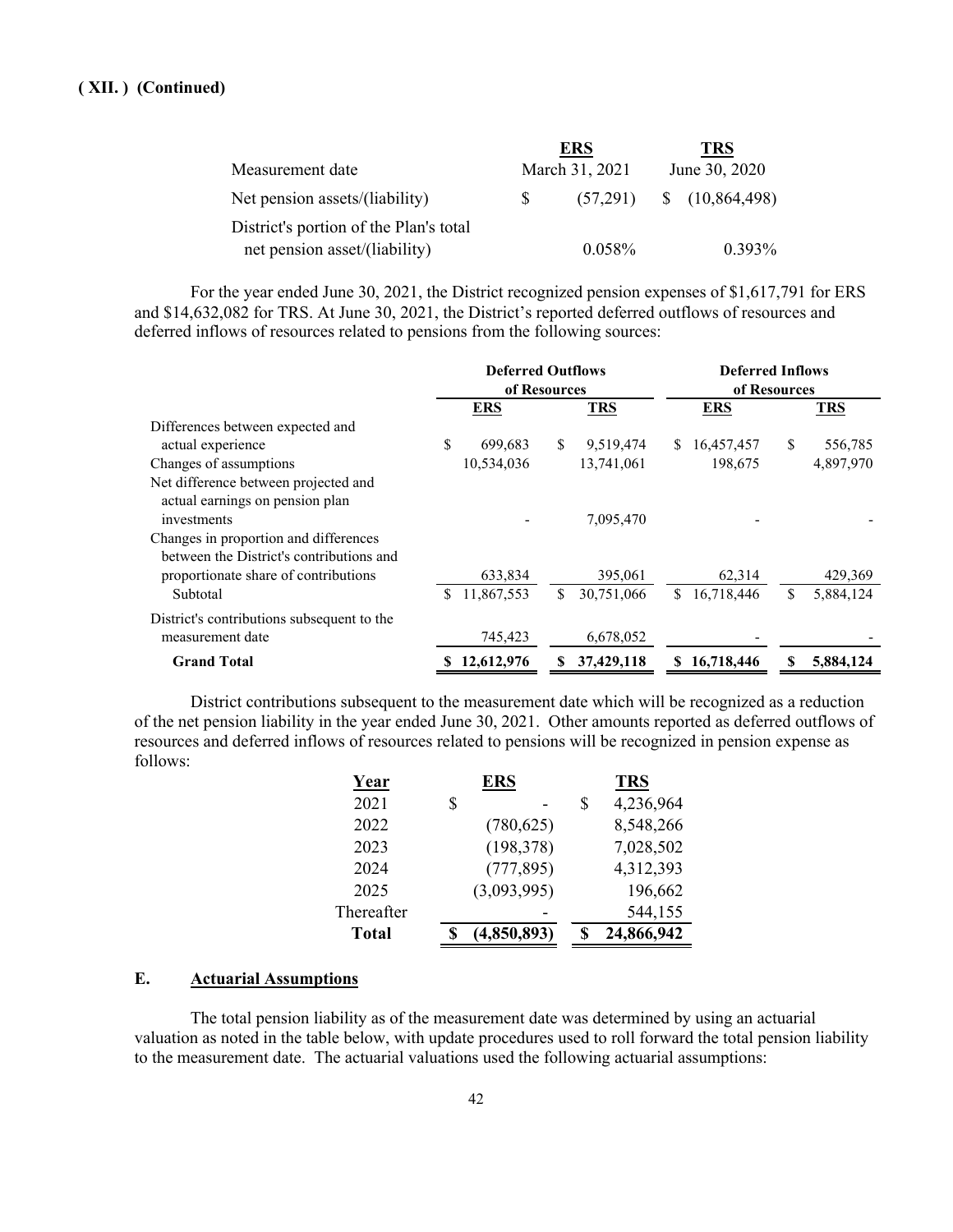|                          | ERS                                                     | TRS                                                          |
|--------------------------|---------------------------------------------------------|--------------------------------------------------------------|
| Measurement date         | March 31, 2021                                          | June 30, 2020                                                |
| Actuarial valuation date | April 1, 2020                                           | June 30, 2019                                                |
| Interest rate            | 5.90%                                                   | 7.10%                                                        |
| Salary scale             | 4.40%                                                   | $4.72\% - 1.90\%$                                            |
| Decrement tables         | April 1, 2015-<br>March 31, 2020<br>System's Experience | July 1, 2009-<br>June 30, 2014<br><b>System's Experience</b> |
| Inflation rate           | 2.70%                                                   | 2.20%                                                        |
| COLA's                   | 1.40%                                                   | 1.30%                                                        |

For ERS, annuitant mortality rates are based on April 1, 2015 – March 31, 2020 System experience with adjustments for mortality improvements based on the Society of Actuaries' Scale MP-2019. For TRS, annuitant mortality rates are based on plan member experience adjustments for mortality improvements based on Society of Actuaries Scale MP-2019.

The long term rate of return on pension plan investments was determined using a building block method in which best estimate ranges of expected future real rates of return (expected returns net of investment expense and inflation) are developed for each major asset class. These ranges are combined to produce the long term expected rate of return by weighting the expected future real rates of return by the target asset allocation percentage and by adding expected inflation. Best estimates of the arithmetic real rates of return for each major asset class included in the target asset allocation as of March 31, 2021 are summarized as follows:

| <b>Long Term Expected Rate of Return</b> |                |               |  |  |  |
|------------------------------------------|----------------|---------------|--|--|--|
| <b>TRS</b><br><b>ERS</b>                 |                |               |  |  |  |
| Measurement date                         | March 31, 2021 | June 30, 2020 |  |  |  |
| <b>Asset Type -</b>                      |                |               |  |  |  |
| Domestic equity                          | 4.05%          | 7.10%         |  |  |  |
| International equity                     | 6.30%          | 7.70%         |  |  |  |
| Global equity                            | $0.00\%$       | 7.40%         |  |  |  |
| Private equity                           | 6.75%          | 10.40%        |  |  |  |
| Real estate                              | 4.95%          | 6.80%         |  |  |  |
| Absolute return strategies *             | 4.50%          | $0.00\%$      |  |  |  |
| Opportunistic portfolios                 | 4.50%          | $0.00\%$      |  |  |  |
| Real assets                              | 5.95%          | $0.00\%$      |  |  |  |
| Bonds and mortgages                      | $0.00\%$       | $0.00\%$      |  |  |  |
| Cash                                     | 0.50%          | $0.00\%$      |  |  |  |
| Inflation-indexed bonds                  | 0.50%          | $0.00\%$      |  |  |  |
| Private debt                             | $0.00\%$       | 5.20%         |  |  |  |
| Real estate debt                         | $0.00\%$       | 3.60%         |  |  |  |
| High-yield fixed income securities       | $0.00\%$       | 3.90%         |  |  |  |
| Domestic fixed income securities         | $0.00\%$       | 1.80%         |  |  |  |
| Global fixed income securities           | $0.00\%$       | 1.00%         |  |  |  |
| Short-term                               | $0.00\%$       | 0.70%         |  |  |  |
| Credit                                   | 3.63%          | $0.00\%$      |  |  |  |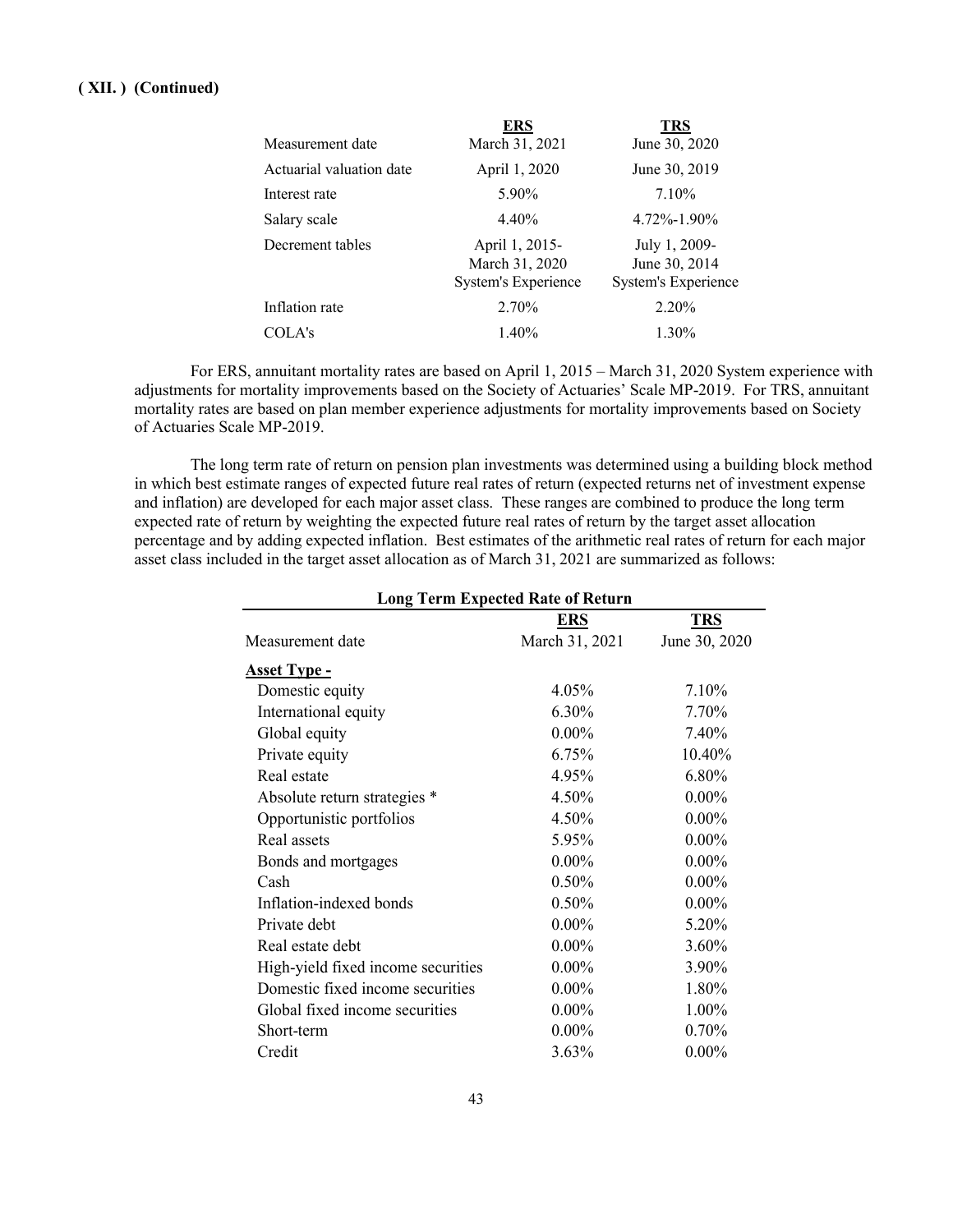The real rate of return is net of the long-term inflation assumption of 2% for ERS and 2.2% for TRS.

\* Excludes equity-oriented long-only funds. For investment management purposes, these funds are included in domestic equity and international equity.

#### **F. Discount Rate**

The discount rate used to calculate the total pension liability was 5.90% for ERS and 7.10% for TRS. The projection of cash flows used to determine the discount rate assumes that contributions from plan members will be made at the current contribution rates and that contributions from employers will be made at statutorily required rates, actuarially. Based upon the assumptions, the Systems' fiduciary net position was projected to be available to make all projected future benefit payments of current plan members. Therefore, the long term expected rate of return on pension plan investments was applied to all periods of projected benefit payments to determine the total pension liability.

#### **G. Sensitivity of the Net Pension Liability to the Discount Rate Assumption**

The following presents the District's proportionate share of the net pension liability calculated using the discount rate of 5.90% for ERS and 7.10% for TRS, as well as what the District's proportionate share of the net pension asset/(liability) would be if it were calculated using a discount rate that is 1-percentagepoint lower (4.90% for ERS and 6.10% for TRS ) or 1-percentage-point higher (6.90% for ERS and 8.10% for TRS) than the current assumption :

| <b>ERS</b><br>Employer's proportionate<br>share of the net pension | 1% Decrease<br>$(4.90\%)$ | <b>Current</b><br><b>Assumption</b><br>$(5.90\%)$ | 1% Increase<br>$(6.90\%)$ |
|--------------------------------------------------------------------|---------------------------|---------------------------------------------------|---------------------------|
| asset (liability)                                                  | \$(15,901,872)            | S<br>(57,291)                                     | \$14,555,120              |
| <b>TRS</b><br>Employer's proportionate                             | 1% Decrease<br>$(6.10\%)$ | <b>Current</b><br><b>Assumption</b><br>$(7.10\%)$ | 1% Increase<br>$(8.10\%)$ |
| share of the net pension<br>asset (liability)                      | (68, 627, 290)            | \$(10, 864, 498)                                  | \$37,613,123              |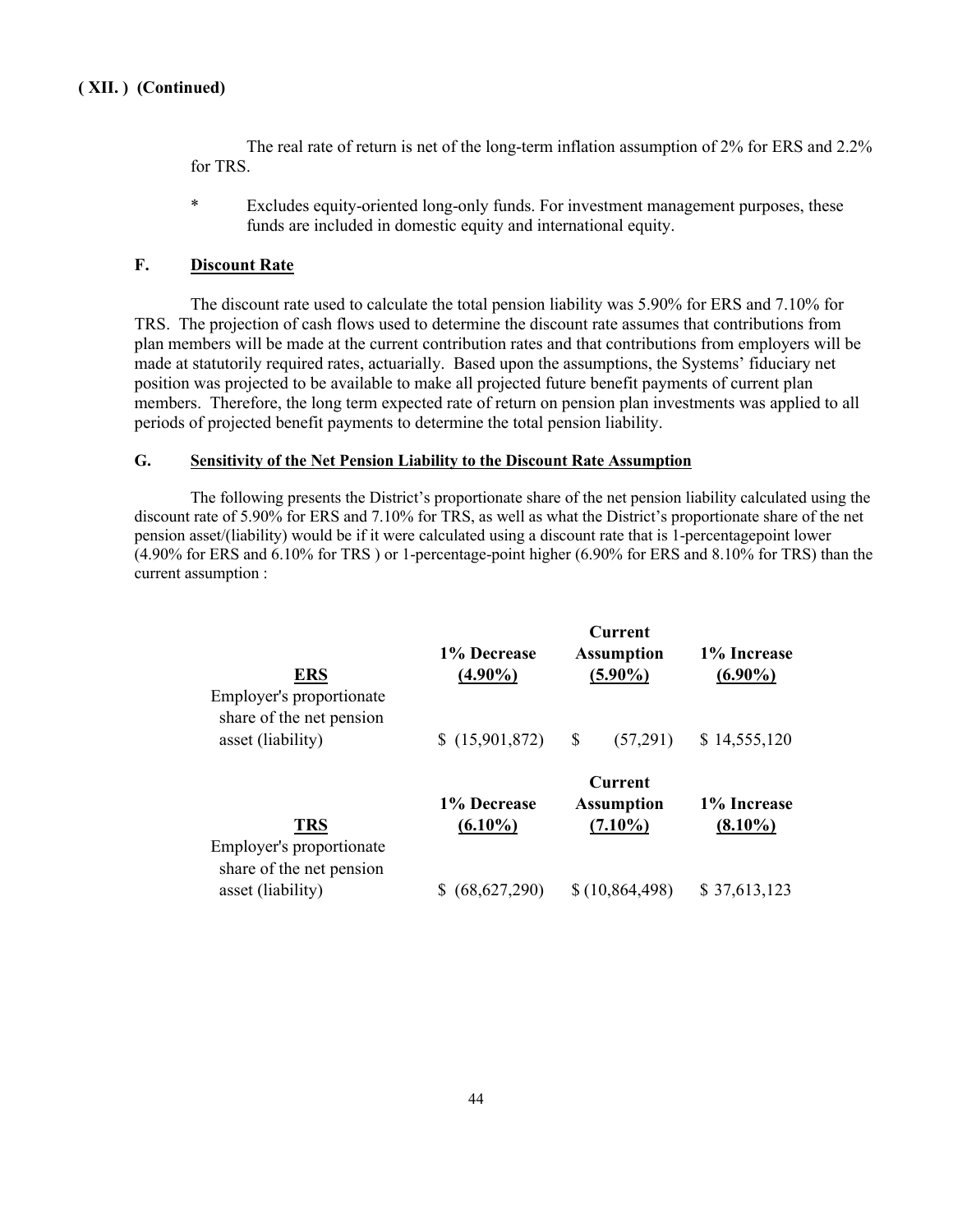#### **H. Pension Plan Fiduciary Net Position**

The components of the current year net pension asset/(liability) of the employers as of the respective valuation dates, were as follows:

|                                                                                 | (In Thousands) |               |  |
|---------------------------------------------------------------------------------|----------------|---------------|--|
|                                                                                 | <b>ERS</b>     | <b>TRS</b>    |  |
| Measurement date                                                                | March 31, 2021 | June 30, 2020 |  |
| Employers' total pension liability                                              | 220,680,157    | 123,242,776   |  |
| Plan net position                                                               | 220,580,583    | 120,479,505   |  |
| Employers' net pension asset/(liability)                                        | (99,574)       | (2,763,271)   |  |
| Ratio of plan net position to the<br>employers' total pension asset/(liability) | 99 95%         | 97 80%        |  |

#### **I. Payables to the Pension Plan**

For ERS, employer contributions are paid annually based on the System's fiscal year which ends on March 31<sup>st</sup>. Accrued retirement contributions as of June 30, 2021 represent the projected employer contribution for the period of April 1, 2021 through June 30, 2021 based on paid ERS wages multiplied by the employer's contribution rate, by tier. Accrued retirement contributions as of June 30, 2021 amounted to \$745,423.

For TRS, employer and employee contributions for the fiscal year ended June 30, 2021 are paid to the System in September, October and November 2021 through a state aid intercept. Accrued retirement contributions as of June 30, 2021 represent employee and employer contributions for the fiscal year ended June 30, 2021 based on paid TRS wages multiplied by the employer's contribution rate, by tier and employee contributions for the fiscal year as reported to the TRS System. Accrued retirement contributions as of June 30, 2021 amounted to \$7,080,025.

## **XIII. Postemployment Benefits**

#### **A. General Information About the OPEB Plan**

*Plan Description* – The District's defined benefit OPEB plan, provides OPEB for all permanent full-time general and public safety employees of the District. The plan is a single-employer defined benefit OPEB plan administered by the District. Article 11 of the State Compiled Statutes grants the authority to establish and amend the benefit terms and financing requirements to the District Board. No assets are accumulated in a trust that meets the criteria in paragraph 4 of Statement 75.

*Benefits Provided* – The District provides healthcare and life insurance benefits for retirees and their dependents. The benefit terms are dependent on which contract each employee falls under. The specifics of each contract are on file at the District offices and are available upon request.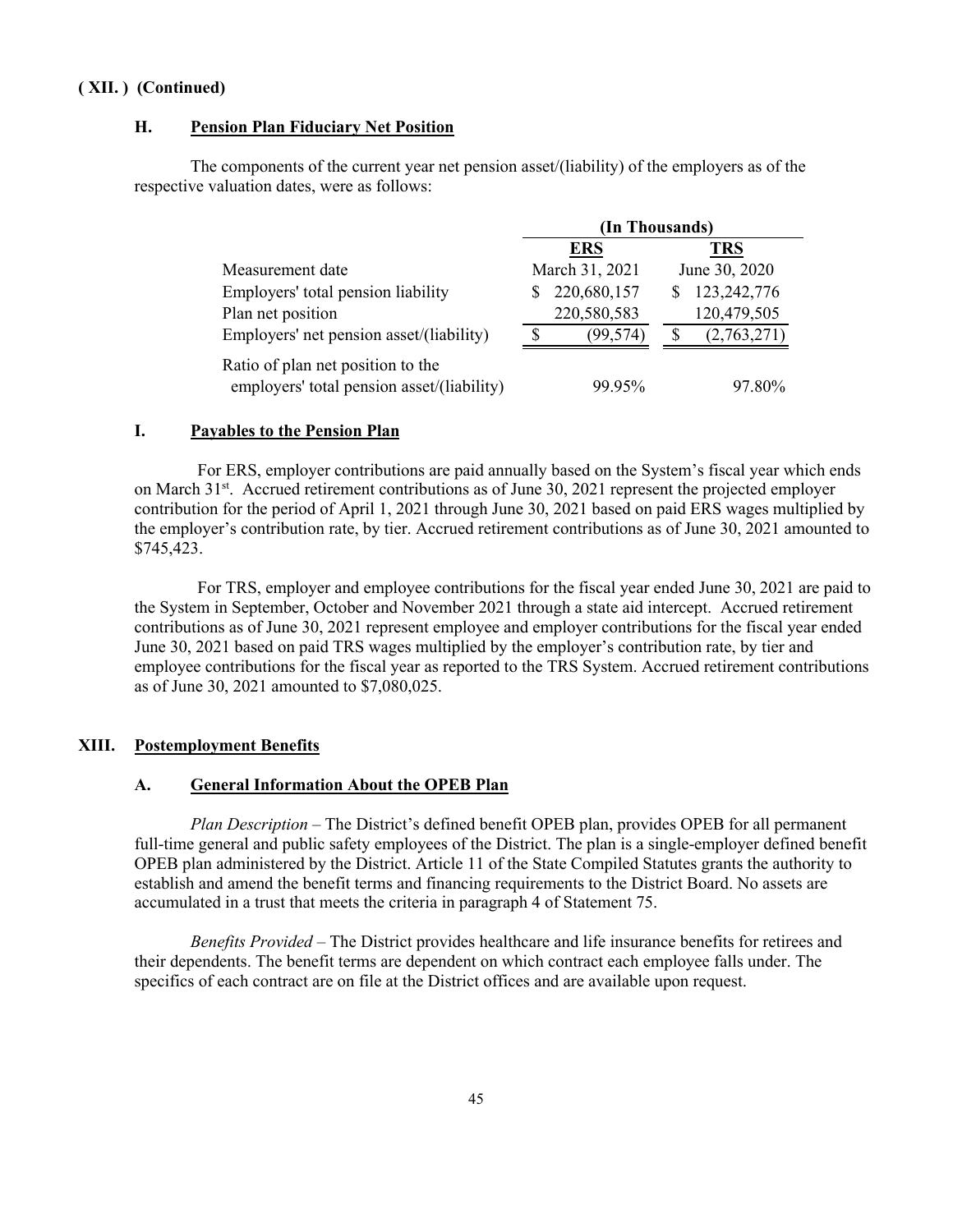*Employees Covered by Benefit Terms* – At June 30, 2021, the following employees were covered by the benefit terms:

| Total                                                                    | 2,801 |
|--------------------------------------------------------------------------|-------|
| Active Employees                                                         | 1.495 |
| Inactive employees or beneficiaries currently receiving benefit payments | 1,306 |

#### **B. Total OPEB Liability**

The District's total OPEB liability of \$321,264,021 was measured as of June 30, 2021, and was determined by an actuarial valuation as of that date.

*Actuarial Assumptions and Other Inputs* – The total OPEB liability in the June 30, 2021 actuarial valuation was determined using the following actuarial assumptions and other inputs, applied to all periods included in the measurement, unless otherwise specified:

| Inflation                                | 2.11 percent                                                               |
|------------------------------------------|----------------------------------------------------------------------------|
| <b>Salary Increases</b>                  | 3.11 percent, average, including inflation                                 |
| Discount Rate                            | 2.27 percent                                                               |
| <b>Healthcare Cost Trend Rates</b>       | Initial rate of 4.00% increasing to an ultimate rate of 4.08%<br>in $2075$ |
| Retirees' Share of Benefit-Related Costs | Varies depending on contract                                               |

The discount rate was based on the Bond Buyer General Obligation 20-year Municipal Bond index.

Pub-2010 Public Retirement Plans Mortality Tables, Headcount-Weighted, distinct for Teachers, General, and Safety, without separate Contingent Survivor mortality, fully generational using scale MP-2020.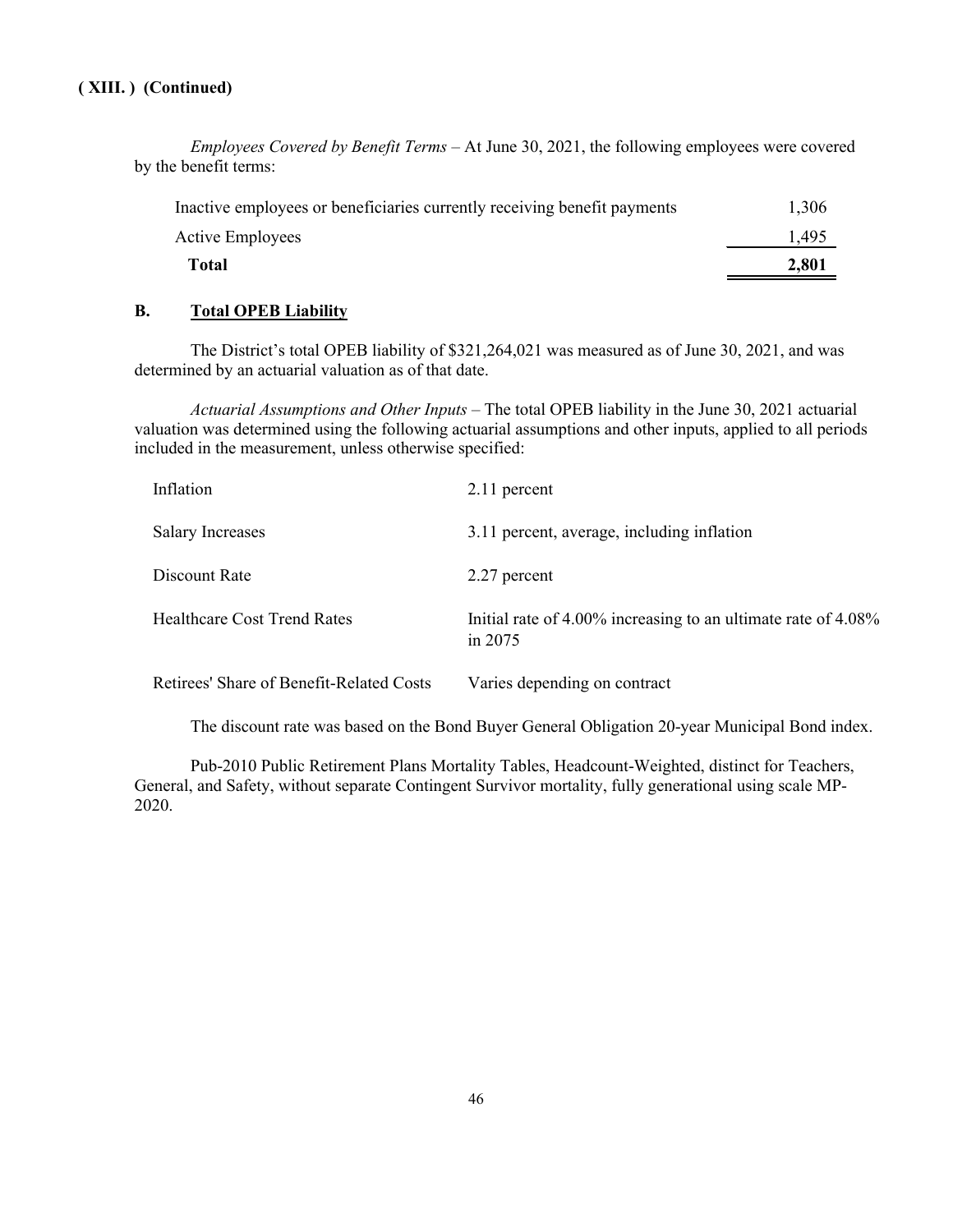### **C. Changes in the Total OPEB Liability**

| Balance at June 30, 2020                           | \$ 318,763,532  |
|----------------------------------------------------|-----------------|
| Changes for the Year -                             |                 |
| Service cost                                       | \$<br>8,992,164 |
| Interest                                           | 7,921,071       |
| Differences between expected and actual experience | (12,698,411)    |
| Changes in assumptions or other inputs             | 6,643,328       |
| Benefit payments                                   | (8,357,663)     |
| Net Changes                                        | 2,500,489       |
| <b>Balance at June 30, 2021</b>                    | 321,264,021     |

Changes of assumptions and other inputs reflect the following:

- The Single Discount Rate changed from 2.48% to 2.27% effective June 30, 2021.
- The Salary scale changed from 3.22% to 3.11% effective June 30, 2021.
- Updated the mortality improvement scale to MP-2020.
- Updated healthcare cost trend rates effective June 30, 2021.

*Sensitivity of the Total OPEB Liability to Changes in the Discount Rate* – The following presents the total OPEB liability of the District, as well as what the District's total OPEB liability would be if it were calculated using a discount rate that is 1-percentage-point lower (1.27 percent) or 1-percentage-point higher (3.27 percent) than the current discount rate:

|                             | <b>Discount</b> |                |               |  |
|-----------------------------|-----------------|----------------|---------------|--|
|                             | 1% Decrease     | Rate           | 1% Increase   |  |
|                             | $(1.27\%)$      | $(2.27\%)$     | $(3.27\%)$    |  |
| <b>Total OPEB Liability</b> | \$ 381,449,469  | \$ 321,264,021 | \$273,885,349 |  |

*Sensitivity of the Total OPEB Liability to Changes in the Healthcare Cost Trend Rates* – The following presents the total OPEB liability of the District, as well as what the District's total OPEB liability would be if it were calculated using healthcare cost trend rates that are 1-percentage-point lower or 1 percentage-point higher than the current healthcare cost trend rate:

|                             |                   | <b>Healthcare</b>       |                   |
|-----------------------------|-------------------|-------------------------|-------------------|
|                             | 1% Decrease       | <b>Cost Trend Rates</b> | 1% Increase       |
|                             | $(3.00\%$         | $(4.00\%$               | $(5.00\%$         |
|                             | <b>Increasing</b> | <b>Increasing</b>       | <b>Increasing</b> |
|                             | to $3.08\%$ )     | to $4.08\%$ )           | to $5.08\%$ )     |
| <b>Total OPEB Liability</b> | 268,648,544       | 321,264,021             | 389,693,182       |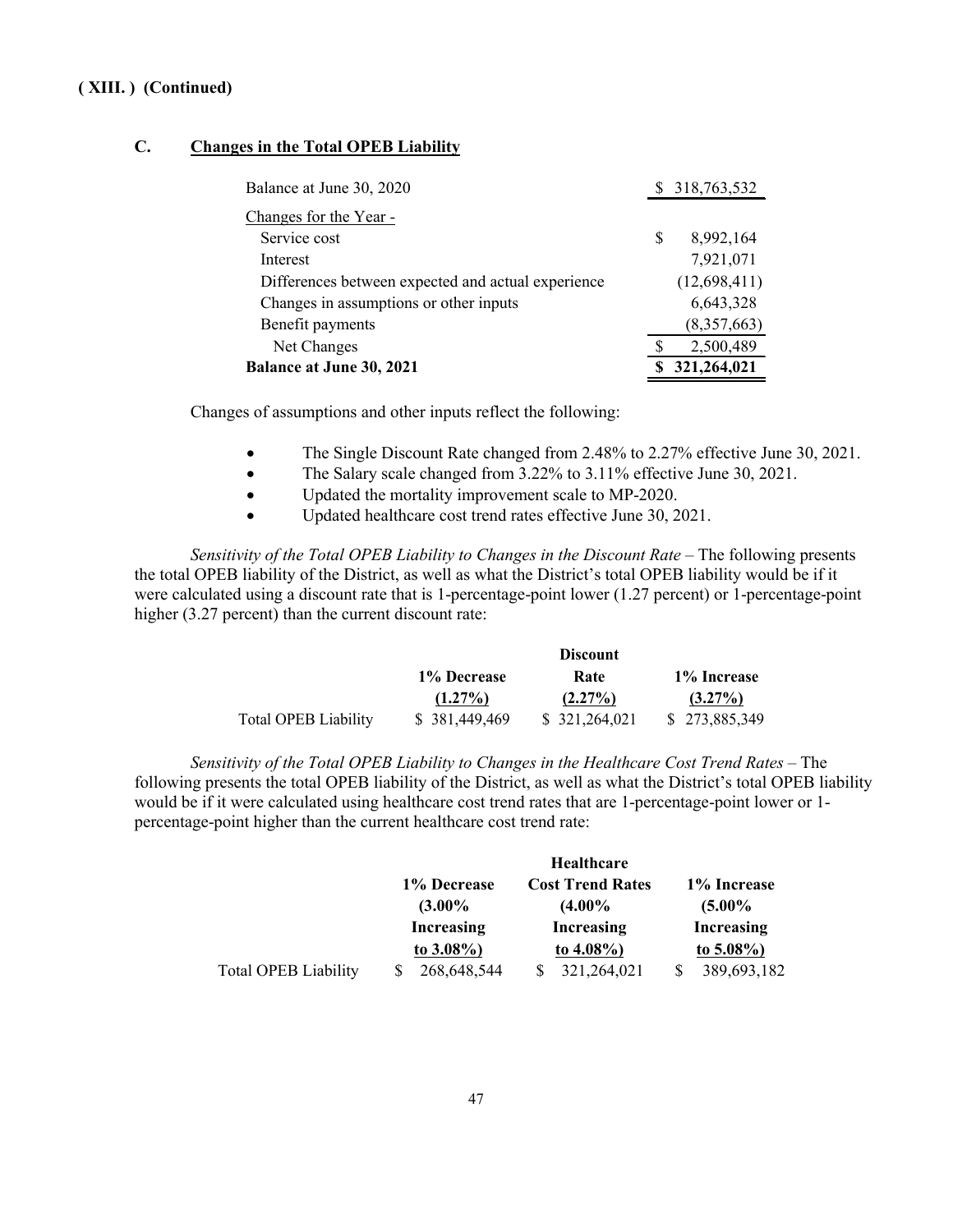## **D. OPEB Expense and Deferred Outflows of Resources and Deferred Inflows of Resources Related to OPEB**

For the year ended June 30, 2021, the District recognized OPEB expense of \$12,578,050. At June 30, 2021, the District reported deferred outflows of resources and deferred inflows of resources related to OPEB from the following sources:

|                                      |   | <b>Deferred Outflows</b><br>of Resources | <b>Deferred Inflows</b><br>of Resources |            |  |  |
|--------------------------------------|---|------------------------------------------|-----------------------------------------|------------|--|--|
| Differences between expected and     |   |                                          |                                         |            |  |  |
| actual experience                    | S | 16,627,338                               | S                                       | 27,761,832 |  |  |
| Changes of assumptions               |   | 28,991,143                               |                                         | 13,080,640 |  |  |
| Contributions after measurement date |   | 2,089,416                                |                                         |            |  |  |
| <b>Total</b>                         |   | 47,707,897                               |                                         | 40,842,472 |  |  |

Amounts reported as deferred outflows of resources and deferred inflows of resources related to OPEB will be recognized in OPEB expense as follows:

| Year         |    |             |
|--------------|----|-------------|
| 2022         | \$ | (4,346,621) |
| 2023         |    | 5,652,333   |
| 2023         |    | 555,109     |
| 2024         |    | 1,267,471   |
| 2025         |    | 1,267,471   |
| Thereafter   |    | 380,246     |
| <b>Total</b> | ፍ  | 4,776,009   |

#### **XIV. Risk Management**

#### **A. General Information**

The District is exposed to various risks of loss related to injuries to employees, theft, damages, natural disasters, etc. These risks are covered by commercial insurance purchased from independent third parties. Settled claims from these risks have not exceeded commercial insurance coverage for the past two years.

#### **B. Health Plan**

The District incurs costs related to the Rochester Area School Health Plan (Plan I and Plan II) sponsored by the Board of Cooperative Educational Services, Second Supervisory District of Monroe and Orleans Counties and its component districts.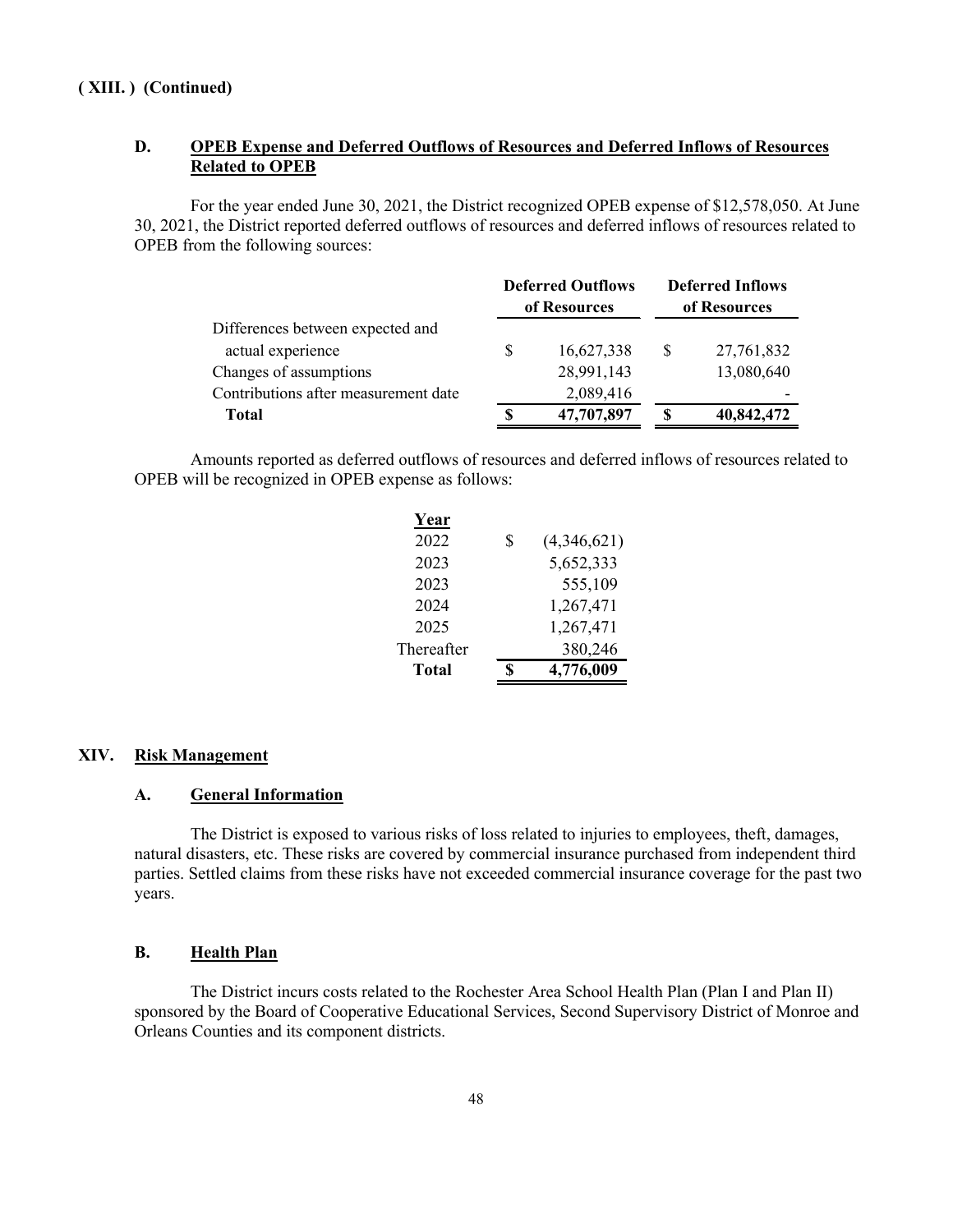#### **1. Plan I**

The Plans objectives are to formulate, develop and administer a program of insurance to obtain lower costs for that coverage, and to develop a comprehensive loss control program. Membership in the Plan may be offered to any component district of the Monroe #1 and Monroe  $#2$ BOCES with the unanimous approval of the Board of Directors. Voluntary withdrawal from the Plan may be effective only once annually on the last day of the Plans year as may be established by the Board of Directors. Notice of Intention to Withdraw must be given in writing to the Chairman of the Board of Directors and the Treasurer not less than thirty days prior to the end of the Plan year. Plan members bear an equal proportionate share of the Plan's assets and claim liabilities. Pursuant to the Municipal Cooperative Agreement the Plan is a risk sharing pool and all monies paid to the Treasurer shall be pooled and administered as a common fund. No refunds shall be made to a participant and no assessments are charged to a participant other than the annual premium equivalent. If surplus funds exist at the end of any fiscal year, the distribution of such funds shall be determined by the Board of Directors. This Plan's members include seventeen districts and two BOCES with the District bearing an equal proportionate share of the Plan's assets and claim liabilities.

This Plan purchases, on an annual basis, stop-loss insurance policies to limit its exposure for claims paid within any one fiscal year.

This Plan establishes a liability for both reported and unreported insured events, which includes estimates of both future payments of losses and related claim adjustment expenses. However, because actual claims costs depend on complex factors, the process used in computing claims liabilities does not necessarily result in a exact amount. Such claims are based on the ultimate cost of claims (including future claim adjustment expenses) that have been reported but not settled, and claims that have been incurred but not reported. Adjustments to claims liabilities are charged or credited to expenses in the periods in which they are made. During the year ended June 30, 2021, the District incurred premiums or contribution expenditures totaling \$2,392,150.

This Plan is audited on an annual basis and is available at the BOCES administrative offices. The most recent audit available for the year ended December 31, 2020, revealed that the Plan was fully funded.

#### **2. Plan II**

The District incurs costs related to the Rochester Area School Health Plan II sponsored by the Board of Cooperative Educational services, Second Supervisory District of Monroe and Orleans Counties (Monroe 2-Orleans BOCES). The Plan was established as a Municipal Cooperative Agreement under the authorization of Article 5-G of the General Municipal Law in 2004. The plan received a Certificate of Authority to operate as a self-funded plan under Article 47 of the New York State Insurance Law, effective January 1, 2020.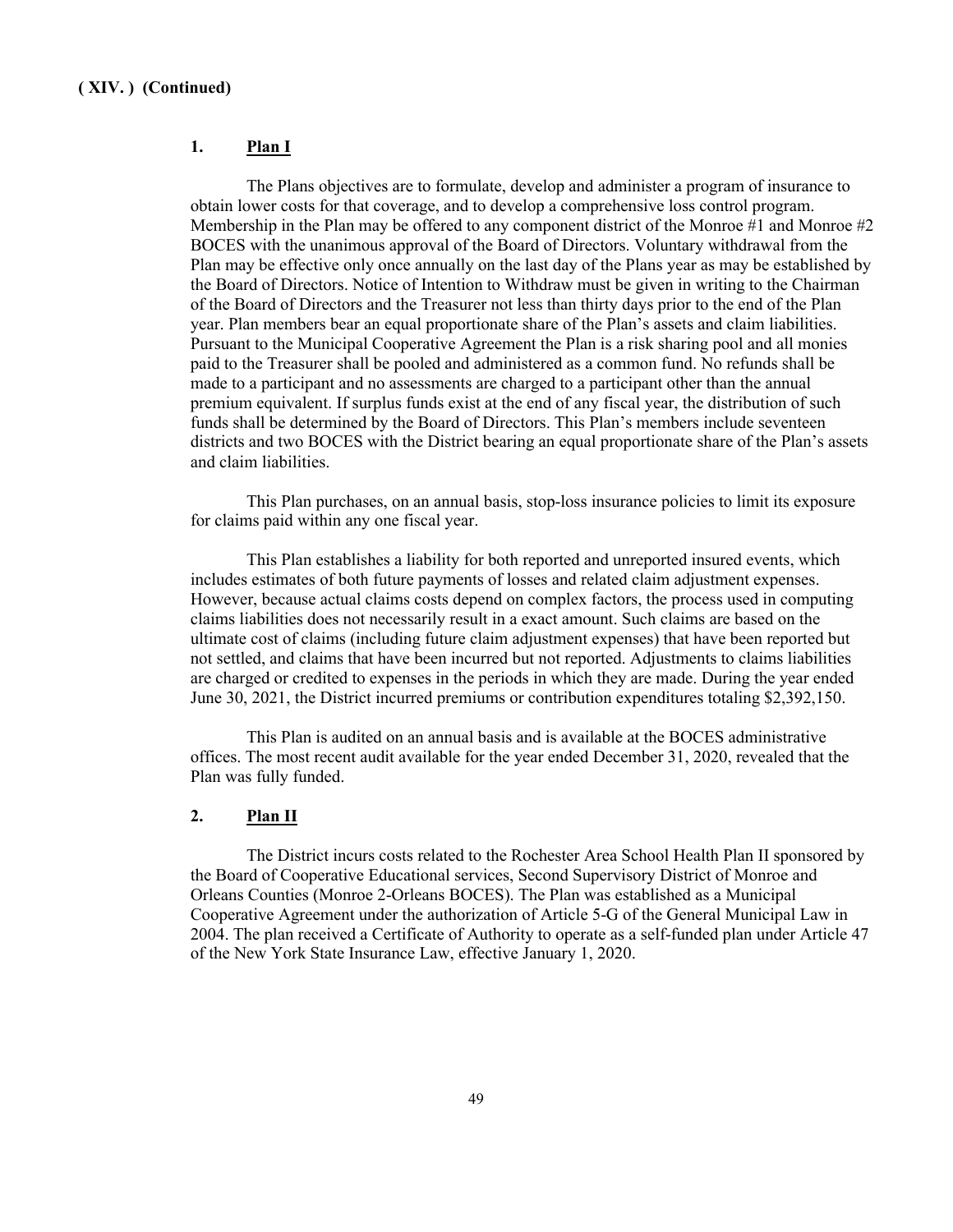Membership in the Plan may be offered to any component school district of the Monroe 1 BOCES and Monroe 2-Orleans BOCES within the geographical boundaries of Monroe County, New York provided that the applicant provides proof of its financial responsibility that is satisfactory to the Board of Directors in its sole discretion, and the applicant is the same type of municipal corporation as the initial Participants. The Plan has full participation from all eligible participants including the two BOCES and seventeen component school districts.

A participant has the right to withdraw from the Plan, but such withdrawal shall be effective only on January 1 of the next Plan Year following the Plan Year in which the participant provides notice. Any withdrawing participant shall be responsible for its pro rata share of any Plan deficit, and shall satisfy any other obligation relating to the Participant's membership in the Plan. The withdrawing participant shall not be entitled to share in any Plan surplus.

The Plan is a risk sharing pool and all monies paid to the Treasurer shall be pooled and administered as a common fund. The annual premium equivalent for each coverage option under the Plan is established and approved by a majority of the entire Board of Directors. Each participant is required to contribute to the Plan an amount equal to the Premium Equivalent applicable to the coverage options, under which the participants Enrollees are covered. If surplus funds exist at the end of any fiscal year, the distribution of such funds shall be determined by the Board of Directors.

The Plan establishes a liability for both reported and unreported insured events, which includes estimates of both future payments of losses and related claim adjustment expenses. Such claims estimates are based on the ultimate cost of claims that have been reported but not settled, and claims that have been incurred but not reported.

The Plan is audited on an annual basis and is available at the Monroe 2-Orleans BOCES administrative offices. The most recent audit available for the year ended December 31, 2020 revealed that the Plan was fully funded.

During the year ended June 30, 2021, the District incurred premiums or contribution expenditures totaling \$23,048,717.

## **C. Workers' Compensation**

The District incurs costs related to the Rochester Area School Workers' Compensation Plan (Plan) sponsored by the Board of Cooperative Educational Services, Second Supervisory District of Monroe and Orleans Counties and its component districts. The Plan's objectives are to furnish workers' compensation benefits to participating districts at a significant cost savings. Membership in the Plan may be offered to any component district of the Monroe #1 and Monroe #2 BOCES with the approval of the Board of Directors. Voluntary withdrawal from the Plan may be effective only once annually on the last day of the Plan year as may be established by the Board of Director. Notice of Intention to Withdraw must be given in writing to the Chairman of the Board of Directors and the Treasurer not less than one year prior to the end of the Plan year.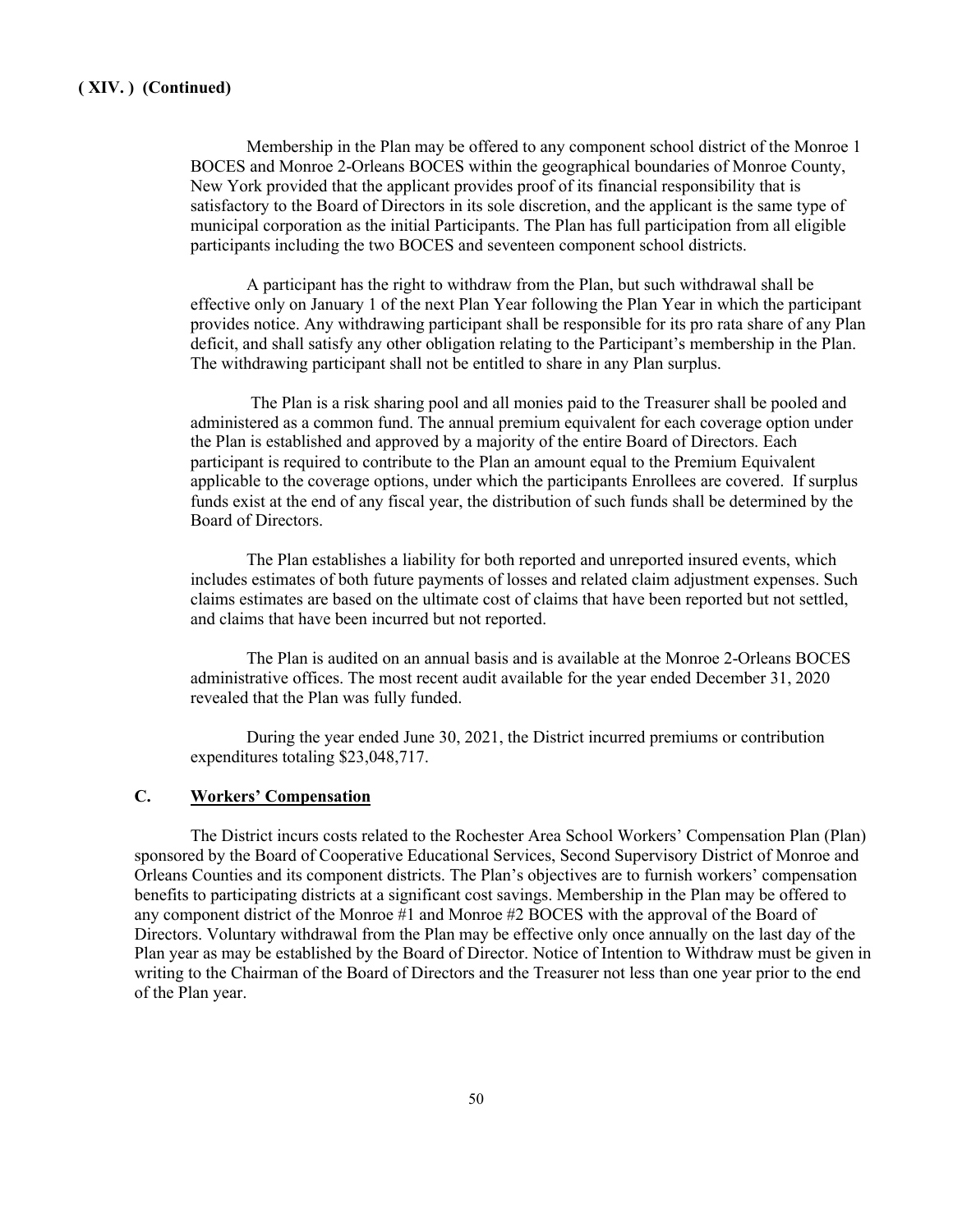Plan membership is currently comprised of two BOCES and seventeen districts. If a surplus of participants' assessments exists after the close of a Plan year, the Board may retain from such surplus an amount sufficient to establish and maintain a claim contingency fund. Surplus funds in excess of the amount transferred to or included in such contingency fund shall be applied in reduction of the next annual assessment or to the billing of Plan participants. All monies paid to the Treasurer by participants shall be commingled and administered as a common fund. No refunds shall be made to a participant and no assessments are charged to a participant other than the annual premium equivalent. However, if it appears to the Board of Directors that the liabilities of the Plan will exceed its cash assets, after taking into account any "excess insurance", the Board shall determine the amount needed to meet such deficiency and shall assess such amount against all participants pro-rata per enrollee.

The Plan purchases, on an annual basis, stop-loss insurance policies to limit its exposure for claims paid.

The Plan establishes a liability for both reported and unreported insured events, which includes estimates of both future payments of losses and related claim adjustment expenses. However, because actual claims costs depend on complex factors, the process used in computing claims liabilities does not necessarily result in an exact amount. Such claims are based on the ultimate cost of claims (including future claim adjustment expenses) that have been reported but not settled, and claims that have been incurred but not reported.

Adjustments to claims liabilities are charged or credited to expenses in the periods in which they are made. During the year ended June 30, 2021, the District incurred premiums or contribution expenditures totaling \$1,028,145.

The Plan is audited on an annual basis and is available at the BOCES administrative offices. The most recent audit available for the year ended June 30, 2020, revealed that the Plan was not fully funded.

#### **D. Dental Fund**

The District has a self-insured plan for dental coverage. The plan is administered by a third-party administrator who pays the claims directly to the dentists. The District then reimburses the third-party administrator for the exact amount of the claims paid. The total cost to the District for dental claims during 2020-21 was \$1,149,764.

#### **E. Medical Benefit Plan**

The District established a medical benefit plan under Section 105 of the IRS Code. The District contributes an amount for each individual which can be used for any non-reimbursed medical benefits. The total cost to the District for this plan during 2020-21 was approximately \$632,093.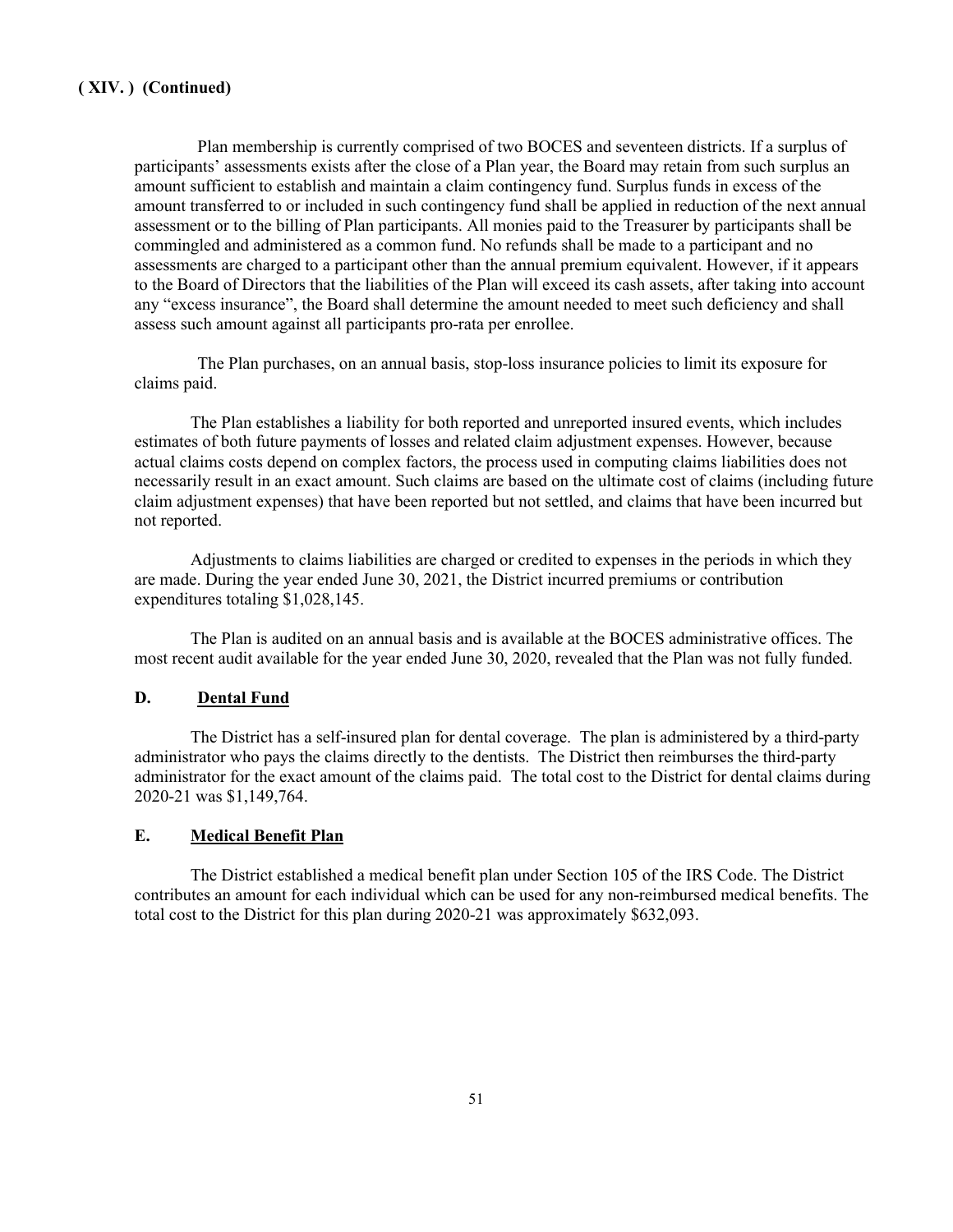### **F. Unemployment**

District employees are entitled to coverage under the New York State Unemployment Insurance Law. The District has elected to discharge its liability to the New York State Unemployment Insurance Fund (the Fund) by the benefit reimbursement method, a dollar-for-dollar reimbursement to the fund for benefits paid from the fund to former employees. The District has established a self-insurance fund to pay these claims. There were no claim and judgment expenditures of this program for the 2020-21 fiscal year. The balance of the fund at June 30, 2021 was \$1,212,475 and is recorded in the General Fund as an Unemployment Insurance Reserve. In addition, as of June 30, 2021, no loss contingencies existed or were considered probable or estimable for incurred but not reported claims payable.

#### **XV. Commitments and Contingencies**

#### **A. Litigation**

- 1. The District is subject to tort cases which are covered by the District's insurance and defended by attorneys chosen by the District's insurance carrier.
- 2. The District is addressing two claims related to alleged misconduct. The District is reviewing possible insurance coverage. Any potential loss cannot be determined at this time.
- 3. There are several Article 7 Real Property Tax cases pending, some of which may be material, however, he financial outcome, if any, cannot be determined at this time.

#### **B. Grants**

The District has received grants, which are subject to audit by agencies of the State and Federal Governments. Such audits may result in disallowances and a request for a return of funds. Based on prior years' experience, the District's administration believes disallowances, if any, will be immaterial.

#### **XVI. Rental of District Property**

The District has entered into an agreement with BOCES to lease one classroom within the District over a five-year period. Total income for the 2020-21 fiscal year is \$16,880. The District also has an operating lease agreement over a three-year period for technology equipment for \$559,344 annually.

#### **XVII. Tax Abatement**

The County of Monroe IDA, and the District enter into various property tax abatement programs for the purpose of Economic Development. As a result the district property tax revenue was reduced \$277,781. The District received payment in lieu of tax (PILOT) payments totaling \$1,345,632 to help offset property tax reduction.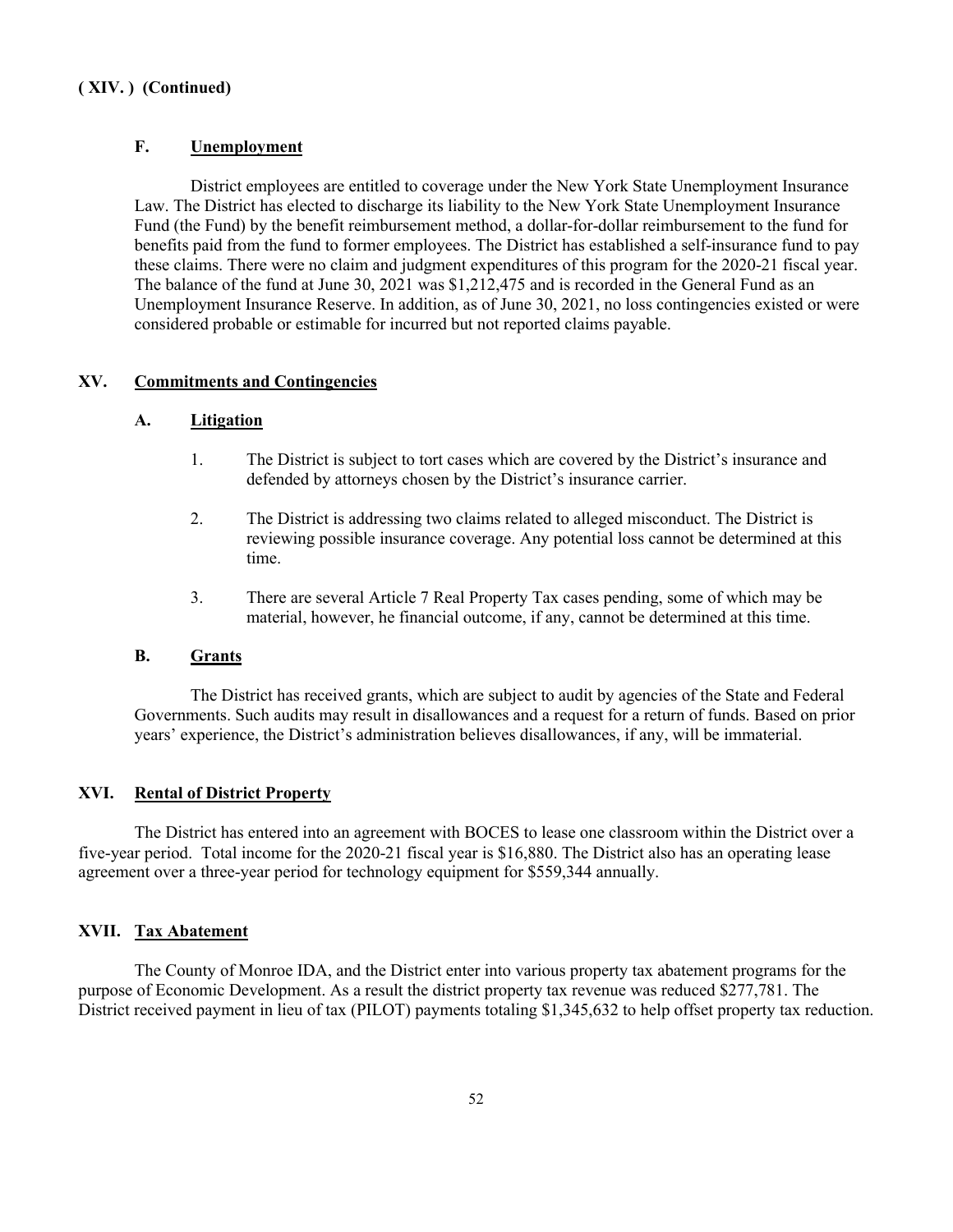#### **XVIII. COVID-19**

On January 30, 2020, the World Health Organization ("WHO") announced a global health emergency because of a new strain of coronavirus (the "COVID-19 outbreak") and the risks to the international community as the virus spreads globally beyond its point of origin. In March 2020, the WHO classified the COVID-19 outbreak as a pandemic, based on the rapid increase in exposure globally. The full impact of the COVID-19 outbreak continues to evolve as of the date of this report. As such, it is uncertain as to the full magnitude that the pandemic will have on the School's financial condition, liquidity, voter approved budgets, and future results of operations. Management is actively monitoring the global situation on its financial condition, budgets, liquidity, operations, suppliers, industry, and workforce. Given the daily evolution of the COVID-19 outbreak and the global responses to curb its spread, the School is not able to estimate the effects of the COVID-19 outbreak on its results of operations, financial condition, or liquidity for fiscal year 2022.

In response to the COVID-19 outbreak, the Federal Government passed several COVID relief acts which include funding for elementary and secondary education. The School District was awarded three different stimulus packages known as Coronavirus Aid, Relief and Economic Security Act (CARES), Coronavirus Response and Relief Supplemental Appropriations Act (CRRSA), and the American Rescue Plan Act (ARPA). New York State Required the CARES funds to be reported in the General fund, as an offset to state aid reductions, referred to as the Pandemic Adjustment, while the CRRSA and ARPA funds are required to be reported in the special aid fund.

The District reported \$782,900 in CARES revenues and expenditures during the 2021 fiscal year and has submitted the CRRSA and ARPA funding applications to the New York State Education Department for approval. All three stimulus funds may be used for pre-award costs dating back to March 13, 2020, when the national emergency was declared. The District also provided free breakfast and lunches to all students (except those who opted out) through the Federal Summer Food Service Program.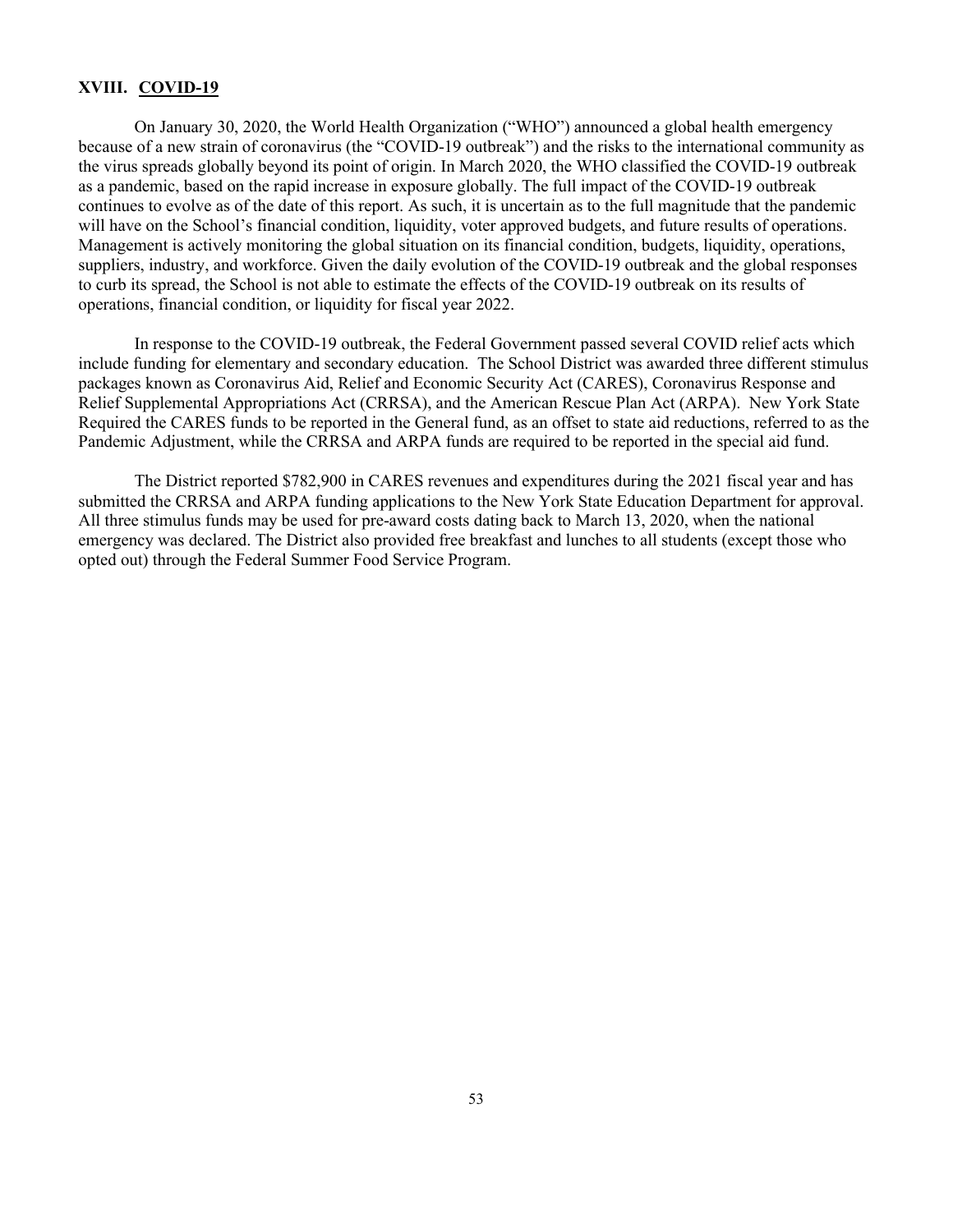# **Required Supplementary Information WEBSTER CENTRAL SCHOOL DISTRICT, NEW YORK Schedule of Changes in District's Total OPEB Liability and Related Ratio For The Year Ended June 30, 2021**

| <b>TOTAL OPEB LIABILITY</b>                         |    |                |              |              |              |                |               |             |  |  |  |  |
|-----------------------------------------------------|----|----------------|--------------|--------------|--------------|----------------|---------------|-------------|--|--|--|--|
|                                                     |    | 2021           |              | 2020         |              | 2019           |               | 2018        |  |  |  |  |
| Service cost                                        | \$ | 8,992,164      | \$           | 7,530,744    | $\mathbb{S}$ | 8,199,089      | $\mathbb{S}$  | 8,058,335   |  |  |  |  |
| Interest                                            |    | 7,921,071      |              | 9,677,705    |              | 11,170,886     |               | 11,020,063  |  |  |  |  |
| Changes in benefit terms                            |    |                |              | 1,038,869    |              | 9,628,820      |               |             |  |  |  |  |
| Differences between expected and actual experiences |    | (12, 698, 411) |              | (22,064,776) |              | (34,877,880)   |               | 53,615      |  |  |  |  |
| Changes of assumptions or other inputs              |    | 6,643,328      |              | 48,783,104   |              | (13,756,785)   |               | 7,677,031   |  |  |  |  |
| Benefit payments                                    |    | (8,357,663)    |              | (7,809,970)  |              | (7,508,650)    |               | (7,078,204) |  |  |  |  |
| <b>Net Change in Total OPEB Liability</b>           | \$ | 2,500,489      | \$           | 37,155,676   | \$           | (27, 144, 520) | \$            | 19,730,840  |  |  |  |  |
| <b>Total OPEB Liability - Beginning</b>             |    | 318,763,532    |              | 281,607,856  |              | 308,752,376    | \$            | 289,021,536 |  |  |  |  |
| <b>Total OPEB Liability - Ending</b>                |    | 321,264,021    | S.           | 318,763,532  | S            | 281,607,856    | S             | 308,752,376 |  |  |  |  |
| Covered Employee Payroll                            | \$ | 78,276,811     | $\mathbb{S}$ | 75,834,926   | $\mathbb{S}$ | 75,834,926     | $\mathcal{S}$ | 61,593,845  |  |  |  |  |
| Total OPEB Liability as a Percentage of Covered     |    |                |              |              |              |                |               |             |  |  |  |  |
| <b>Employee Payroll</b>                             |    | 410.42%        |              | 420.34%      |              | 371.34%        |               | 501.27%     |  |  |  |  |

10 years of historical information is not available, and will be added each year subsequent to the year of implementation until 10 years of historical data is present.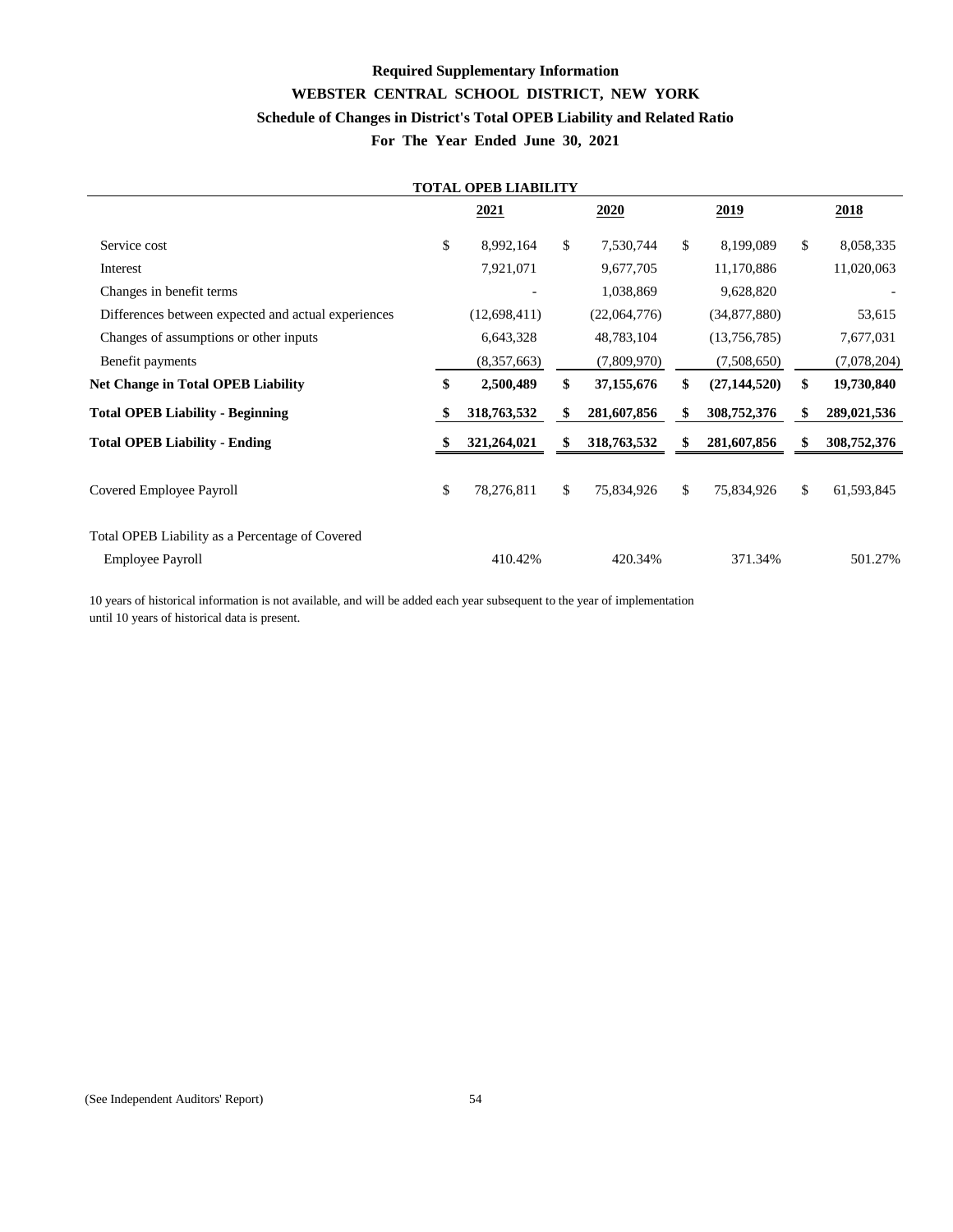# **Required Supplementary Information WEBSTER CENTRAL SCHOOL DISTRICT, NEW YORK Schedule of the District's Proportionate Share of the Net Pension Liability For The Year Ended June 30, 2021**

|                                                                                                                    | <b>NYSERS Pension Plan</b> |                |                            |                 |                 |                 |                  |  |  |  |  |  |  |
|--------------------------------------------------------------------------------------------------------------------|----------------------------|----------------|----------------------------|-----------------|-----------------|-----------------|------------------|--|--|--|--|--|--|
|                                                                                                                    | 2021                       | 2020           | 2019                       | 2018            | 2017            | 2016            | 2015             |  |  |  |  |  |  |
| Proportion of the net pension<br>liability (assets)                                                                | 0.0575%                    | 0.0549%        | 0.0557%                    | 0.0573%         | 0.0566%         | 0.0534%         | 0.0500%          |  |  |  |  |  |  |
| Proportionate share of the<br>net pension liability (assets)                                                       | \$<br>57,291               | \$14,546,445   | 3,945,598<br>\$            | 1,847,921<br>\$ | \$5,322,915     | 8,572,863<br>\$ | 1,788,064<br>\$  |  |  |  |  |  |  |
| Covered-employee payroll                                                                                           | \$18,613,021               | \$18,206,026   | \$17,718,558               | \$17,320,379    | \$16,531,449    | \$14,487,778    | 15,452,589<br>\$ |  |  |  |  |  |  |
| Proportionate share of the net<br>pension liability (assets) as<br>a percentage of its<br>covered-employee payroll | 0.308%                     | 79.899%        | 22.268%                    | 10.669%         | 32.199%         | 59.173%         | 11.571%          |  |  |  |  |  |  |
| Plan fiduciary net position as<br>a percentage of the total<br>pension liability                                   | 99.95%                     | 86.39%         | 96.27%                     | 98.24%          | 94.70%          | 90.70%          | 97.90%           |  |  |  |  |  |  |
|                                                                                                                    |                            |                | <b>NYSTRS Pension Plan</b> |                 |                 |                 |                  |  |  |  |  |  |  |
|                                                                                                                    | 2021                       | 2020           | 2019                       | 2018            | 2017            | 2016            | 2015             |  |  |  |  |  |  |
| Proportion of the net pension<br>liability (assets)                                                                | 0.3932%                    | 0.3980%        | 0.3953%                    | 0.3913%         | 0.3963%         | 0.3937%         | 0.3880%          |  |  |  |  |  |  |
| Proportionate share of the<br>net pension liability (assets)                                                       | \$10,864,498               | \$(10,341,054) | \$(7,147,171)              | (2,974,442)     | 4,244,173<br>\$ | \$ (40,890,569) | \$ (43,330,112)  |  |  |  |  |  |  |
| Covered-employee payroll                                                                                           | \$70,073,998               | \$66,734,312   | \$66,439,011               | \$64,381,869    | \$62,216,678    | \$61,151,426    | \$59,167,042     |  |  |  |  |  |  |
| Proportionate share of the net<br>pension liability (assets) as<br>a percentage of its<br>covered-employee payroll | 15.504%                    | $-15.496%$     | $-10.757%$                 | $-4.620%$       | 6.822%          | $-66.868%$      | $-73.234%$       |  |  |  |  |  |  |
| Plan fiduciary net position as<br>a percentage of the total<br>pension liability                                   | 97.80%                     | 102.20%        | 101.53%                    | 100.66%         | 99.01%          | 110.46%         | 111.48%          |  |  |  |  |  |  |

10 years of historical information is not available, and will be added each year subsequent to the year of implementation until 10 years of historical data is present.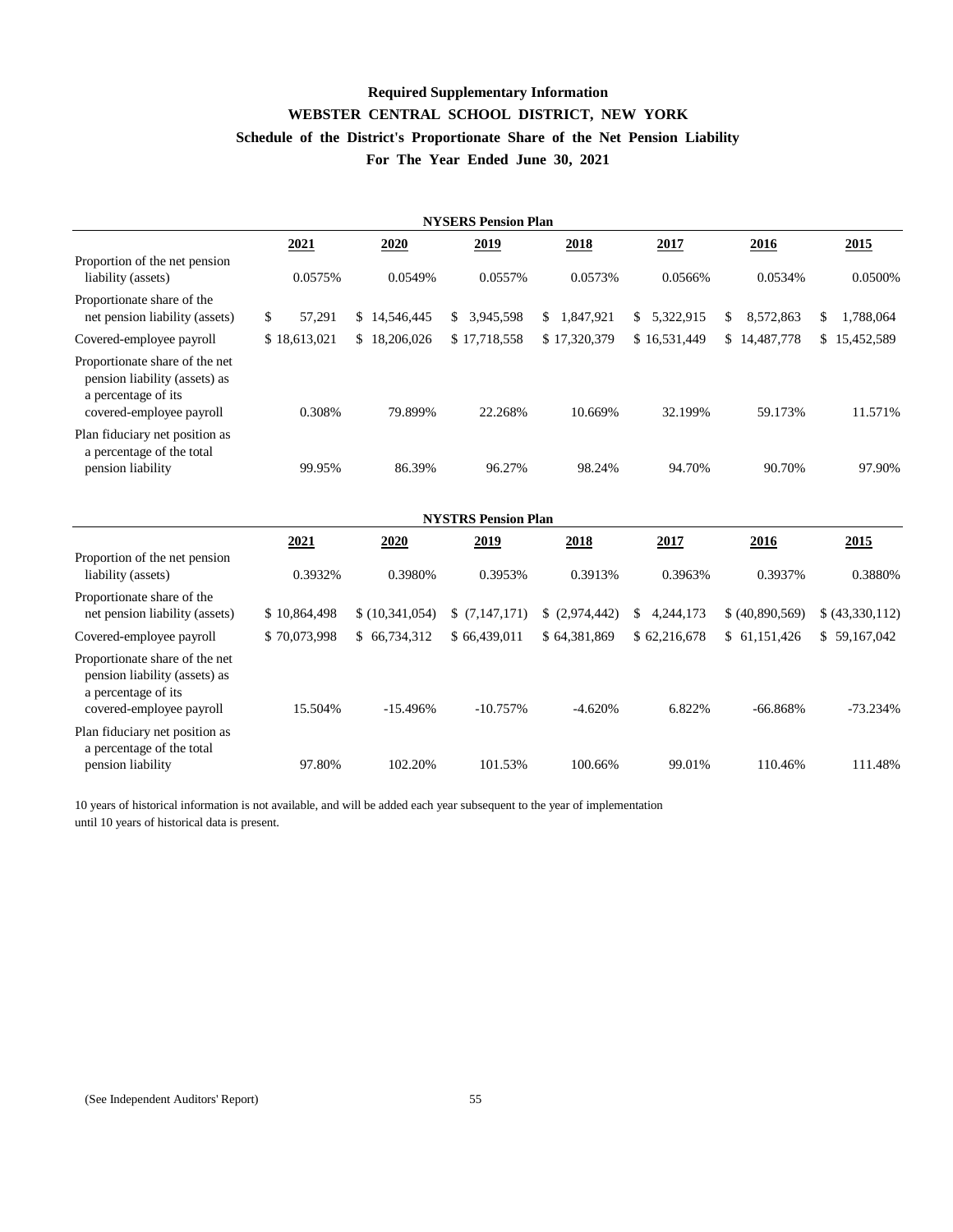# **Required Supplementary Information WEBSTER CENTRAL SCHOOL DISTRICT, NEW YORK Schedule of District Contributions For The Year Ended June 30, 2021**

| <b>NYSERS Pension Plan</b>                                                 |                 |                 |                            |                 |                 |                             |                             |  |  |  |  |  |
|----------------------------------------------------------------------------|-----------------|-----------------|----------------------------|-----------------|-----------------|-----------------------------|-----------------------------|--|--|--|--|--|
|                                                                            | 2021            | 2020            | 2019                       | 2018            | 2017            | 2016                        | 2015                        |  |  |  |  |  |
| Contractually required<br>contributions                                    | \$<br>2,454,597 | 2,422,820<br>S. | 2,417,657<br>\$            | 2,441,068<br>\$ | 2,530,141<br>\$ | 2,337,897<br>$\mathbb{S}^-$ | 2,904,925<br>$\mathbb{S}^-$ |  |  |  |  |  |
| Contributions in relation to<br>the contractually required<br>contribution | (2,454,597)     | (2,422,820)     | \$ (2,417,657)             | (2,441,068)     | (2,530,141)     | (2,337,897)                 | (2,904,925)                 |  |  |  |  |  |
| Contribution deficiency (excess)                                           | \$              |                 |                            |                 | \$              | \$                          | \$                          |  |  |  |  |  |
| Covered-employee payroll                                                   | \$18,613,021    | \$18,206,026    | \$17,718,558               | \$17,320,379    | \$16,531,449    | \$14,487,778                | \$15,452,589                |  |  |  |  |  |
| Contributions as a percentage<br>of covered-employee payroll               | 13.19%          | 13.31%          | 13.64%                     | 14.09%          | 15.31%          | 16.14%                      | 18.80%                      |  |  |  |  |  |
|                                                                            |                 |                 | <b>NYSTRS Pension Plan</b> |                 |                 |                             |                             |  |  |  |  |  |
|                                                                            | 2021            | 2020            | 2019                       | 2018            | 2017            | 2016                        | 2015                        |  |  |  |  |  |
| Contractually required<br>contributions                                    | 7,080,025<br>\$ | 6,239,111<br>\$ | 7,353,594<br>\$            | 6,611,120<br>\$ | \$<br>7,573,009 | \$<br>8,391,557             | \$10,646,627                |  |  |  |  |  |
| Contributions in relation to<br>the contractually required<br>contribution | (7,080,025)     | (6,239,111)     | (7, 353, 594)              | (6,611,120)     | (7,573,009)     | (8,391,557)                 | (10, 646, 627)              |  |  |  |  |  |
| Contribution deficiency (excess)                                           | £.              | \$              |                            |                 |                 |                             |                             |  |  |  |  |  |
|                                                                            |                 |                 |                            |                 |                 |                             |                             |  |  |  |  |  |
| Covered-employee payroll                                                   | \$70,073,998    | \$66,734,312    | \$66,786,347               | \$64,381,869    | \$62,216,678    | \$61,151,426                | \$59,167,042                |  |  |  |  |  |
| Contributions as a percentage<br>of covered-employee payroll               | 10.10%          | 9.35%           | 11.01%                     | 10.27%          | 12.17%          | 13.72%                      | 17.99%                      |  |  |  |  |  |

10 years of historical information is not available, and will be added each year subsequent to the year of implementation until 10 years of historical data is present.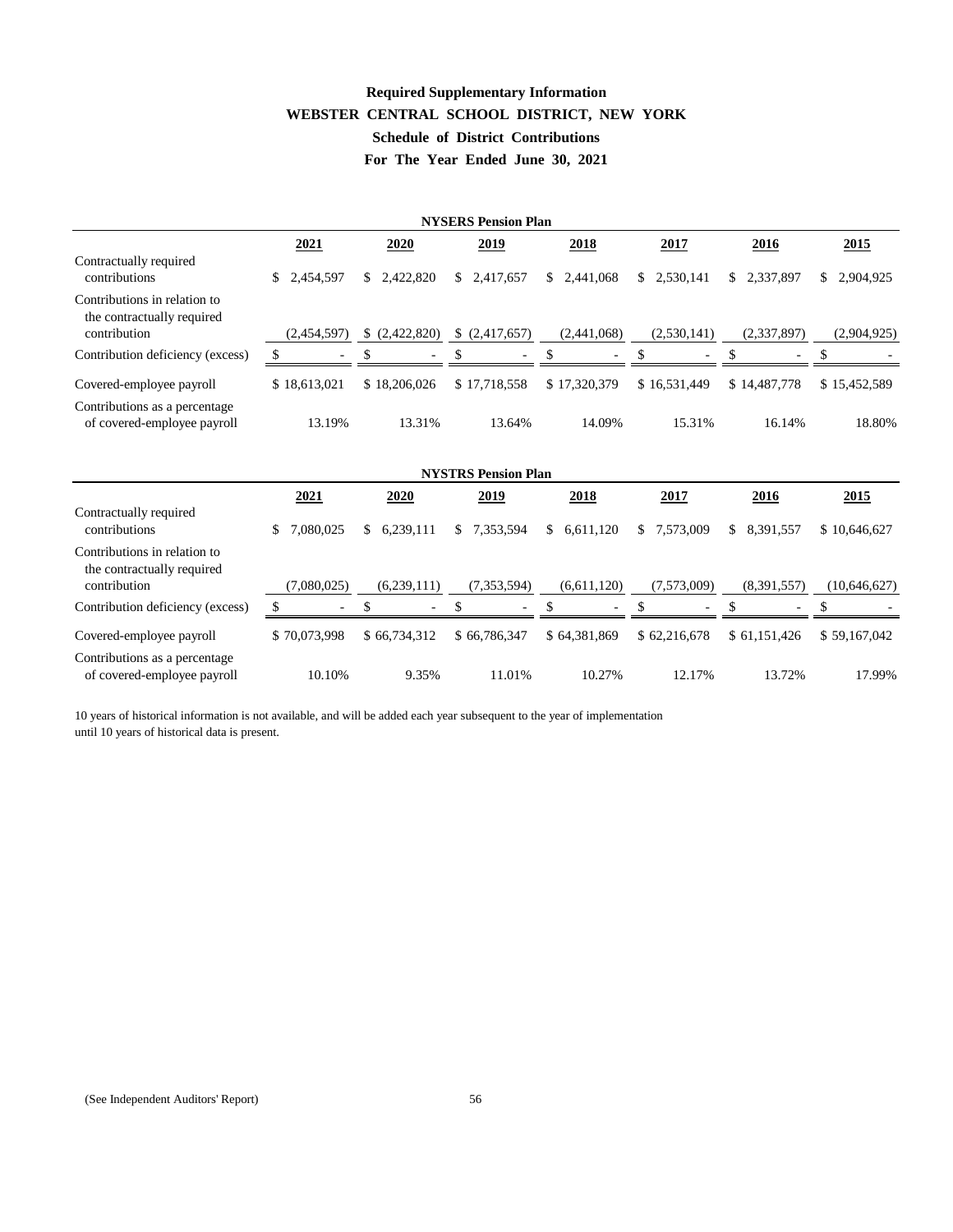# **For The Year Ended June 30, 2021 Required Supplementary Information WEBSTER CENTRAL SCHOOL DISTRICT, NEW YORK Schedule of Revenues, Expenditures and Changes in Fund Balance - Budget (Non-GAAP Basis) and Actual - General Fund**

|                                                            |                           | Original<br><b>Budget</b> |                   | <b>Amended</b><br><b>Budget</b> | <b>Current</b><br>Year's<br><b>Revenues</b> |       | Over (Under)<br><b>Revised</b><br><b>Budget</b> |
|------------------------------------------------------------|---------------------------|---------------------------|-------------------|---------------------------------|---------------------------------------------|-------|-------------------------------------------------|
| <b>REVENUES</b>                                            |                           |                           |                   |                                 |                                             |       |                                                 |
| <b>Local Sources -</b>                                     |                           |                           |                   |                                 |                                             |       |                                                 |
| Real property taxes                                        | \$.                       | 111,092,837               | $\mathbb{S}$      | 100,601,255                     | \$100,394,687                               | $\$\$ | (206, 568)                                      |
| Real property tax items                                    |                           | 1,250,000                 |                   | 11,741,582                      | 11,909,339                                  |       | 167,757                                         |
| Non-property taxes                                         |                           | 7,350,000                 |                   | 7,350,000                       | 9,293,408                                   |       | 1,943,408                                       |
| Charges for services                                       |                           |                           |                   |                                 | 259,702                                     |       | 259,702                                         |
| Use of money and property                                  |                           | 465,000                   |                   | 465,000                         | 228,191                                     |       | (236, 809)                                      |
| Sale of property and                                       |                           |                           |                   |                                 |                                             |       |                                                 |
| compensation for loss                                      |                           |                           |                   |                                 | 13,255                                      |       | 13,255                                          |
| Miscellaneous                                              |                           | 1,725,000                 |                   | 1,725,000                       | 1,452,712                                   |       | (272, 288)                                      |
| <b>State Sources -</b>                                     |                           |                           |                   |                                 |                                             |       |                                                 |
| Basic formula                                              |                           | 46,614,439                |                   | 46,614,439                      | 35,579,712                                  |       | (11,034,727)                                    |
| Lottery aid                                                |                           |                           |                   |                                 | 10,665,827                                  |       | 10,665,827                                      |
| <b>BOCES</b>                                               |                           | 6,250,000                 |                   | 6,250,000                       | 6,231,651                                   |       | (18, 349)                                       |
| <b>Textbooks</b>                                           |                           |                           |                   |                                 | 387,564                                     |       | 387,564                                         |
| All Other Aid -                                            |                           |                           |                   |                                 |                                             |       |                                                 |
| Computer software                                          |                           | 849,101                   |                   | 849,101                         | 268,685                                     |       | (580, 416)                                      |
| Library loan                                               |                           |                           |                   |                                 | 53,750                                      |       | 53,750                                          |
| Handicapped students                                       |                           |                           |                   |                                 | 600,666                                     |       | 600,666                                         |
| Other aid                                                  |                           |                           |                   |                                 | 102,755                                     |       | 102,755                                         |
| <b>Federal Sources</b>                                     |                           |                           |                   |                                 | 1,019,711                                   |       | 1,019,711                                       |
| <b>TOTAL REVENUES</b>                                      | \$                        | 175,596,377               | $\$\,$            | 175,596,377                     | \$178,461,615                               | \$    | 2,865,238                                       |
| Appropriated reserves                                      | $\boldsymbol{\mathsf{S}}$ | 2,182,499                 | $\boldsymbol{\$}$ | 2,182,499                       |                                             |       |                                                 |
| Appropriated fund balance                                  | $\boldsymbol{\mathsf{S}}$ | 5,500,000                 | $\$\,$            | 5,500,000                       |                                             |       |                                                 |
| Prior year encumbrances                                    | $\boldsymbol{\mathsf{S}}$ | 421,690                   | $\$$              | 421,690                         |                                             |       |                                                 |
| <b>TOTAL REVENUES AND</b><br><b>APPROPRIATED RESERVES/</b> |                           |                           |                   |                                 |                                             |       |                                                 |
| <b>FUND BALANCE</b>                                        | \$                        | 183,700,566               | \$                | 183,700,566                     |                                             |       |                                                 |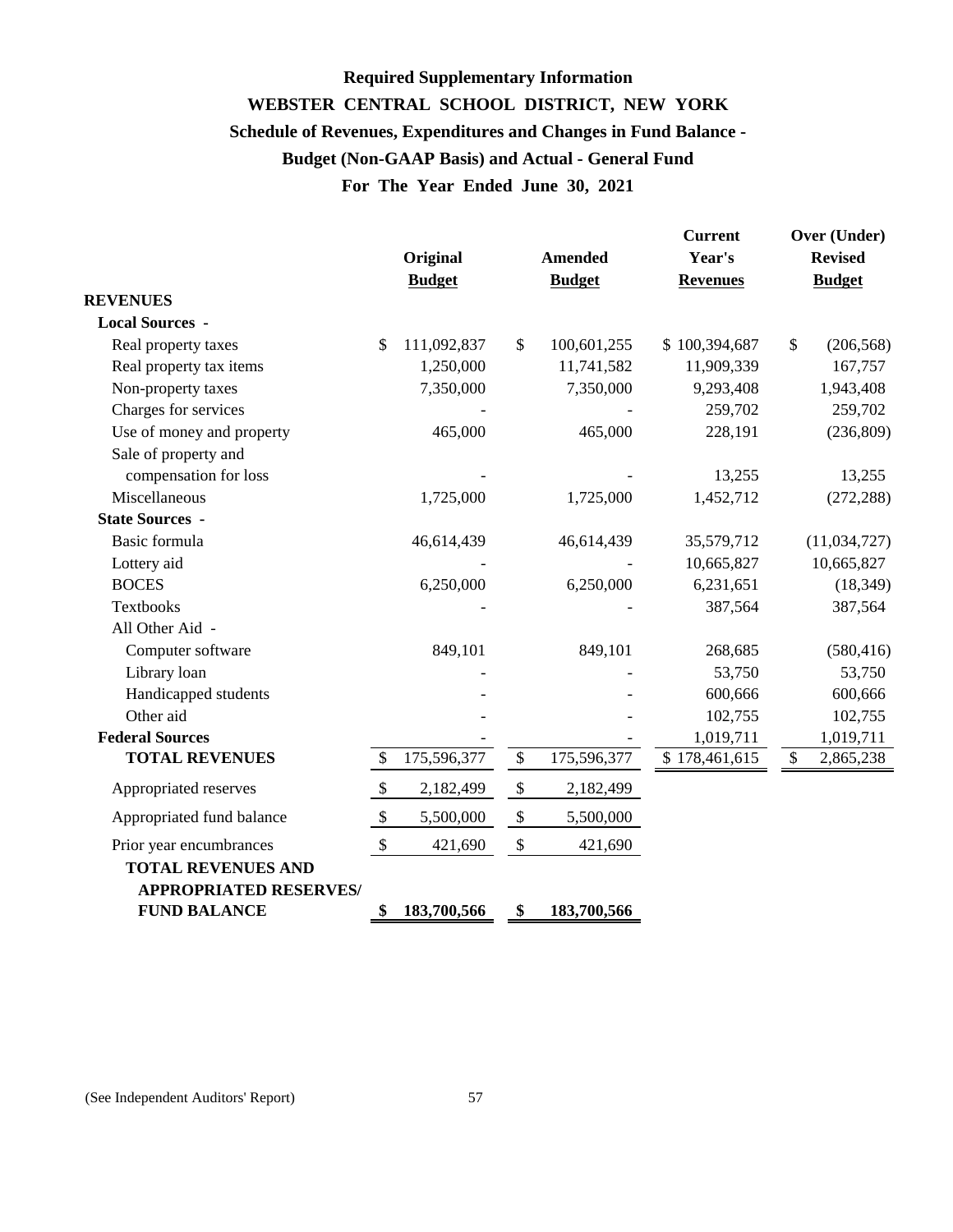# **WEBSTER CENTRAL SCHOOL DISTRICT, NEW YORK For The Year Ended June 30, 2021 Required Supplementary Information Schedule of Revenues, Expenditures and Changes in Fund Balance - Budget (Non-GAAP Basis) and Actual - General Fund**

|                                             |              | <b>Current</b> |                           |                |               |                     |                     |                          |                 |
|---------------------------------------------|--------------|----------------|---------------------------|----------------|---------------|---------------------|---------------------|--------------------------|-----------------|
|                                             |              | Original       |                           | <b>Amended</b> |               | Year's              |                     |                          | Unencumbered    |
|                                             |              | <b>Budget</b>  |                           | <b>Budget</b>  |               | <b>Expenditures</b> | <b>Encumbrances</b> |                          | <b>Balances</b> |
| <b>EXPENDITURES</b>                         |              |                |                           |                |               |                     |                     |                          |                 |
| <b>General Support -</b>                    |              |                |                           |                |               |                     |                     |                          |                 |
| Board of education                          | \$           | 26,435         | \$                        | 24,960         | \$            | 8,769               | \$                  | $\overline{\phantom{a}}$ | \$<br>16,191    |
| Central administration                      |              | 341,396        |                           | 362,212        |               | 357,748             |                     |                          | 4,464           |
| Finance                                     |              | 1,095,434      |                           | 997,272        |               | 989,548             |                     |                          | 7,724           |
| Staff                                       |              | 1,132,507      |                           | 1,330,055      |               | 1,161,610           |                     | 4,273                    | 164,172         |
| Central services                            |              | 11,924,733     |                           | 12,423,472     |               | 9,450,135           |                     | 44,229                   | 2,929,108       |
| Special items                               |              | 2,201,750      |                           | 2,129,049      |               | 2,046,758           |                     |                          | 82,291          |
| <b>Instructional-</b>                       |              |                |                           |                |               |                     |                     |                          |                 |
| Instruction, administration and improvement |              | 7,574,562      |                           | 9,745,594      |               | 9,166,793           |                     | 2,484                    | 576,317         |
| Teaching - regular school                   |              | 52,628,841     |                           | 49,158,377     |               | 46,338,604          |                     | 557,746                  | 2,262,027       |
| Programs for children with                  |              |                |                           |                |               |                     |                     |                          |                 |
| handicapping conditions                     |              | 19,192,622     |                           | 18,028,542     |               | 17,676,603          |                     | 35,530                   | 316,409         |
| Occupational education                      |              | 1,550,000      |                           | 1,564,948      |               | 1,564,948           |                     |                          |                 |
| Teaching - special schools                  |              | 265,000        |                           | 55,080         |               | 55,080              |                     |                          |                 |
| Instructional media                         |              | 7,430,992      |                           | 8,772,116      |               | 8,337,283           |                     | 5,484                    | 429,349         |
| Pupil services                              |              | 9,915,932      |                           | 10,170,574     |               | 9,270,370           |                     | 36,225                   | 863,979         |
| <b>Pupil Transportation</b>                 |              | 8,216,510      |                           | 8,811,899      |               | 7,241,404           |                     |                          | 1,570,495       |
| <b>Community Services</b>                   |              | 956,525        |                           | 932,747        |               | 696,795             |                     | 150                      | 235,802         |
| <b>Employee Benefits</b>                    |              | 46,646,471     |                           | 45,624,466     |               | 45,607,701          |                     |                          | 16,765          |
| Debt service - principal                    |              | 10,007,000     |                           | 9,911,474      |               | 9,736,223           |                     |                          | 175,251         |
| Debt service - interest                     |              | 2,253,856      |                           | 2,764,586      |               | 2,526,192           |                     |                          | 238,394         |
| <b>TOTAL EXPENDITURES</b>                   | $\mathbb{S}$ | 183,360,566    | $\mathcal{S}$             | 182,807,423    | $\mathcal{S}$ | 172,232,564         | \$                  | 686,121                  | \$<br>9,888,738 |
| Other Uses -                                |              |                |                           |                |               |                     |                     |                          |                 |
| Transfers - out                             | \$           | 340,000        | $\boldsymbol{\mathsf{S}}$ | 893,143        | $\mathcal{S}$ | 797,253             | $\mathcal{S}$       |                          | \$<br>95,890    |
| <b>TOTAL EXPENDITURES AND</b>               |              |                |                           |                |               |                     |                     |                          |                 |
| <b>OTHER USES</b>                           | \$           | 183,700,566    | \$                        | 183,700,566    | \$            | 173,029,817         | $\mathcal{S}$       | 686,121                  | \$<br>9,984,628 |
| NET CHANGE IN FUND BALANCE                  | \$           |                | \$                        |                | \$            | 5,431,798           |                     |                          |                 |
| FUND BALANCE, BEGINNING OF YEAR             |              | 33,671,490     |                           | 33,671,490     |               | 33,671,490          |                     |                          |                 |
| <b>FUND BALANCE, END OF YEAR</b>            |              | 33,671,490     | \$                        | 33,671,490     | \$            | 39,103,288          |                     |                          |                 |
|                                             |              |                |                           |                |               |                     |                     |                          |                 |

**Note to Required Supplementary Information:**

A reconciliation is not necessary since encumbrances are presented in a separate column on this schedule.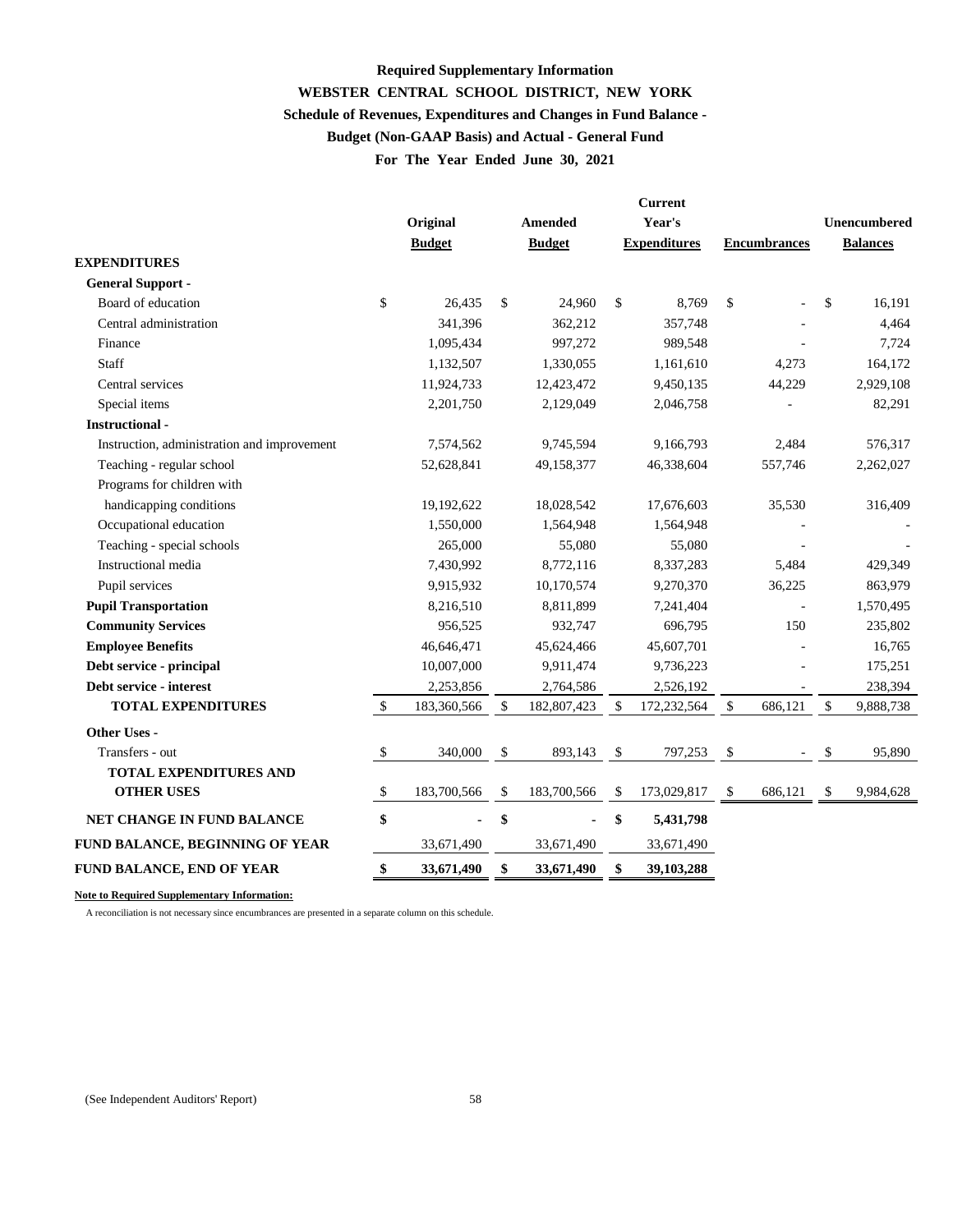# **Supplementary Information WEBSTER CENTRAL SCHOOL DISTRICT, NEW YORK Schedule of Change From Adopted Budget To Final Budget And The Real Property Tax Limit For The Year Ended June 30, 2021**

## **CHANGE FROM ADOPTED BUDGET TO FINAL BUDGET:**

| Adopted budget            | 183,278,876<br>S. |
|---------------------------|-------------------|
| Prior year's encumbrances | 421,690           |
| <b>Original Budget</b>    | 183,700,566<br>S. |
| <b>FINAL BUDGET</b>       | 183,700,566<br>S. |

#### **SECTION 1318 OF REAL PROPERTY TAX LAW LIMIT CALCULATION:**

| 2021-22 voter approved expenditure budget            |                  | \$<br>188,814,445 |
|------------------------------------------------------|------------------|-------------------|
| Unrestricted fund balance:                           |                  |                   |
| Assigned fund balance                                | \$<br>6,186,121  |                   |
| Unassigned fund balance                              | 5,983,258        |                   |
| Total Unrestricted fund balance                      | \$12,169,379     |                   |
| Less adjustments:                                    |                  |                   |
| Appropriated fund balance                            | \$.<br>5,500,000 |                   |
| Encumbrances included in assigned fund balance       | 686,121          |                   |
| Total adjustments                                    | 6,186,121<br>\$  |                   |
| General fund fund balance subject to Section 1318 of |                  |                   |
| Real Property Tax Law                                |                  | 5,983,258         |
| <b>ACTUAL PERCENTAGE</b>                             |                  | 3.17%             |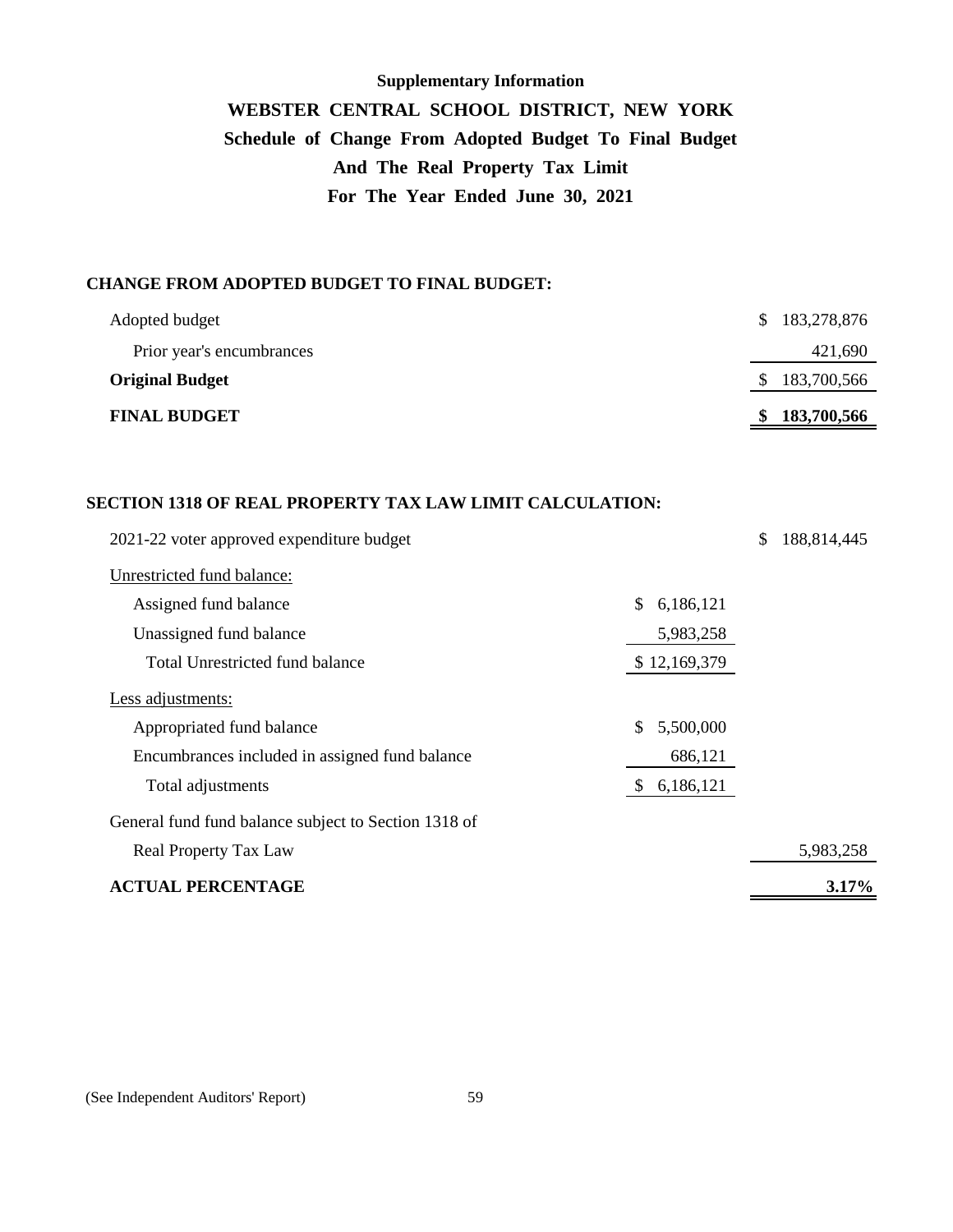# **WEBSTER CENTRAL SCHOOL DISTRICT, NEW YORK CAPITAL PROJECTS FUND Schedule of Project Expenditures For The Year Ended June 30, 2021 Supplementary Information**

|                                |                      |                      |                   | <b>Expenditures</b>      |                    |                          | <b>Methods of Financing</b> |                          |                   |                          |                    |                                  |  |
|--------------------------------|----------------------|----------------------|-------------------|--------------------------|--------------------|--------------------------|-----------------------------|--------------------------|-------------------|--------------------------|--------------------|----------------------------------|--|
|                                | Original             | <b>Revised</b>       | <b>Prior</b>      | <b>Current</b>           |                    | Unexpended               |                             | Local                    | <b>State</b>      |                          |                    | <b>Fund</b>                      |  |
| <b>Project Title</b>           | <b>Appropriation</b> | <b>Appropriation</b> | <b>Years</b>      | Year                     | <b>Total</b>       | <b>Balance</b>           | <b>Obligations</b>          | <b>Sources</b>           | <b>Sources</b>    | <b>Transfers</b>         | <b>Total</b>       | <b>Balance</b>                   |  |
| 2014 Capital                   |                      |                      |                   |                          |                    |                          |                             |                          |                   |                          |                    |                                  |  |
| <b>Improvement Project</b>     | 12,953,473<br>\$     | 12,953,473<br>-86    | 12,830,047<br>-S  | - \$<br>$\sim$           | 12,830,047         | 123,426                  | 7,805,000<br><sup>S</sup>   | 5,148,473                | $\mathcal{S}$     | (56, 598)                | 12,896,875<br>-S   | 66,828<br>$\mathcal{S}$          |  |
| \$43,000,000                   |                      |                      |                   |                          |                    |                          |                             |                          |                   |                          |                    |                                  |  |
| <b>Construction Project</b>    | 43,539,223           | 43,539,223           | 40,011,261        | 3,527,962                | 43,539,223         | $\overline{\phantom{a}}$ | 39,895,000                  | 3,644,248                |                   |                          | 43,539,248         | 25                               |  |
| \$69,500,000                   |                      |                      |                   |                          |                    |                          |                             |                          |                   |                          |                    |                                  |  |
| <b>Construction Project</b>    | 69,500,000           | 69,500,000           | 5,155,527         | 17,304,622               | 22,460,149         | 47,039,851               |                             |                          |                   |                          |                    | (22, 460, 149)                   |  |
| Smart School                   |                      |                      |                   |                          |                    |                          |                             |                          |                   |                          |                    |                                  |  |
| <b>Bond Act Project</b>        | 3,974,251            | 4,432,162            | 4,438,258         | 14,029                   | 4,452,287          | (20, 125)                |                             | $\overline{\phantom{a}}$ | 4,452,287         | $\overline{\phantom{a}}$ | 4,452,287          |                                  |  |
| <b>Aquatic Project</b>         | 100,000              | 100,000              | 94,489            | $\overline{\phantom{0}}$ | 94,489             | 5,511                    |                             | 100,000                  |                   | $\overline{\phantom{a}}$ | 100,000            | 5,511                            |  |
| Monroe #1 BOCES project        | 4,276,259            | 4,276,259            |                   | 427,626                  | 427,626            | 3,848,633                | $\sim$                      | 1,500,000                |                   | $\overline{\phantom{a}}$ | 1,500,000          | 1,072,374                        |  |
| DASNY grant                    | 100,000              | 100,000              | 97,478            | $\overline{\phantom{0}}$ | 97,478             | 2,522                    |                             | $\overline{\phantom{a}}$ | 99,131            | $\overline{\phantom{a}}$ | 99,131             | 1,653                            |  |
| 2019-20 Buses                  | 1,612,000            | 1,612,000            | 1,582,854         | $\overline{\phantom{0}}$ | 1,582,854          | 29,146                   | 1,612,000                   |                          |                   | $\overline{\phantom{a}}$ | 1,612,000          | 29,146                           |  |
| 2020-21 Buses                  | 1,663,000            | 1,663,000            | $\sim$            | 1,649,409                | 1,649,409          | 13,591                   | 1,663,000                   |                          |                   | $\overline{\phantom{a}}$ | 1,663,000          | 13,591                           |  |
| 2020-21 Capital Outlay Project | 100,000              | 100,000              |                   | 91,296                   | 91,296             | 8,704                    |                             | 100,000                  |                   |                          | 100,000            | 8,704                            |  |
| <b>TOTAL</b>                   | 137,818,206          | 138,276,117<br>-SS – | 64,209,914<br>-SS | 23,014,944               | 87,224,858<br>- 85 | 51,051,259<br>- SS       | 50,975,000<br>-SS           | 10,492,721<br>- \$       | 4,551,418<br>- SS | (56, 598)<br>- \$        | 65,962,541<br>- 56 | $\quad \quad \  \  (21,262,317)$ |  |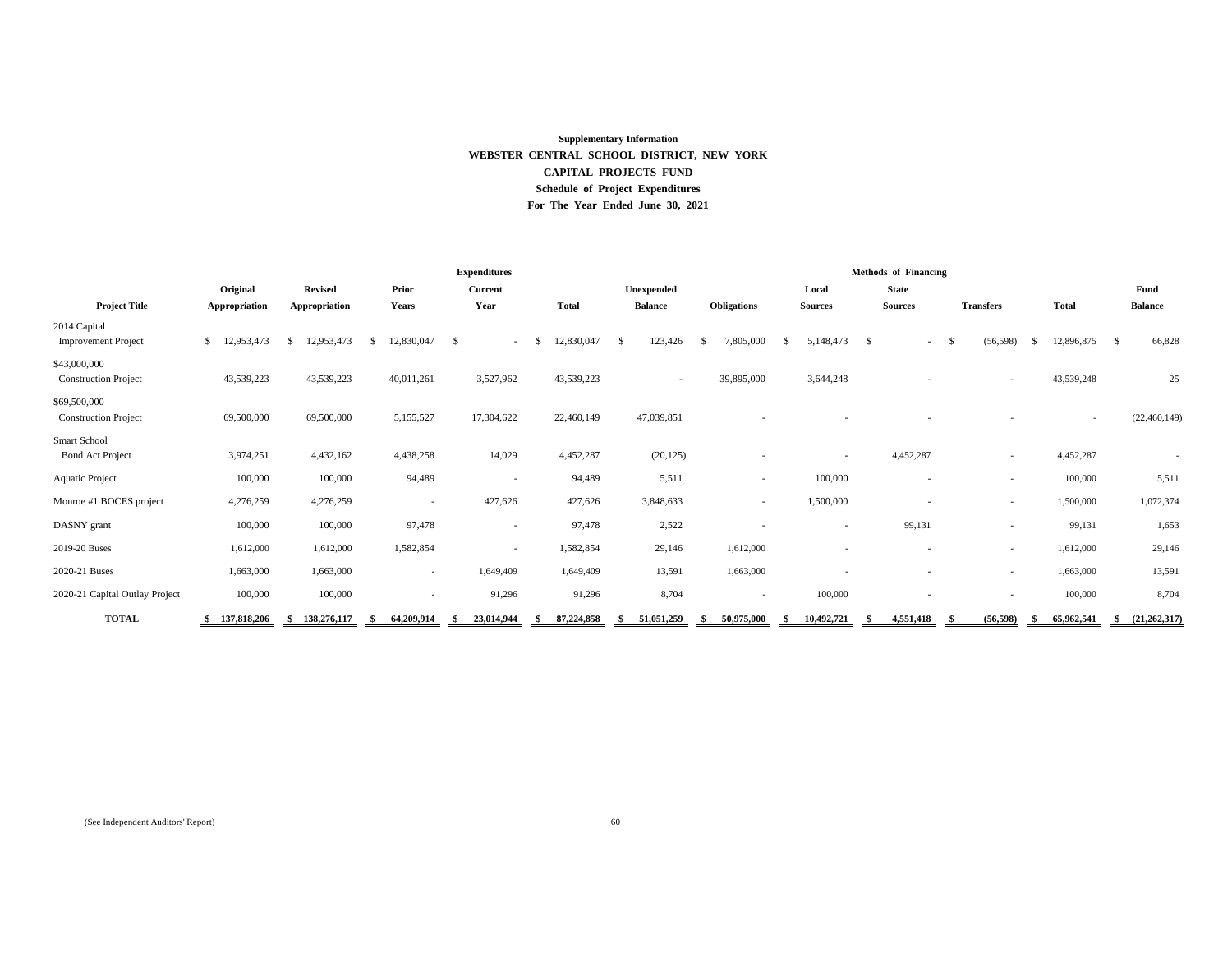# **Supplementary Information WEBSTER CENTRAL SCHOOL DISTRICT, NEW YORK Combining Balance Sheet - Nonmajor Governmental Funds June 30, 2021**

|                                      |      |                | <b>Special</b>       |               |                        |                          |                           |              |  |
|--------------------------------------|------|----------------|----------------------|---------------|------------------------|--------------------------|---------------------------|--------------|--|
|                                      |      |                | <b>Revenue Funds</b> |               |                        |                          |                           | <b>Total</b> |  |
|                                      |      | <b>Special</b> | <b>School</b>        |               | <b>Miscellaneous</b>   | <b>Debt</b>              | Nonmajor                  |              |  |
|                                      |      | Aid            | Lunch                |               | <b>Special Revenue</b> | <b>Service</b>           | Governmental              |              |  |
|                                      |      | <b>Fund</b>    | <b>Fund</b>          |               | <b>Fund</b>            | <b>Fund</b>              |                           | <b>Funds</b> |  |
| <b>ASSETS</b>                        |      |                |                      |               |                        |                          |                           |              |  |
| Cash and cash equivalents            | \$   | 280,805        | \$<br>273,973        | \$            |                        | \$                       | \$                        | 554,778      |  |
| Investments                          |      |                |                      |               | 135                    | $\overline{\phantom{a}}$ |                           | 135          |  |
| Receivables                          |      | 2,685,240      | 534,565              |               |                        |                          |                           | 3,219,805    |  |
| Inventories                          |      |                | 95,279               |               |                        |                          |                           | 95,279       |  |
| Due from other funds                 |      | 106,343        | 18,633               |               | 253,193                | 3,203,289                |                           | 3,581,458    |  |
| <b>TOTAL ASSETS</b>                  |      | 3,072,388      | \$<br>922,450        | \$            | 253,328                | \$<br>3,203,289          | \$                        | 7,451,455    |  |
|                                      |      |                |                      |               |                        |                          |                           |              |  |
| <b>LIABILITIES AND FUND BALANCES</b> |      |                |                      |               |                        |                          |                           |              |  |
| Liabilities -                        |      |                |                      |               |                        |                          |                           |              |  |
| Accounts payable                     | \$   | 67,559         | \$<br>45,983         | \$            |                        | \$                       | \$                        | 113,542      |  |
| <b>Accrued liabilities</b>           |      | 20,002         | 34,918               |               |                        | 47,324                   |                           | 102,244      |  |
| Due to other funds                   |      | 3,132,142      |                      |               |                        |                          |                           | 3,132,142    |  |
| Due to other governments             |      | 4,350          | 6,329                |               |                        |                          |                           | 10,679       |  |
| Unearned revenue                     |      | 27,140         | 132,468              |               |                        |                          |                           | 159,608      |  |
| <b>TOTAL LIABILITIES</b>             | -SS  | 3,251,193      | \$<br>219,698        | \$            |                        | \$<br>47,324             |                           | \$3,518,215  |  |
| <b>Fund Balances -</b>               |      |                |                      |               |                        |                          |                           |              |  |
| Nonspendable                         | \$   |                | \$<br>95,279         | \$            |                        | \$                       | $\boldsymbol{\mathsf{S}}$ | 95,279       |  |
| Restricted                           |      |                |                      |               | 253,328                | 3,155,965                |                           | 3,409,293    |  |
| Assigned                             |      | 79,273         | 607,473              |               |                        |                          |                           | 686,746      |  |
| Unassigned                           |      | (258,078)      |                      |               |                        |                          |                           | (258, 078)   |  |
| <b>TOTAL FUND BALANCE</b>            | - \$ | (178, 805)     | \$<br>702,752        | $\frac{1}{2}$ | 253,328                | \$3,155,965              |                           | \$3,933,240  |  |
| <b>TOTAL LIABILITIES AND</b>         |      |                |                      |               |                        |                          |                           |              |  |
| <b>FUND BALANCES</b>                 | \$   | 3,072,388      | \$<br>922,450        | \$            | 253,328                | \$3,203,289              |                           | \$7,451,455  |  |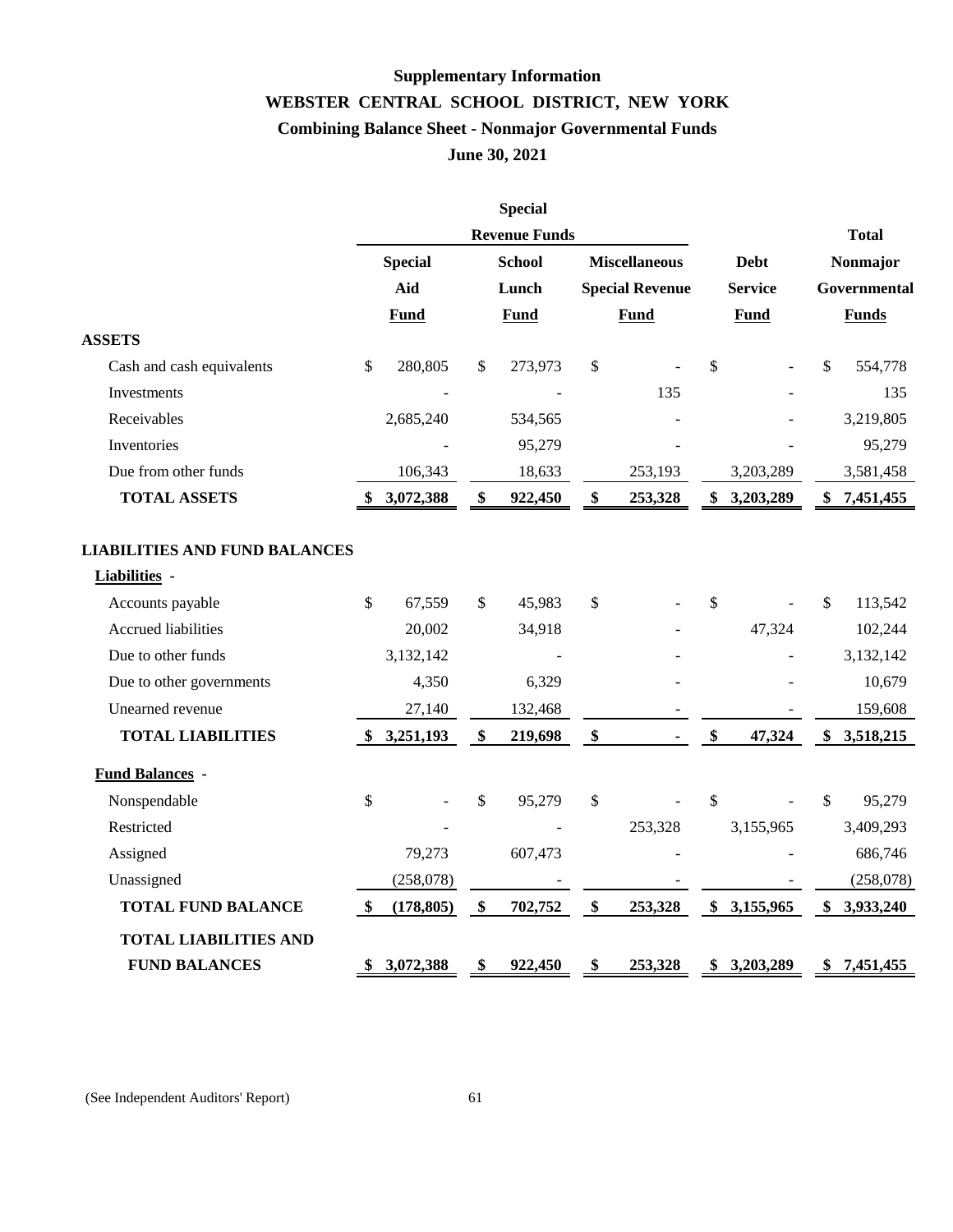# **Supplementary Information WEBSTER CENTRAL SCHOOL DISTRICT, NEW YORK Combined Revenues, Expenditures and Changes in Fund Balances For The Year Ended June 30, 2021 Nonmajor Governmental Funds**

|                                        |                       |             |                           | <b>Special</b> |                                                |             |                               |                |                           |              |
|----------------------------------------|-----------------------|-------------|---------------------------|----------------|------------------------------------------------|-------------|-------------------------------|----------------|---------------------------|--------------|
|                                        | <b>Revenue Funds</b>  |             |                           |                |                                                |             |                               | <b>Total</b>   |                           |              |
|                                        | <b>Special</b><br>Aid |             | <b>School</b><br>Lunch    |                | <b>Miscellaneous</b><br><b>Special Revenue</b> |             | <b>Debt</b><br><b>Service</b> |                | Nonmajor<br>Governmental  |              |
|                                        |                       |             |                           |                |                                                |             |                               |                |                           |              |
|                                        |                       | <b>Fund</b> |                           | <b>Fund</b>    |                                                | <b>Fund</b> |                               | <b>Fund</b>    |                           | <b>Funds</b> |
| <b>REVENUES</b>                        |                       |             |                           |                |                                                |             |                               |                |                           |              |
| Use of money and property              | \$                    |             | \$                        | 140            | \$                                             | 648         | \$                            | 5,836          | \$                        | 6,624        |
| Miscellaneous                          |                       | 798,240     |                           | 92,931         |                                                | 18,621      |                               |                |                           | 909,792      |
| State sources                          |                       | 1,000,878   |                           | 116,247        |                                                |             |                               |                |                           | 1,117,125    |
| Federal sources                        |                       | 2,886,461   |                           | 3,590,049      |                                                |             |                               |                |                           | 6,476,510    |
| Sales                                  |                       |             |                           | 161,053        |                                                |             |                               |                |                           | 161,053      |
| <b>TOTAL REVENUES</b>                  |                       | 4,685,579   |                           | \$3,960,420    | \$                                             | 19,269      | \$                            | 5,836          | \$                        | 8,671,104    |
| <b>EXPENDITURES</b>                    |                       |             |                           |                |                                                |             |                               |                |                           |              |
| Instruction                            | \$                    | 4,039,479   | \$                        |                | \$                                             |             | \$                            |                | \$                        | 4,039,479    |
| Community services                     |                       | 1,048,654   |                           |                |                                                |             |                               |                |                           | 1,048,654    |
| Employee benefits                      |                       | 52,777      |                           | 567,958        |                                                |             |                               |                |                           | 620,735      |
| Cost of sales                          |                       |             |                           | 1,309,670      |                                                |             |                               |                |                           | 1,309,670    |
| Other expenses                         |                       |             |                           | 1,323,401      |                                                | 38,100      |                               |                |                           | 1,361,501    |
| <b>TOTAL EXPENDITURES</b>              |                       | \$5,140,910 |                           | \$3,201,029    | \$                                             | 38,100      | $\boldsymbol{\$}$             | $\blacksquare$ | \$                        | 8,380,039    |
| <b>EXCESS (DEFICIENCY) OF REVENUES</b> |                       |             |                           |                |                                                |             |                               |                |                           |              |
| <b>OVER EXPENDITURES</b>               | \$                    | (455, 331)  | $\boldsymbol{\mathsf{S}}$ | 759,391        | $\boldsymbol{\mathsf{S}}$                      | (18, 831)   | $\frac{1}{2}$                 | 5,836          | $\boldsymbol{\mathsf{S}}$ | 291,065      |
| OTHER FINANCING SOURCES (USES)         |                       |             |                           |                |                                                |             |                               |                |                           |              |
| Transfers - in                         | \$                    | 197,253     | \$                        |                | \$                                             |             | \$                            |                | \$                        | 197,253      |
| Premium on obligations issued          |                       |             |                           |                |                                                |             |                               | 836,735        |                           | 836,735      |
| <b>TOTAL OTHER FINANCING</b>           |                       |             |                           |                |                                                |             |                               |                |                           |              |
| <b>SOURCES (USES)</b>                  | Φ                     | 197,253     | \$                        |                | \$                                             |             | \$                            | 836,735        |                           | \$1,033,988  |
| NET CHANGE IN FUND BALANCE             | \$                    | (258, 078)  | \$                        | 759,391        | \$                                             | (18, 831)   | \$                            | 842,571        |                           | \$1,325,053  |
| FUND BALANCE, BEGINNING                |                       |             |                           |                |                                                |             |                               |                |                           |              |
| <b>OF YEAR (Restated)</b>              |                       | 79,273      |                           | (56, 639)      |                                                | 272,159     |                               | 2,313,394      |                           | 2,608,187    |
| <b>FUND BALANCE, END OF YEAR</b>       | D                     | (178, 805)  | \$                        | 702,752        | \$                                             | 253,328     | \$                            | 3,155,965      | \$                        | 3,933,240    |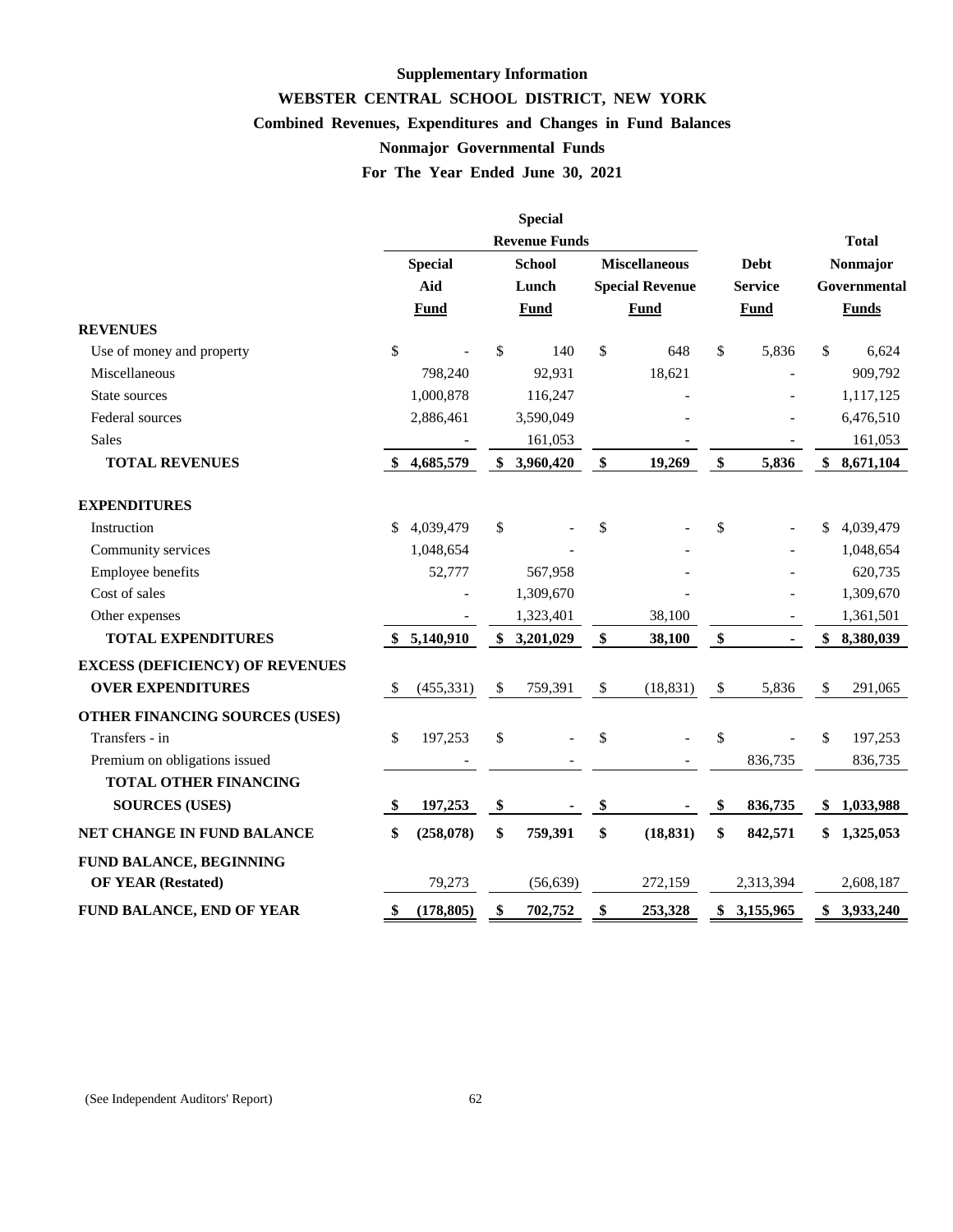# **WEBSTER CENTRAL SCHOOL DISTRICT, NEW YORK Net Investment in Capital Assets For The Year Ended June 30, 2021 Supplementary Information**

| Capital assets, net                        |                           |            | \$<br>186,529,627 |
|--------------------------------------------|---------------------------|------------|-------------------|
| Add:                                       |                           |            |                   |
| Unspent bond proceeds                      | $\boldsymbol{\mathsf{S}}$ | 109,590    |                   |
|                                            |                           |            | 109,590           |
| Deduct:                                    |                           |            |                   |
| Bond payable                               | \$                        | 65,173,000 |                   |
| Unamortized bond premium                   |                           | 3,031,051  |                   |
| Assets purchased with short-term financing |                           | 22,460,149 |                   |
| Deferred inflow - advanced refunding       |                           | 975,025    |                   |
|                                            |                           |            | 91,639,225        |
| <b>Net Investment in Capital Assets</b>    |                           |            | 94,999,992        |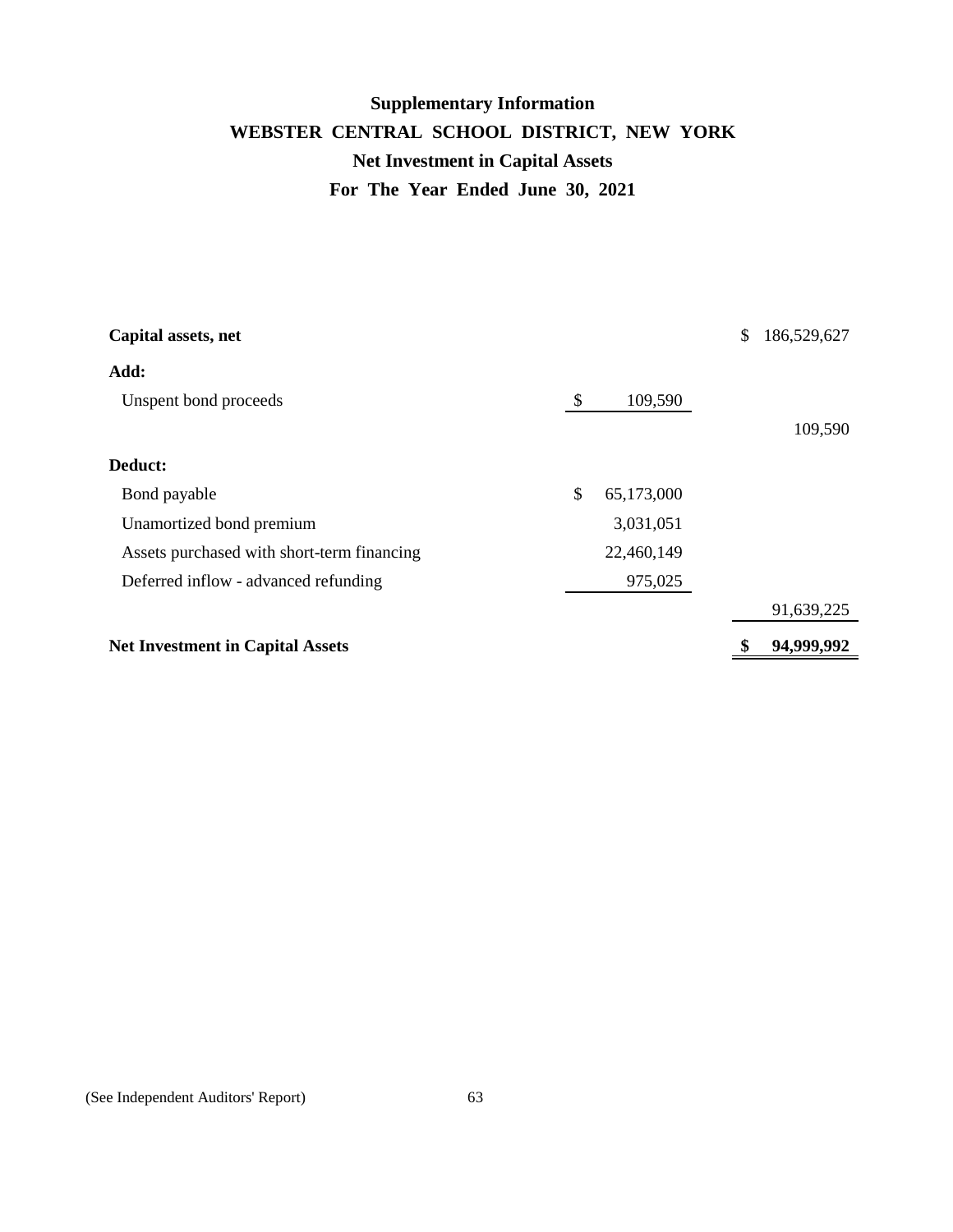# **Supplementary Information WEBSTER CENTRAL SCHOOL DISTRICT, NEW YORK SCHEDULE OF EXPENDITURES OF FEDERAL AWARDS For The Year Ended June 30, 2021**

|                                                   | <b>Assistance</b> |                | Pass-Through  |                          |              |
|---------------------------------------------------|-------------------|----------------|---------------|--------------------------|--------------|
| <b>Grantor / Pass - Through Agency</b>            | Listing           | <b>Grantor</b> | <b>Agency</b> |                          | <b>Total</b> |
| <b>Federal Award Cluster / Program</b>            | <b>Number</b>     | <b>Number</b>  | <b>Number</b> | <b>Expenditures</b>      |              |
| <b>U.S. Department of Education:</b>              |                   |                |               |                          |              |
| <b>Indirect Programs:</b>                         |                   |                |               |                          |              |
| <b>Passed Through NYS Education Department -</b>  |                   |                |               |                          |              |
| <b>Special Education Cluster IDEA -</b>           |                   |                |               |                          |              |
| Special Education - Grants to                     |                   |                |               |                          |              |
| States (IDEA, Part B)                             | 84.027            | N/A            | 0032-21-0388  | \$                       | 1,824,009    |
| Special Education - Preschool                     |                   |                |               |                          |              |
| Grants (IDEA Preschool)                           | 84.173            | N/A            | 0033-21-0388  |                          | 49,567       |
| <b>Total Special Education Cluster IDEA</b>       |                   |                |               | $\mathcal{S}$            | 1,873,576    |
| <b>Education Stabilization Funds -</b>            |                   |                |               |                          |              |
| <b>CARES Act - ESSER</b>                          | 84.425D           | N/A            | 5890-21-1410  | \$                       | 669,441      |
| <b>CARES Act - GEER</b>                           | 84.425C           | N/A            | 5895-21-1410  |                          | 113,459      |
| <b>Total Education Stabilization Funds</b>        |                   |                |               | $\overline{\mathcal{S}}$ | 782,900      |
| Title IIA - Supporting Effective                  |                   |                |               |                          |              |
| <b>Instruction State Grant</b>                    | 84.367            | N/A            | 0147-21-1410  |                          | 170,961      |
| Title IIIA - LEP                                  | 84.365            | N/A            | 0293-21-1410  |                          | 17,672       |
| Title IV - Student Support and Enrichment Program | 84.424            | N/A            | 0204-21-1410  |                          | 81,242       |
| Title IV - Student Support and                    | 84.424            | N/A            | 0204-20-1410  |                          | 36,093       |
| <b>Enrichments Grants</b>                         |                   |                |               |                          |              |
| Title I - Grants to Local Educational Agencies    | 84.010            | N/A            | 0021-20-1410  |                          | 1,284        |
| Title I - Grants to Local Educational Agencies    | 84.010            | N/A            | 0021-21-1410  |                          | 705,633      |
| <b>Total U.S. Department of Education</b>         |                   |                |               | \$                       | 3,669,361    |
|                                                   |                   |                |               |                          |              |
| <b>U.S. Department of Agriculture:</b>            |                   |                |               |                          |              |
| <b>Indirect Programs:</b>                         |                   |                |               |                          |              |
| <b>Passed Through NYS Education Department -</b>  |                   |                |               |                          |              |
| <b>Child Nutrition Cluster -</b>                  |                   |                |               |                          |              |
| Summer Food Service Program - COVID               | 10.559            | N/A            | 261901060000  | \$                       | 3,257,575    |
| National School Lunch Program-Non-Cash            |                   |                |               |                          |              |
| <b>Assistance (Commodities)</b>                   | 10.555            | N/A            | 261901060000  |                          | 315,094      |
| National School Snack Program                     | 10.555            | N/A            | 261901060000  |                          | 17,380       |
| <b>Total Child Nutrition Cluster</b>              |                   |                |               | \$                       | 3,590,049    |
| <b>Total U.S. Department of Agriculture</b>       | \$                | 3,590,049      |               |                          |              |
| TOTAL EXPENDITURES OF FEDERAL AWARDS              |                   |                |               | \$                       | 7,259,410    |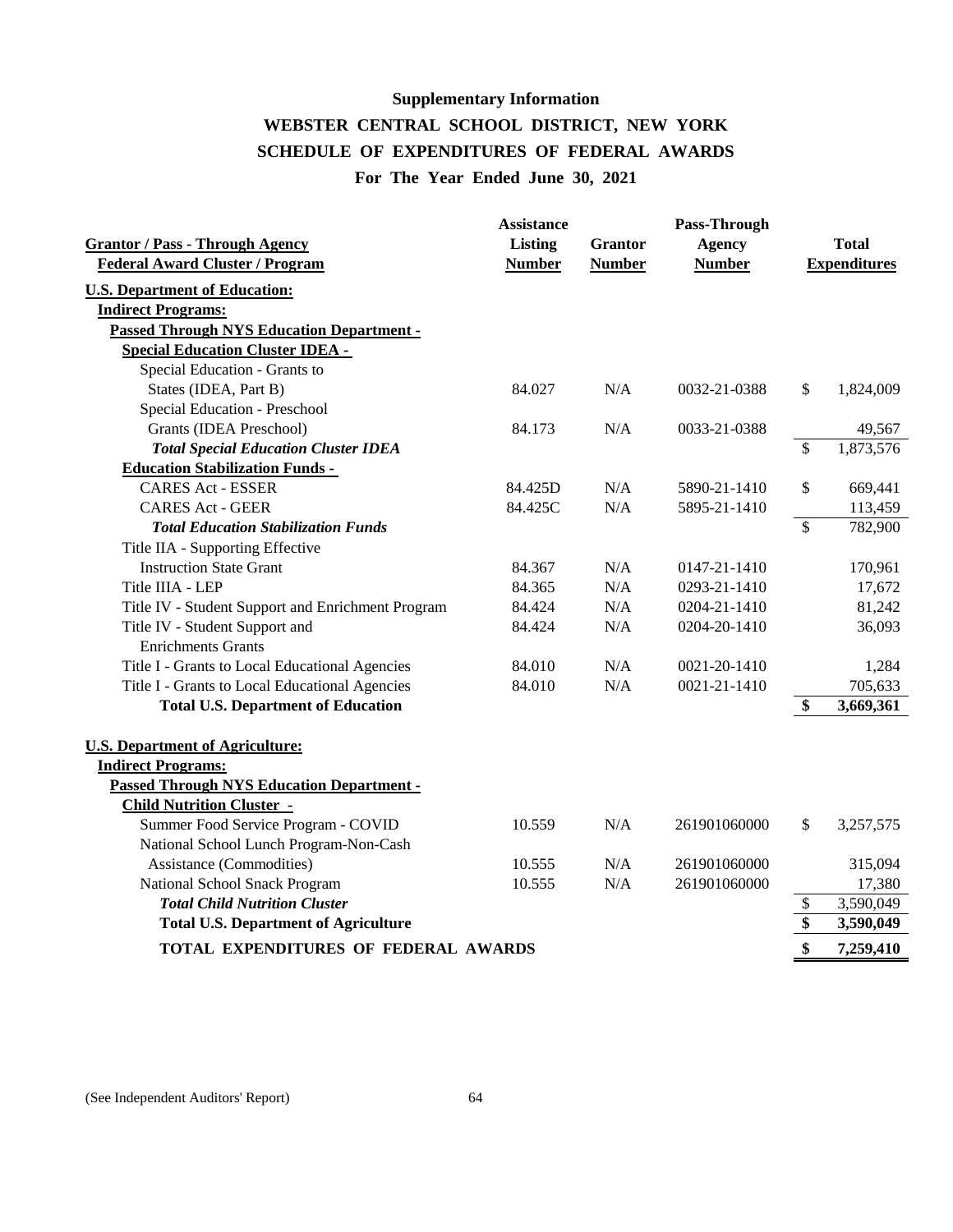

**Report on Internal Control Over Financial Reporting and on Compliance and Other Matters Based on an Audit of Financial Statements Performed in Accordance With** *Government Auditing Standards*

#### **Independent Auditors' Report**

To the Board of Education Webster Central School District, New York

We have audited, in accordance with the auditing standards generally accepted in the United States of America and the standards applicable to financial audits contained in *Government Auditing Standards* issued by the Comptroller General of the United States, the financial statements of the governmental activities, each major fund, and the aggregate remaining fund information of the Webster Central School District, New York, as of and for the year ended June 30, 2021, and the related notes to the financial statements, which collectively comprise the Webster Central School District, New York's basic financial statements, and have issued our report thereon dated October 5, 2021.

#### *Internal Control Over Financial Reporting*

In planning and performing our audit of the financial statements, we considered the Webster Central School District, New York's internal control over financial reporting to determine the audit procedures that are appropriate in the circumstances for the purpose of expressing our opinions on the financial statements, but not for the purpose of expressing an opinion on the effectiveness of the Webster Central School District, New York's internal control. Accordingly, we do not express an opinion on the effectiveness of the Webster Central School District, New York's internal control.

A *deficiency in internal control* exists when the design or operation of a control does not allow management or employees, in the normal course of performing their assigned functions, to prevent, or detect and correct, misstatements on a timely basis. A *material weakness* is a deficiency, or a combination of deficiencies, in internal control, such that there is a reasonable possibility that a material misstatement of the District's financial statements will not be prevented, or detected and corrected on a timely basis. A *significant deficiency* is a deficiency, or a combination of deficiencies, in internal control that is less severe than a material weakness, yet important enough to merit attention by those charged with governance.

Our consideration of internal control was for the limited purpose described in the first paragraph of this section and was not designed to identify all deficiencies in internal control that might be material weaknesses or significant deficiencies. Given these limitations, during our audit we did not identify any deficiencies in internal control that we consider to be material weaknesses. However, material weaknesses may exist that have not been identified.

65

100 Chestnut Street Suite 1200 Rochester, NY 14604 P 585.423.1860 F 585.423.5966 mengelmetzgerbarr.com Additional Offices: Elmira, NY . Canandaigua, NY . Hornell, NY . An Independent Member of the BDO Seidman Alliance